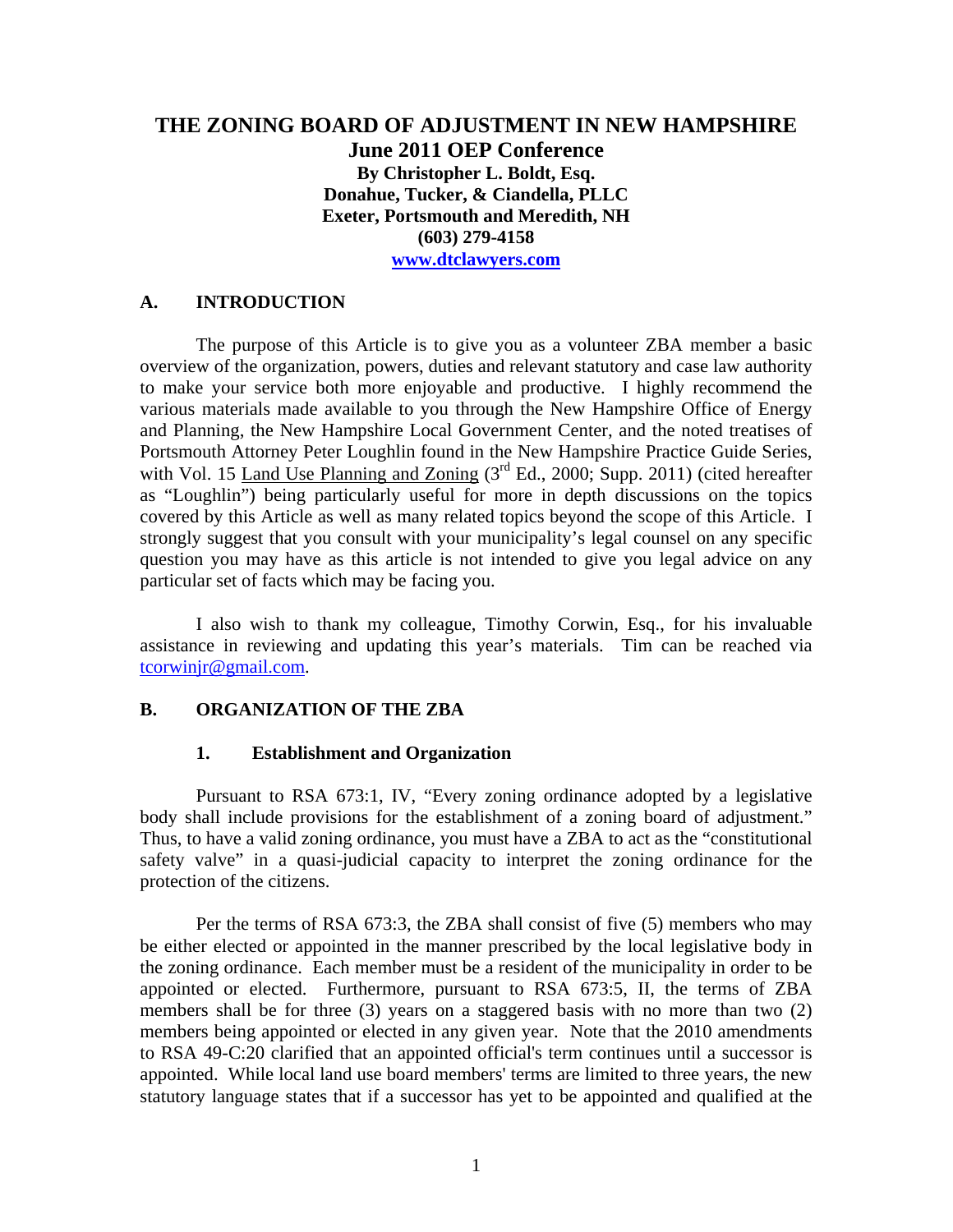end of the appointed member's term, the member may remain in office until such time. See, Laws of 2010, Chap. 26, (HB 1174).

Upon appointment or election, the ZBA members must take the oath of office set forth in Part II, Article 84 of the New Hampshire Constitution per RSA 42:1; and the municipal records should clearly state the dates of appointment/election and expiration of terms. While the provisions of RSA 673:3-a are not mandatory, it is recommended each member complete at least six (6) hours of training within six (6) months of assuming office for the first time.

RSA 673:3, III-a clarifies that a town meeting vote to change from elected to appointed members or vice versa can occur by a simple majority vote of the local legislative body without having to follow the procedures needed to amend the Zoning Ordinance. In SB2 towns, the issue may be placed on the official ballot and if not, then on a separate warrant article to be voted on at town meeting.

By the terms of RSA 673:7, I and II, an elected or appointed planning board member may be a member of the ZBA as with any other municipal board or commission; but this cannot result in two (2) planning board members serving on the same board or commission. At the time these materials were submitted, HB 409 was pending which would preclude planning board members from sitting on "the conservation commission or any local land use board as defined by RSA 672:7" which includes the ZBA. An update on the status of this bill will be provided at the conference.

RSA 673:8 states that a chairperson shall be elected from the members and that other offices may be created as the ZBA deems necessary. The most frequent "other office" is that of "vice chair", so that a person is designated to conduct the meetings in the chairperson's absence. The term of the chairperson and any other officers is for one year but they may be reelected without term limit. RSA 673:9.

Meetings are held "at the call of the chairperson and at such other times as the board may determine"; and a majority of the members shall constitute a quorum to transact business at any meeting. RSA 673:10. This schedule differs from the planning board which is required by subsection II of this statute to hold at least one meeting every month. Note also that RSA 674:33, III requires the concurring vote of 3 members of the ZBA to reverse the administrative official or to rule in favor of the applicant. While no New Hampshire case has yet "required" a continuance if there is less than a full board, many if not most boards will make such an offer (or at least grant one if requested) to avoid a challenge that the denial of the continuance would result in a fundamentally unfair hearing (i.e., the applicant having to reach a unanimous decision rather than convince only 3 out of 5 members).

### **2. Alternate Members**

Up to five (5) alternate members may be provided for by the local legislative body to be either elected or appointed as the case may be. See, RSA 673:6. The terms of such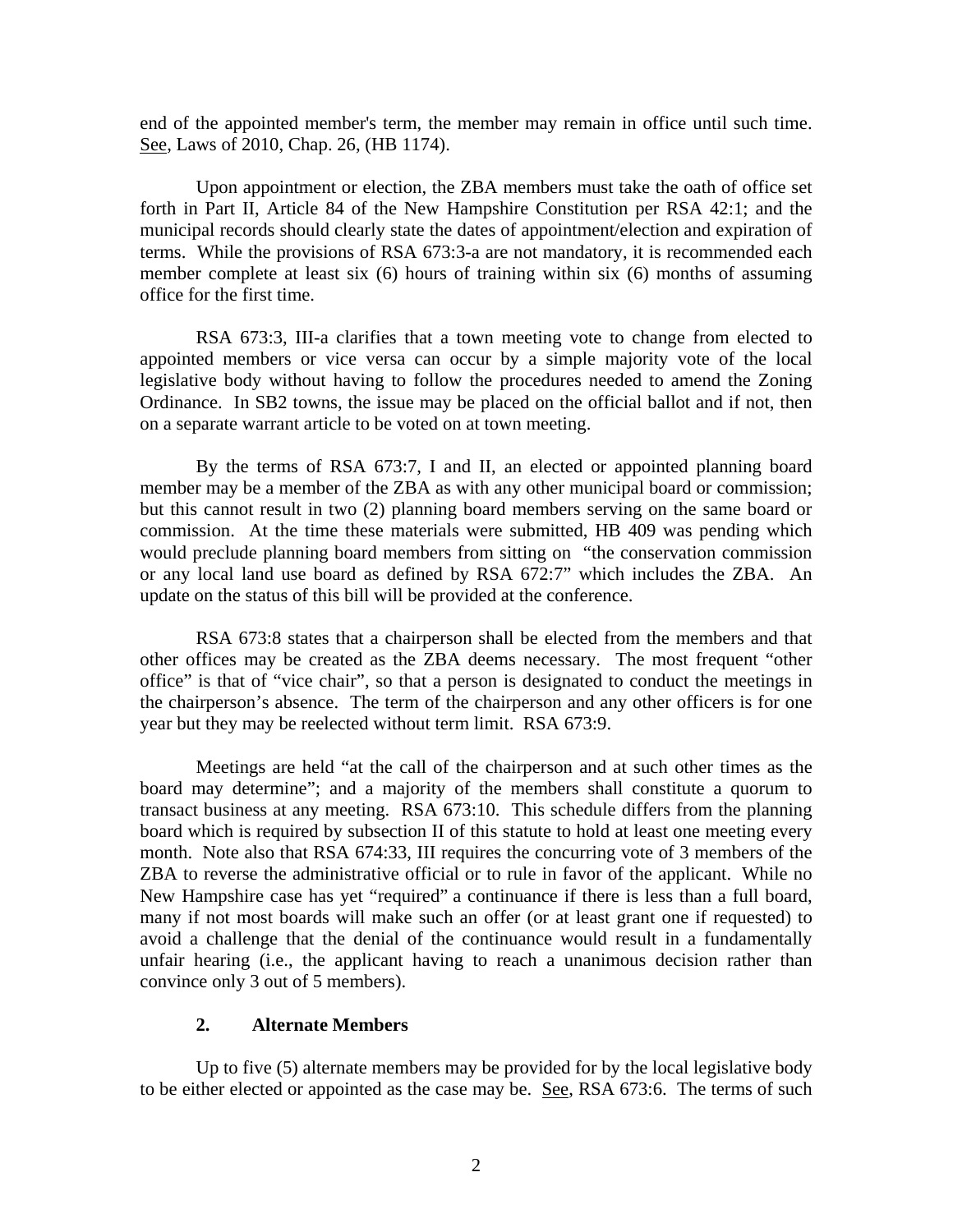alternate members shall also be three (3) years and staggered as with full members. Alternates serve in the absence of a "full" member and are appointed to sit on a particular case or meeting by the chairperson. RSA 673:11. If the "full" member is not just absent or disqualified for the meeting, then the procedures of RSA 673:12 concerning vacancies must be followed. 2010 amendments to RSA 673:6 clarified that alternate members of land use boards may participate in meetings of the board as a non-voting member, provided that the Board establish procedural rules to set the details of how and when the alternate may participate. See, Laws of 2010, Chap. 270, (SB 448).

### **3. Filing Vacancies**

The method for filling a vacancy depends upon the status of the member who is being replaced. Thus, if a member was elected, her vacancy is filled by appointment of the remaining board members for an interim term lasting until the next regular municipal election; and at that election, a successor is elected to either fill the unexpired term of the replaced member or a complete new term as the case may be. RSA 673:12, I.

If the member being replaced is either an appointed, *ex officio* or alternate member, her vacancy is filled by the original appointing (i.e., the Board of Selectmen or Town/City Council) or designating authority (i.e., the Chairperson of the ZBA), for the unexpired term. RSA 673:12, II.

Per RSA 673:12, III, the Chairperson can designate an alternate member to serve temporarily until the vacancy is filled as above; but the restriction on who can fill in for an *ex officio* member still applies.

## **4. Removal of Members**

As with members of the planning board, appointed members of the ZBA may be removed by the appointing authority after a public hearing upon written findings of inefficiency, neglect of duty or malfeasance in office; and elected members or alternate members may be removed by the Selectmen for such cause after a public hearing. RSA 673:13, I and II. Note that the malfeasance complained of must be directly related to or connected with the performance of the member's duties. See, Williams v. City of Dover, 130 N.H. 527, 531 (1988)(reversing removal where planning board member's assistance of his employer's installation of a driveway and additional greenhouse without the necessary planning board approvals or permits was not directly related to the member's duties); and Silva v. Botch, 121 N.H. 1041, 1045 (1981)(remand for award of attorney's fees to *ex officio* member illegally removed from planning board - despite stipulation at trial court that both sides had acted in good faith).

A more common reason for considering the removal of a member is the member's failure to attend meetings. This problem can be addressed via the ZBA's rule making authority under RSA 676:1 whereby the excused or unexcused absence from a given number of meetings would be deemed a "malfeasance" or "neglect of duty" and thereby grounds for removal.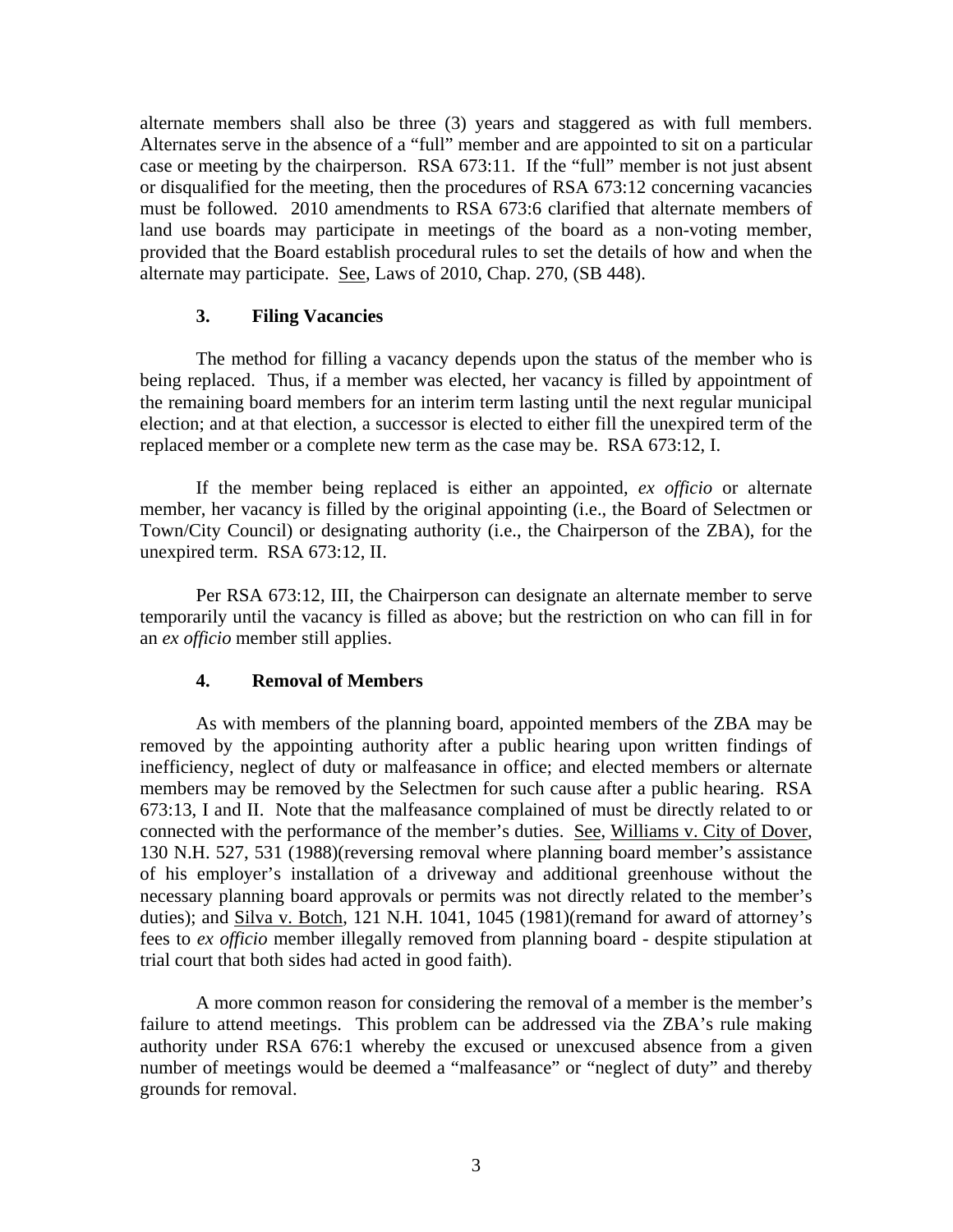## **5. Rules of Procedure**

Although RSA 676:1 does not prescribe the content of the ZBA's Rules of Procedure, this statute does mandate that the ZBA have such Rules. Such Rules must be adopted at a regular public meeting with a copy thereafter kept on file with the City, Town or Village District Clerk to be available to the public. A copy should also be available on the municipality's website and to an applicant with the application packet.

These Rules should cover both the ZBA's internal organization and how it conducts its public business. Items that can be covered include:

- a. Authority of the Board, Election of Officers, and Designation of Alternates;
- b. Requirements for a Complete Application;
- c. Methods for filing materials, e.g., hours, via fax or email, etc.;
- d. Designation of Quorum and Rules for Disqualification;
- e. Scheduling and Conduct of Meetings, including Order of Business and Policy on Nonpubic Sessions;
- f. Notices of Decisions, Findings and Requests for Rehearings;
- g. Creation of the Certified Record for any Appeals;
- h. Joint Meetings with Planning Board;
- i. Process for Amending the Rules; and
- j. Fees and expenses to be charged including the costs of special investigative studies, administrative expenses, and third party review and consultation related to application reviews or appeals per the 2010 amendments to RSA 676:5. See, Laws of 2010, Chap. 303 (HB 1380).

A set of model Rules of Procedure can be found on the website of the New Hampshire Office of Energy and Planning as Appendix A to The Board of Adjustment in New Hampshire – A Handbook for Local Officials, (OEP revised October 2010): www.nh.gov/oep/resourcelibrary/HandbooksandOtherPublications/htm.

# **C. POWERS AND DUTIES**

## **1. Separation from Other Municipal Boards**

As with the State and Federal Government, municipal government in New Hampshire operates under a system of "separation of powers" and "checks and balances". Under this system, the local legislative body (whether the Town Meeting, the Town Council or the City Council) has the authority to enact and amend the Zoning Ordinance pursuant to the provisions of RSA 675. Note also that the Planning Board is given certain authority to suggest amendments to the Zoning Ordinance and to amend Subdivision Regulations and Site Plan Review Regulations under provisions of RSA 674 and 675.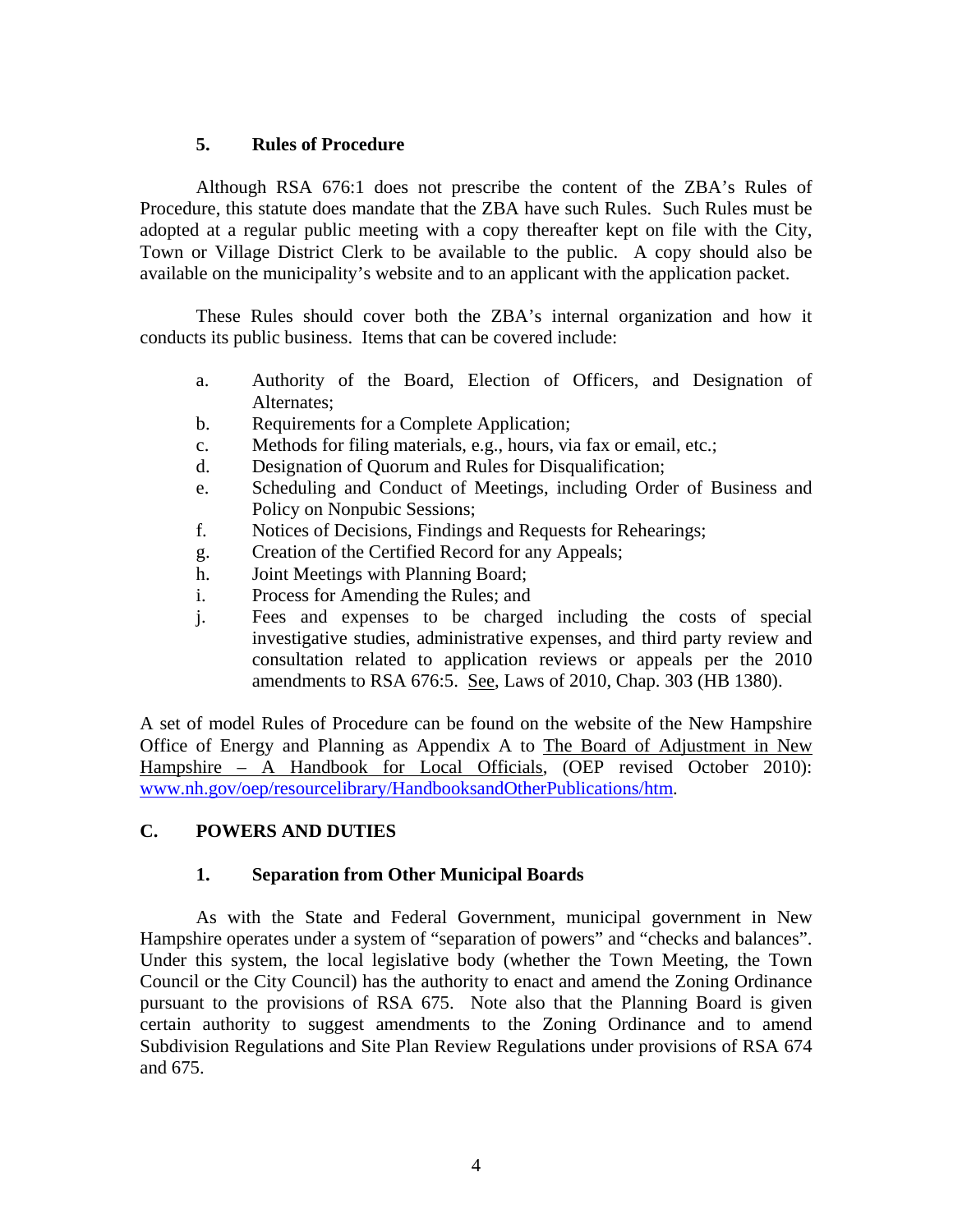The ZBA, however, does not possess such legislative functions. Indeed, its role is quasi-judicial in that it generally reviews decisions made by another municipal agent or body or evaluates whether an applicant merits a particular waiver, exception or variance from the ordinary application of the municipal ordinances.

The express powers of the ZBA are set forth in RSA 674:33, and include the power to hear administrative appeals, to grant variances and special exceptions, and, pursuant to RSA 674:33-a, the power to grant equitable waivers of dimensional requirements. In exercising such powers, the ZBA may reverse or affirm, wholly or in part, or may modify the order or decision appealed from and may make such order or decision as ought to be made "and, to that end, shall have all the powers of the administrative official." RSA 674:33, II. Moreover, in making any decision – whether to reverse an administrative official or grant an application – at least three (3) members of the ZBA must concur in the decision. Thus, when less than a full board of five (5) members and/or alternates is present, the Chairperson should apprise the applicant of this requirement and provide the applicant with an opportunity to continue the hearing until a date certain.

### **2. Appeals of Administrative Decisions**

Pursuant to RSA 674:33, I(a) and RSA 676:5, the ZBA is charged with the duty to hear appeals "taken by any person aggrieved or by any officer, department, board, or bureau of the municipality affected by any decision of the administrative officer" concerning the zoning ordinance. RSA 676:5, I. An "administrative officer" is defined as "any official or board who, in that municipality, has responsibility for issuing permits or certificates under the ordinance, or for enforcing the ordinance, and may include a building inspector, board of selectmen, or other official or board with such responsibility." RSA 676:5, II(a); see, e.g., Ouellette v. Town of Kingston, 157 N.H. 604 (2008)(ZBA properly conducted *de novo* review under RSA 674:33 of Historic District Commission denial of certificate for supermarket); and Sutton v. Town of Gilford, 160 N.H. 43 (2010)(challenges to building permit must first be made to ZBA). A "decision of the administrative officer" is further defined to include "any decision involving construction, interpretation or application of the terms of the [zoning] ordinance" but does not include "a discretionary decision to commence formal or informal enforcement proceedings". RSA 676:5, II(b).

Thus, while the Selectmen's decision to bring an enforcement action against, for example, a junk yard operator for violations of the junk yard provisions of the zoning ordinance is not within the jurisdiction of the ZBA's review, any construction, interpretation or application of the terms of the ordinance "which is implicated in such enforcement proceedings" does fall within the ZBA's jurisdiction. RSA 676:5, II(b). Furthermore, per the terms of RSA 676:5, III, the ZBA has jurisdiction to review decisions or determinations of the Planning Board which are based upon the construction, interpretation or application of the zoning ordinance, unless the ordinance provisions in question concern innovative land use controls adopted under RSA 674:21 and those provisions delegate their administration to the planning board. Thus, an applicant may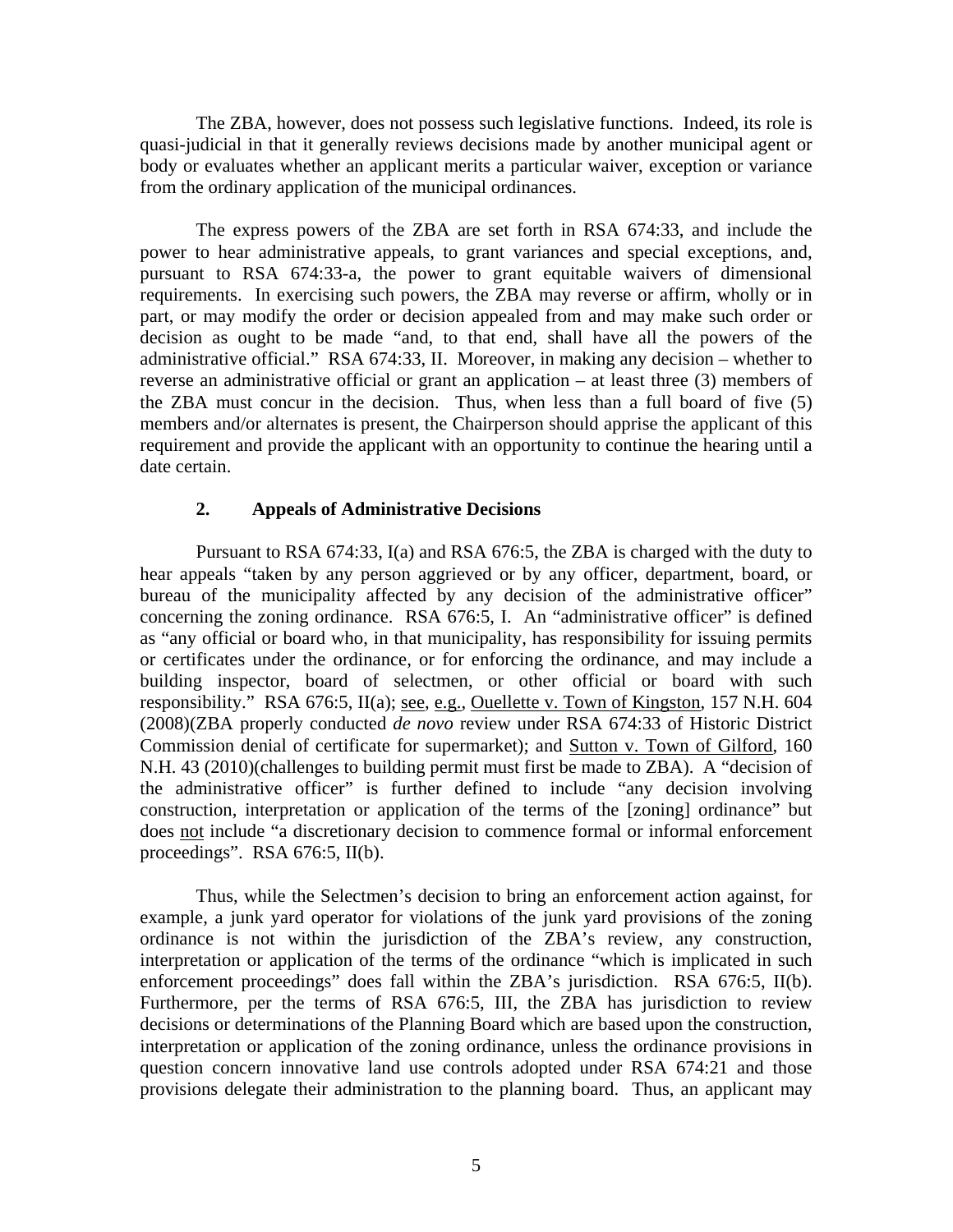well bring a "dual track" appeal of a planning board decision – one track to the Superior Court within 30 days of the planning board's decision under 677:15 and one track to the ZBA "within a reasonable time" of that decision under RSA 676:5, I.; and failure to do so may result in a waiver of that appeal. Hoffman v. Town of Gilford, 147 N.H. 85 (2001) and Saunders v. Town of Kingston, 160 N.H. 560, 563-564 (2010). The Supreme Court recently confirmed that a planning board decision regarding a zoning ordinance provision is ripe and appealable to the ZBA when such a decision is actually made. See, Atwater v. Town of Plainfield, 160 N.H. 503, 509 (2010) and Saunders, 160 N.H. at 564-565. The planning board need not complete its consideration of the planning issues involved in a site plan review for a zoning issue to be ripe and appealable to the ZBA. Id. at 510. Therefore, an appellant who waits to appeal the zoning issue to the ZBA until a final decision on the plan is made by the Planning Board runs the risk of filing an untimely appeal to the ZBA.

The definition of "a reasonable time" should be contained in the ZBA's Rules of Procedure and should be referenced in any decision of an administrative officer to provide fair notice to the potential appellant. That defined time period can be as short as 14 days. See, Daniel v. Town of Henniker Zoning Board of Adjustment, 134 N.H. 174 (1991); see also, Kelsey v. Town of Hanover, 157 N.H. 632 (2008)(ordinance definition of 15 days from date of posting of permit sufficient to uphold dismissal of appeal as untimely). In the absence of such definition, however, the Superior Court will determine whether the time taken by the appellant is reasonable. See, Tausanovitch v. Town of Lyme, 143 N.H. 144 (1998)(appeal brought within 55 days was held to be outside a reasonable time); see also, 47 Residents of Deering, NH v. Town of Deering et al., 151 N.H. 795 (2005)(provision of zoning ordinance authorized ZBA to waive deadline for administrative appeal); Property Portfolio Group, LLC v. Town of Derry, 154 N.H. 610 (2006)(affirming dismissal of declaratory judgment action brought five months after planning board's site plan determination); and McNamara v. Hersh, 157 N.H. 72 (2008)(affirming dismissal of declaratory judgment action brought eight months after ZBA denial of neighbor's appeal of administrative decision).

Furthermore, pursuant to RSA 676:6, an appeal to the ZBA has the effect of staying the action being appealed, unless, upon certification of the administrative officer, the stay would cause "imminent peril to life, health, safety, property, or the environment". Thus, when an appeal is brought over the issuance of a building permit, the permit holder must cease and refrain from further construction, alteration or change of use. Likewise, when an appeal is brought from a notice letter from the Code Enforcement Officer, the Officer should refrain from further enforcement actions until the ZBA makes its determination.

Note also that appeals of administrative decisions may well include constitutional challenges against the applicable provisions of the zoning ordinance. See, Carlson's Chrysler v. City of Concord, 156 N.H. 399 (2007)(provisions of sign ordinance against auto dealer's moving, electronic sign found to be constitutional); see also, Community Resources for Justice, Inc. v. City of Manchester, 157 N.H. 152 (2008)(ban on private correctional facilities in all districts violated State constitutional rights to equal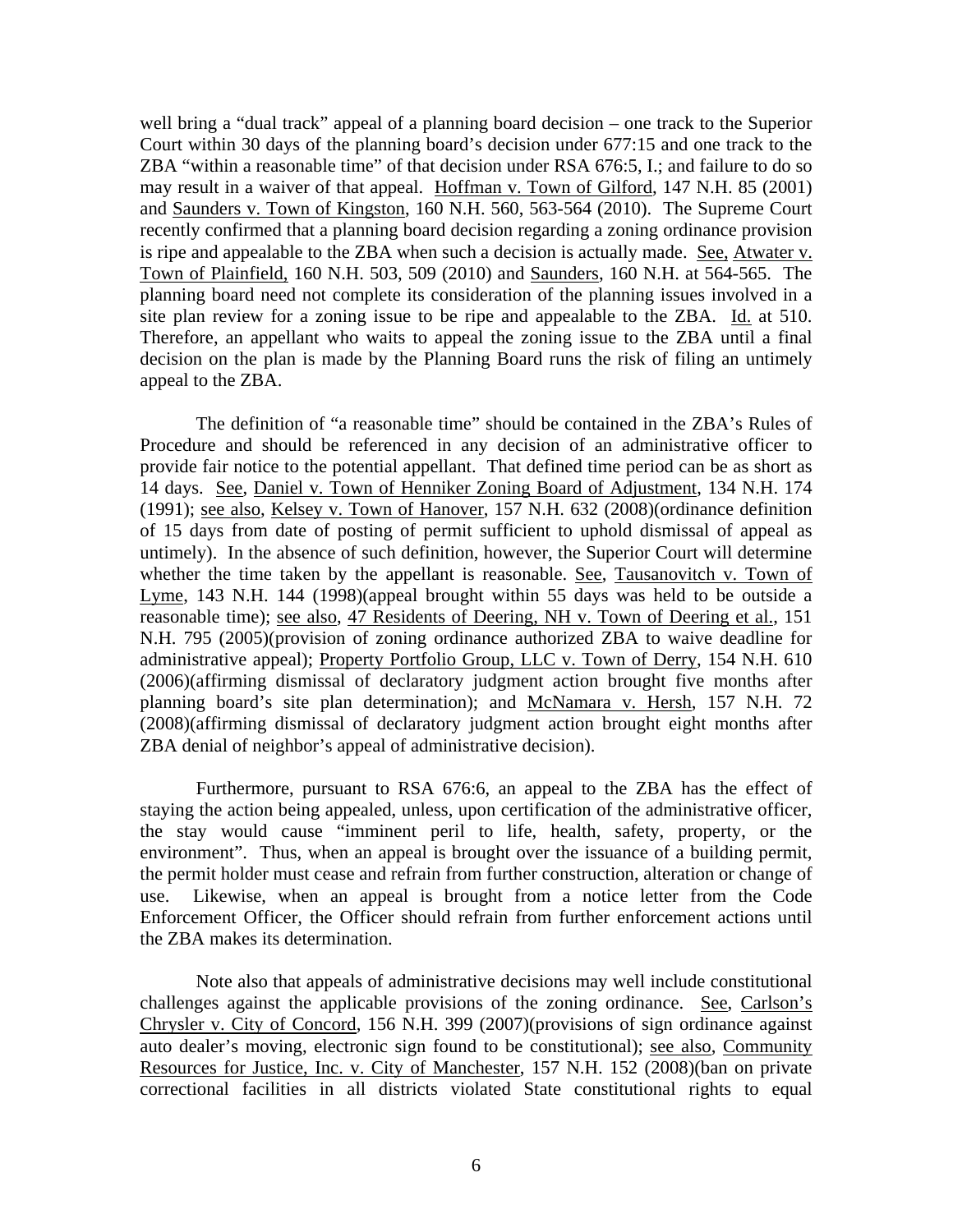protection; intermediate scrutiny requires the government to prove that the challenged ordinance be substantially related to an important governmental objective); Boulders at Strafford, LLC v. Town of Strafford, 153 N.H. 633 (2006)(overturning prior Metzger standard of review and redefining the "rational basis test" to require that the ordinance be only rationally related to a legitimate governmental interest without inquiry into whether the ordinance unduly restricts individual rights or into whether there is a lesser restrictive means to accomplish that interest); and Taylor v. Town of Plaistow, 152 N.H. 142 (2005)(ordinance provision requiring 1000 feet between vehicular dealerships upheld).

Additionally, such appeals may involve claims of municipal estoppel, the law of which has been in a considerable state of flux in light of recent decisions. See, Sutton v. Town of Gilford, 160 N.H. 43 (2010)(representation by Town Planning Director concerning "non-merged" status of lots could not be justifiably relied upon); Cardinal Development Corporation v. Town of Winchester ZBA, 157 N.H. 710 (2008)(ZBA not estopped to deny motion for rehearing as untimely filed where ZBA Clerk did not have authority to accept after hours fax on 30th day nor could applicant's attorney reasonably rely that clerk had such authority); and Thomas v. Town of Hooksett, 153 N.H. 717 (2006)(finding of municipal estoppel reversed where reliance on prior statements of Code Enforcement Officer and Planning Board Chairman, which were contrary to express statutory terms, was not reasonable). Accordingly, the ZBA should seek advice of municipal counsel before voyaging into these rough and ever changing waters.

## **3. Special Exceptions**

Pursuant to RSA 674:33, IV, the ZBA has the power to make special exceptions to the terms of the zoning ordinance in accordance with the general or specific rules contained in the ordinance. Cf., Tonnesen v. Town of Gilmanton, 156 N.H. 813 (2008)(without referring to RSA 674:33, the Court upheld the Town's right to "regulate and control" via special exception aircraft takeoffs and landing under RSA 674:16,V). It is important to remember the key distinction between a special exception and a variance. A special exception seeks permission to do something that the zoning ordinance permits only under certain special circumstances, e.g., a retail store over 5000 square feet is permitted in the zone so long as certain parking, drainage and design criteria are met. A variance seeks permission to do something that the ordinance does not permit, e.g., to locate the commercial business in an industrial zone (formerly termed a "use" variance), or to construct the new building partially within the side set-back line (formerly an "area" variance); and, as is set forth below in more detail, the standards for any variance without distinction are the subject of much judicial interpretation and flux.

A use permitted by special exception is also distinguishable from a nonconforming use. As described above, a special exception is a *permitted* use provided that the petitioner demonstrates to the ZBA compliance with the special exception requirements set forth in the ordinance. By contrast, a non-conforming use is a use existing on the land that was lawful when the ordinance prohibiting that use was adopted. See, 1808 Corporation v. Town of New Ipswich, \_\_\_\_ N.H. \_\_\_\_ (No. 2010-201, Issued April 26, 2011)(Supreme Court held that ZBA did not err in ruling that office building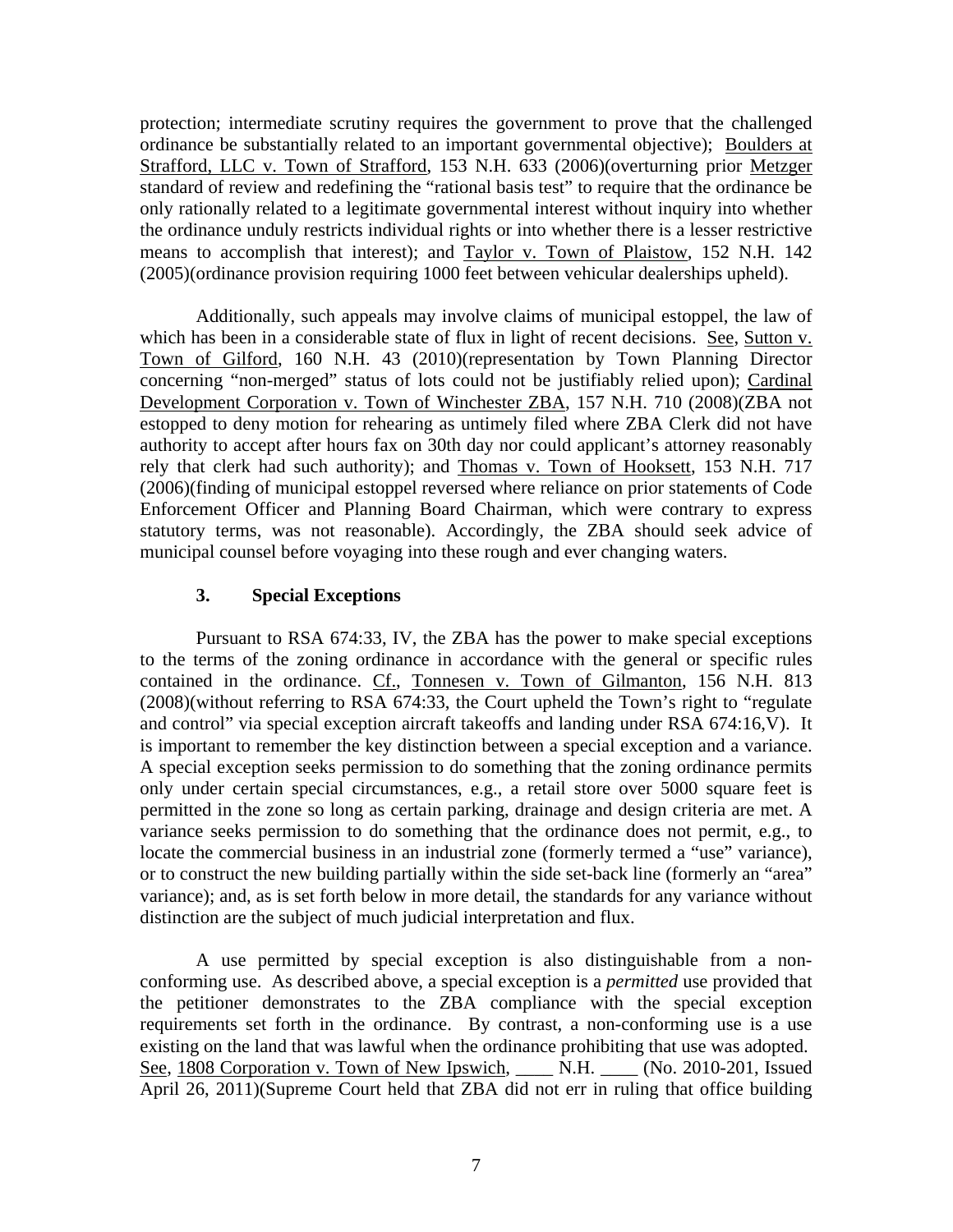permitted by special exception is not entitled to expand per doctrine of expansion of nonconforming use).

In the case of a request for special exception, the ZBA may not vary or waive any of the requirements set forth in the ordinance. See, Tidd v. Town of Alton, 148 N.H. 424 (2002); Mudge v. Precinct of Haverhill Corner, 133 N.H. 881 (1991); and New London Land Use Assoc. v. New London Zoning Board, 130 N.H. 510 (1988). Although the ZBA may not vary or waive any of the requirements set forth in the ordinance, the applicant may ask for a *variance* from one or more of the requirements. See, 1808 Corporation v. Town of New Ipswich, \_\_\_\_ N.H. \_\_\_\_ (No. 2010-201, Issued April 26, 2011)(Court noted that petitioner was allowed to use its building for office space because it had a special exception and was allowed to devote 3,700 of its building's square footage for such a use because it obtained a variance from the special exception requirement that the building's foundation not exceed 1,500 square feet).

The applicant has the burden of presenting sufficient evidence to support a favorable finding on each requirement. The Richmond Company, Inc. v. City of Concord, 149 N.H. 312 (2003); Tidd v. Town of Alton, 148 N.H. 424 (2002); and McKibbin v. City of Lebanon, 149 N.H. 59 (2002). Additionally, if the conditions are met, the ZBA must grant the special exception. Fox v. Town of Greenland et al., 151 N.H. 600 (2004); Cormier, Trustee of Terra Realty Trust v. Town of Danville ZBA, 142 N.H. 775 (1998); see also, Loughlin, Section 23.02, page 288. Finally, as with variances, special exceptions are not personal but run with the land. Vlahos Realty Co., Inc. v. Little Boar's Head District, 101 N.H. 460 (1958); see also, Loughlin, §23.05, page 291; but see, Garrison v. Town of Henniker, 154 N.H. 26 (2006)(Supreme Court noted without comment the restriction on the variance that it would terminate if the applicant transferred the property).

## **4. Variances**

As ZBA members across the State are aware, the changes to the standards for variances begun with the Simplex decision in December 2001 and modified with the Boccia decision in May 2004, have continued to evolve through the intervening years. A detailed analysis of the development of these standards is beyond the scope of this article; but I direct you to my articles on this subject from the 2005 LGC Lecture Series "A Brief History of Variance Standards" and the 2009 LGC Lecture Series "The Five Variance Criteria in the  $21<sup>st</sup>$  Century" (co-authored with Attorney Cordell Johnston of the LGC), which are available on my Firm's website, dtclawyers.com under Archived Articles.

## **a. The "New" Standard**

The 2009 Legislature substantially revised RSA 674:33, I (b) via SB 147 to override the Boccia decision and ostensibly "simplify" the standard. The language as signed by the Governor is as follows: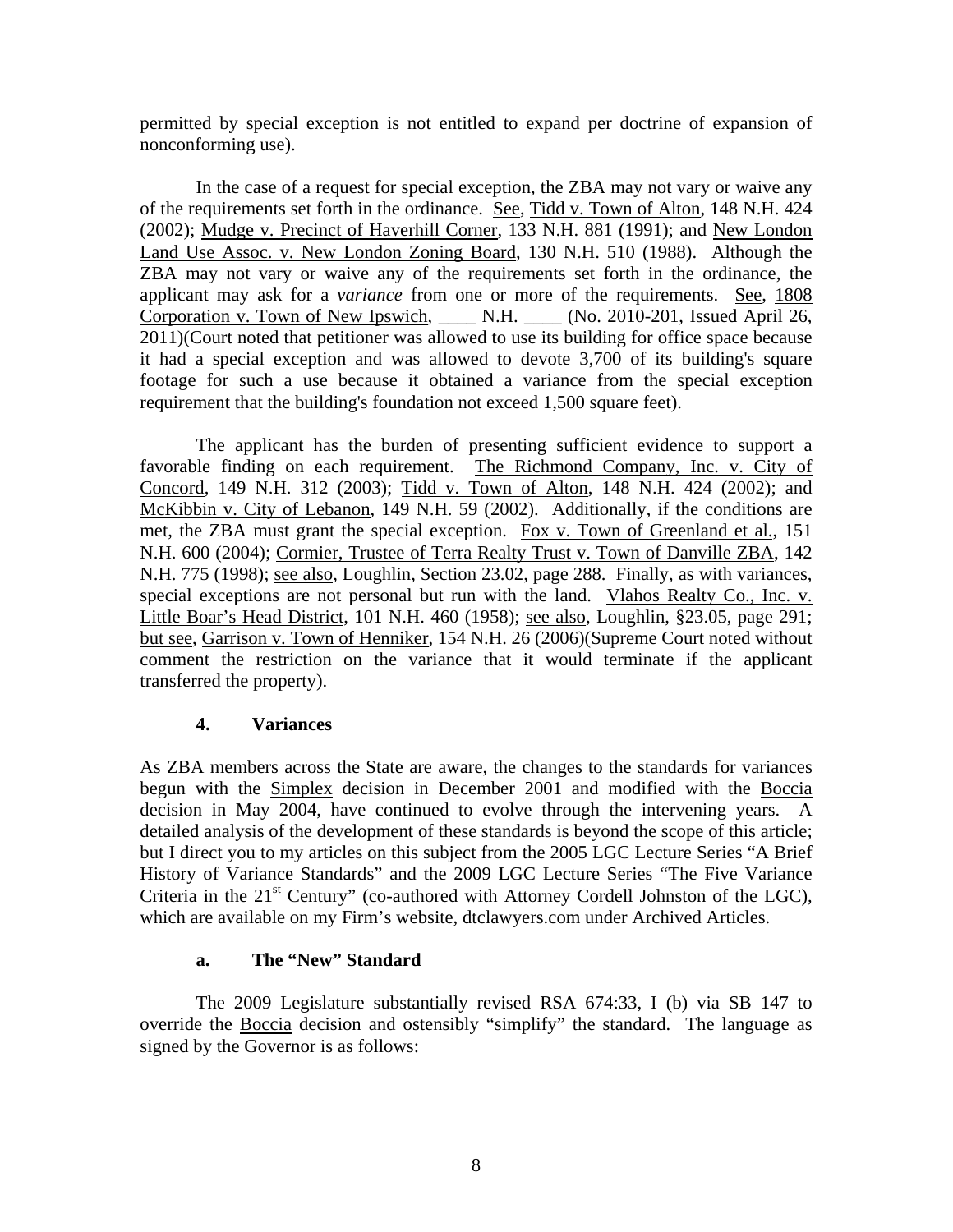1 Powers of Zoning Board of Adjustment; Variance. RSA 674:33, I (b) is repealed and reenacted to read as follows:

(b) Authorize, upon appeal in specific cases, a variance from the terms of the zoning ordinance if:

(1) The variance will not be contrary to the public interest;

(2) The spirit of the ordinance is observed;

(3) Substantial justice is done;

(4) The values of surrounding properties are not diminished; and

(5) Literal enforcement of the provisions of the ordinance would result in an unnecessary hardship.

(A) For purposes of this subparagraph, "unnecessary hardship" means that, owing to special conditions of the property that distinguish it from other properties in the area:

(i) no fair and substantial relationship exists between the general public purposes of the ordinance provision and the specific application of that provision to the property; and

(ii) the proposed use is a reasonable one.

(B) If the criteria in subparagraph (A) are not established, an unnecessary hardship will be deemed to exist if, and only if, owing to special conditions of the property that distinguish it from other properties in the area, the property cannot be reasonably used in strict conformance with the ordinance, and a variance is therefore necessary to enable a reasonable use of it.

The definition of "unnecessary hardship" set forth in subparagraph (5) shall apply whether the provision of the ordinance from which a variance is sought is a restriction on use, a dimensional or other limitation on a permitted use, or any other requirement of the ordinance.

Laws of 2009, Chap. 307, (SB 147) (referred to hereafter as "**SB 147**").

A summary checklist of these criteria is provided as "**Appendix A**" to these materials; but it is hoped that the more detailed discussion below can serve as a reference guide to board members as they are confronted by issues in any given application. Of course, members should look to their own municipal attorney for precise guidance on any particular issue.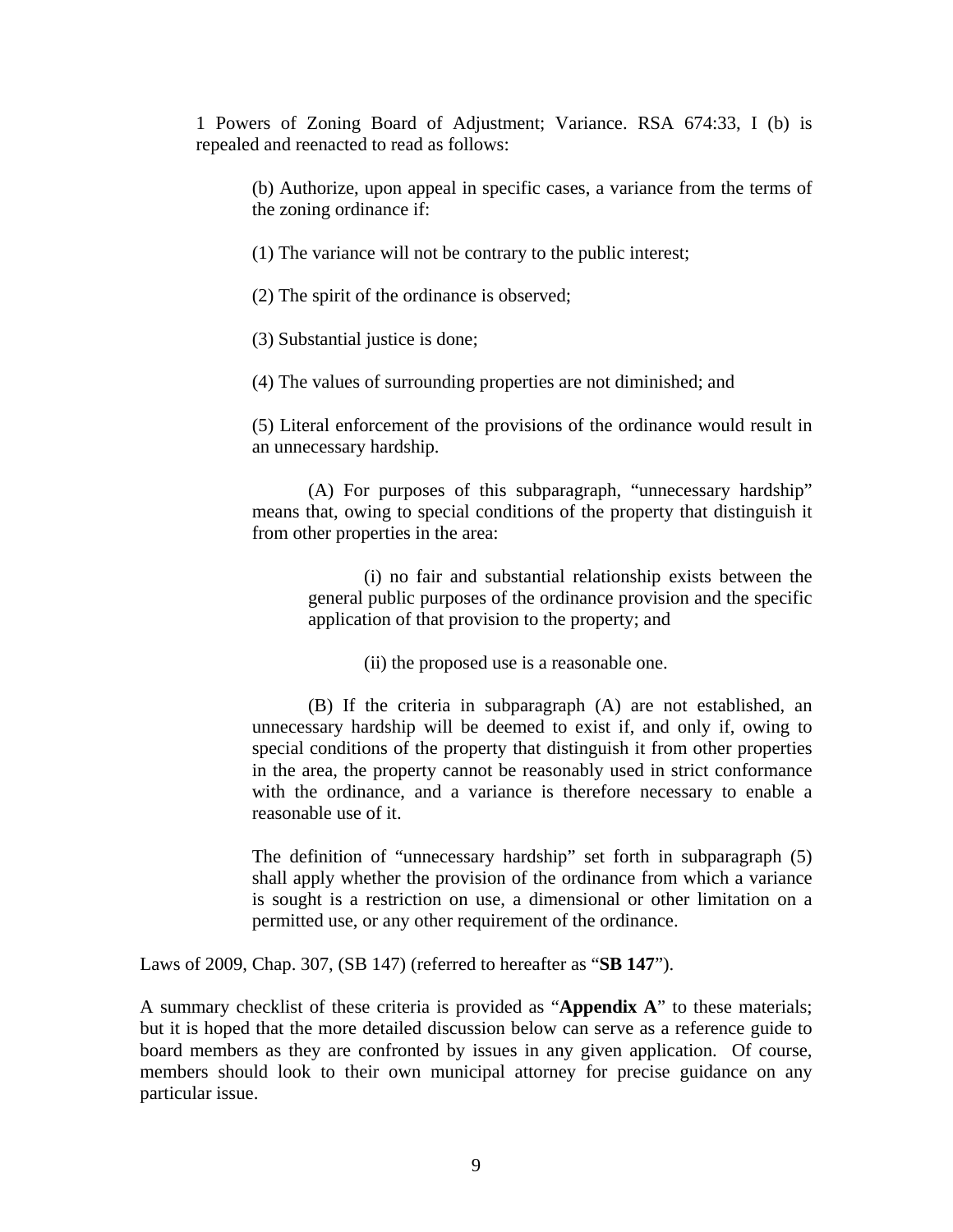This new language applies to all variance applications/appeals filed on or after January 1, 2010. There has been much discussion amongst members of the municipal/land use bar of whether this revision works a "simplification" or a "complication" of the variance standard. While the stated rationale for this legislation was to codify the Simplex criteria for "unnecessary hardship," the language of the statute does not track the three-prongs of Simplex (see below). "Special conditions" of the subject property are clearly emphasized; but both subparagraphs (A) and (B) rely in large part on the subjective determination of what is a "reasonable" use – a determination which could well retain the economic considerations many boards found difficult in applying the Boccia criteria. Additionally, while the opening clause of subparagraph (B), coupled with the Statement of Intent of SB 147, Sec.  $5<sup>1</sup>$ , clearly state that an applicant reaches this second standard if the first set of criteria in subparagraph (A) is not met, this second standard does not precisely mirror the language from Governor's Island<sup>2</sup>. No known cases have made their way through the Superior Court under this "new" standard as of the date of submittal of these materials for publication; but we can expect the Supreme Court to weigh in on the meaning and impact of this statutory revision for years to  $\text{come}^3$ .

As had become apparent through the various decisions from Simplex to Boccia and beyond, Zoning Board members are being called upon to evaluate each of the five required elements for any variance application that comes before them on an *ad hoc* basis with particular emphasis on how the variance would impact both the stated purposes of the municipal ordinance and the existing neighborhood involved. In short, the particular facts of a given application and the depth of the presentation to the Zoning Board of Adjustment may never have been more important. In all likelihood, the variance standards as set forth in these cases will be further refined and clarified as the Court receives the next wave of variance appeals; but I believe that we can expect the following cases to remain viable, at least in part.

 $\overline{a}$ 

<sup>&</sup>lt;sup>1</sup> The Statement of Intent reads as follows: "The intent of section 6 of this act is to eliminate the separate 'unnecessary hardship' standard for 'area' variances, as established by the New Hampshire supreme court in the case of Boccia v. City of Portsmouth, 151 N.H. 85 (2004), and to provide that the unnecessary hardship standard shall be deemed satisfied, in both use and area variance cases, if the applicant meets the standards established in Simplex Technologies v. Town of Newington*,* 145 N.H. 727 (2001), as those standards have been interpreted by subsequent decisions of the supreme court. If the applicant fails to meet those standards, an unnecessary hardship shall be deemed to exist only if the applicant meets the standards prevailing prior to the Simplex decision, as exemplified by cases such as Governor's Island Club, Inc. v. Town of Gilford*,* 124 N.H. 126 (1983)." 2

 $\frac{1}{2}$  The key language in Governor's Island is as follows: "For hardship to exist under our test, the deprivation resulting from application of the ordinance must be so great as to effectively prevent the owner from making any reasonable use of the land. See Assoc. Home Util's, Inc. v. Town of Bedford*,* 120 N.H. 812, 817, (1980). If the land is reasonably suitable for a permitted use, then there is no hardship and no ground for a variance, even if the other four parts of the five-part test have been met." Governor's Island Club, Inc. v. Town of Gilford*,* 124 N.H. 126, 130 (1983). 3

<sup>&</sup>lt;sup>3</sup> In Sutton v. Town of Gilford, 160 N.H. 43 (2010), a case dealing with the same property involved in Governor's Island, the Court cites to the Governor's Island decision as "abrogated" by Simplex - a term meaning "to abolish by authoritative action" or "to treat as a nullity" with a synonym being "nullified". We will have to wait to see if the Court "meant" to use this term.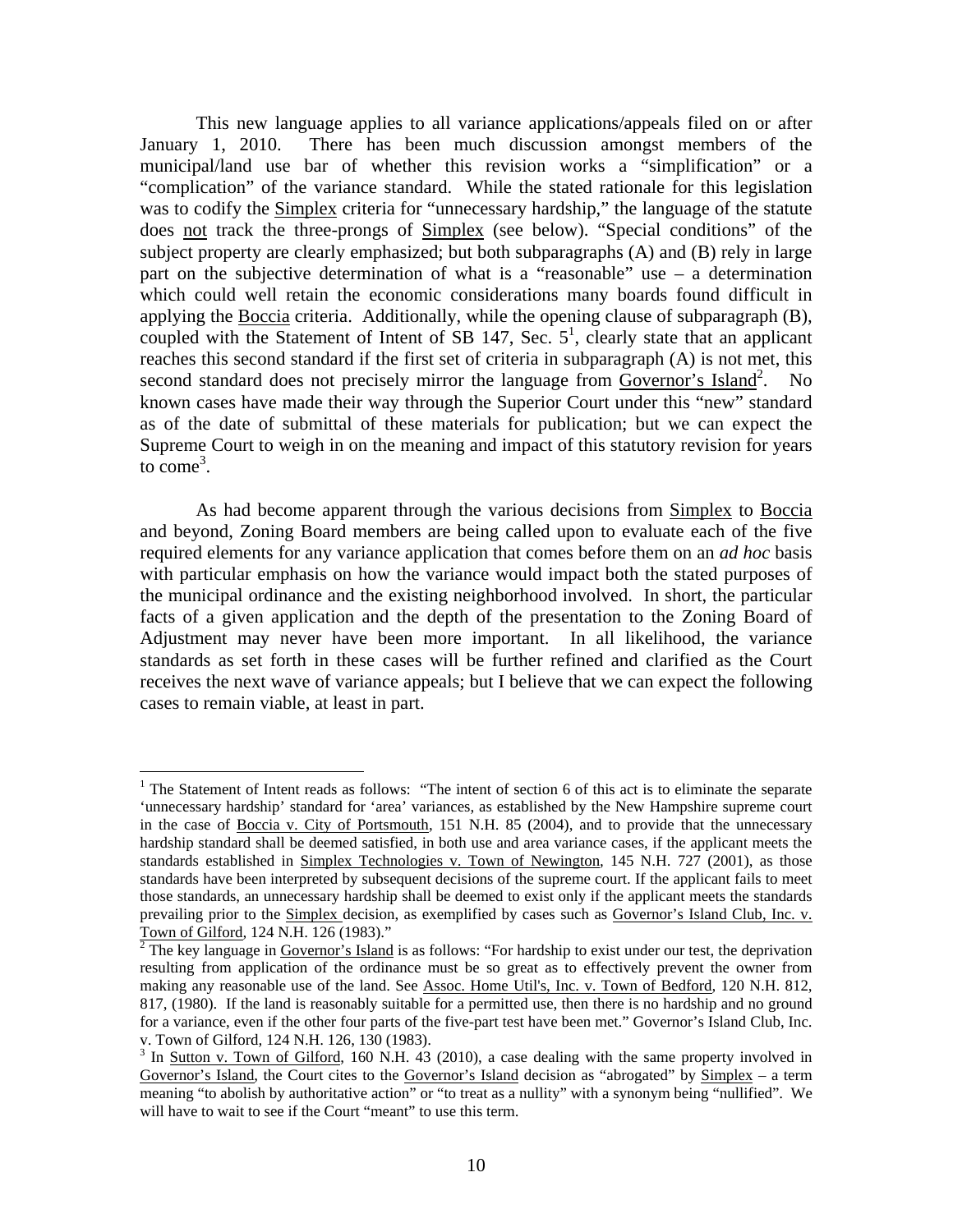# **b. Simplex and "Unnecessary Hardship"**

 Under the Simplex criteria for proving "unnecessary hardship," applicants must provide proof that:

a) a zoning restriction as applied to their property interferes with their reasonable use of the property, considering the unique setting of the property in its environment;

(b) no fair and substantial relationship exists between the general purposes of the zoning ordinance and the specific restriction on a property; and

(c) the variance would not injure the public or private rights of others.

Simplex, 145 N.H. at 731 - 732. The purpose stated by the Court for this "new" standard was, in part, that prior, more restrictive approach was "inconsistent with the notion that zoning ordinances must be consistent with the character of the neighborhoods they regulate." Simplex, 145 N.H. at 731, *citing*, Belanger v. City of Nashua, 121 N.H. 389, 393 (1981). In so changing the standard, the Court recognized again the "constitutional rights of landowners" so that zoning ordinances "'must be reasonable, not arbitrary, and must rest upon some ground of difference having a fair and substantial relation to the object of the regulation.'" Simplex, 145 N.H. at 731, *citing*, Town of Chesterfield v. Brooks, 126 N.H. 64, 69 (1985). The Court then summarized its rationale for this change of standard with the following statement of constitutional concerns:

Inevitably and necessarily there is a tension between zoning ordinances and property rights, as courts balance the right of citizens to the enjoyment of private property with the right of municipalities to restrict property use. In this balancing process, constitutional property rights must be respected and protected from unreasonable zoning restrictions. The New Hampshire Constitution guarantees to all persons the right to acquire, possess, and protect property. See N.H. CONST. pt. I, arts 2, 12. These guarantees limit all grants of power to the State that deprive individuals of the reasonable use of their land.

Simplex, 145 N.H. at 731. This constitutional balancing test should continue to be considered by ZBA members in all variance applications.

## **c. Rancourt and "Reasonable Use"**

The first decision to actually apply the new Simplex standard to a variance application on appeal was Rancourt v. City of Manchester, 149 N.H. 51 (2003). In Rancourt, the appeal was brought by abutters who had lost before the ZBA and the Hillsborough County Superior Court (Barry, J.) on the applicants' variance request to stable horses on the applicants' three acre residential lot. In starting its analysis, the Supreme Court noted that variance applicants no longer must show that the zoning ordinance deprives them of any reasonable use of the land: "Rather, they must show that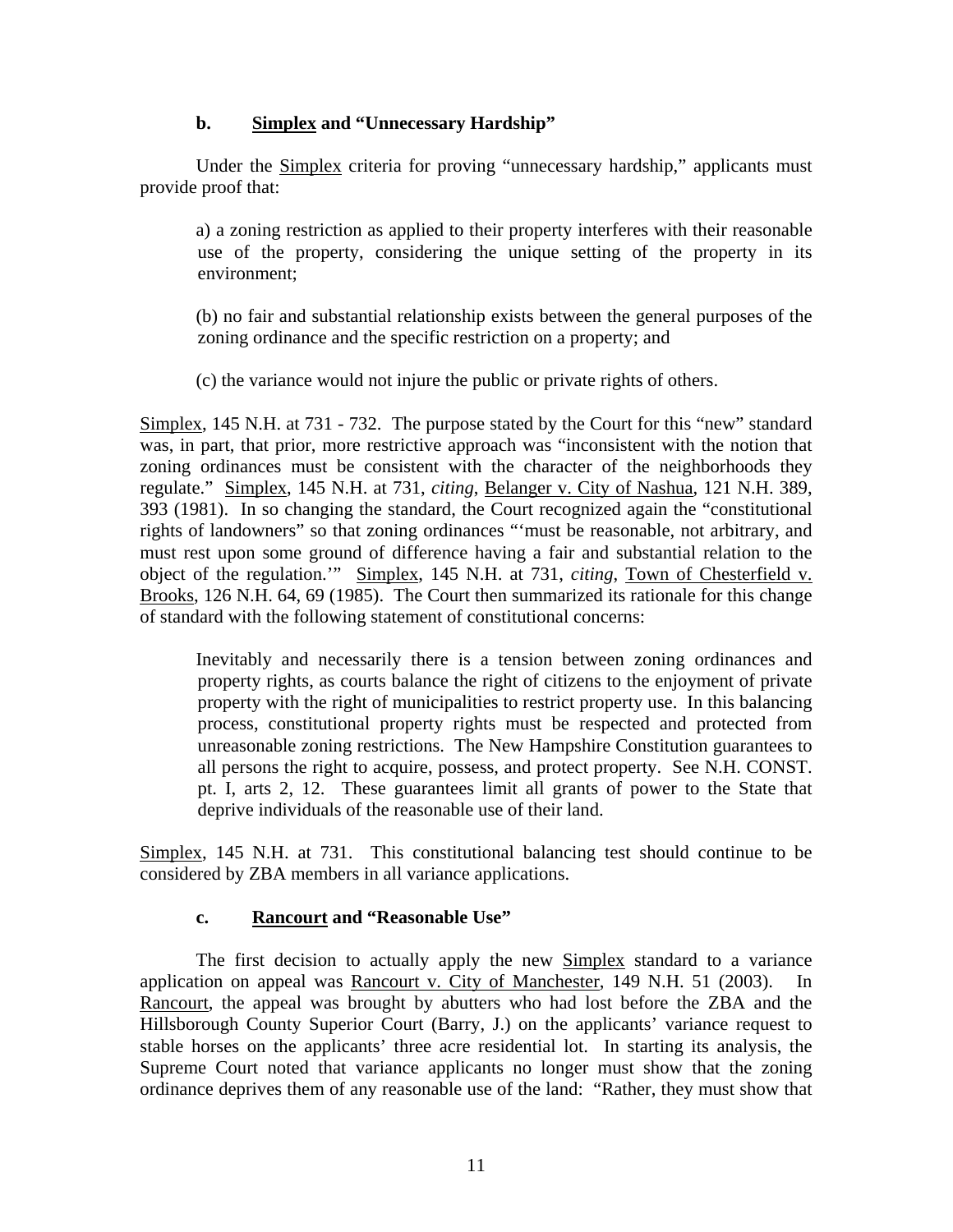the use for which they seek a variance is 'reasonable,' considering the property's unique setting in its environment." Id., at 53 - 54.

In applying the three criteria for unnecessary hardship set forth in Simplex, Supreme Court in Rancourt found that both the Trial Court and ZBA could rationally have found that the zoning ordinance precluding horses in the zone interfered with the applicants' reasonable proposed use of the property considering the various facts involved: that the lot had a unique, country setting; that this lot was larger than surrounding lots; that the lot was uniquely configured with more space at the rear; that there was a thick wooded buffer around the proposed paddock area; that the proposed 1 ½ acres of stabling area was more than required per zoning laws to keep two livestock animals in other zones. Id., at 54. "The trial court and the ZBA could logically have concluded that these special conditions of the property made the proposed stabling of two horses on the property 'reasonable'." Id.

## **d. Vigeant and the Applicant's Reasonable Use**

 While Boccia v. City of Portsmouth, 151 N.H. 85 (2004), has been written out of the list of relevant case law as a result of SB 147 (at least for now),<sup>4</sup> many of the **decisions that would have been considered progeny of Boccia may still be relevant for their discussions of the remaining four "non-hardship" criteria**. One such case is Vigeant v. Town of Hudson, 151 N.H. 747 (2005), wherein the Court agreed in part with the Town's argument that the reasonableness of the proposed use must be taken into account and held that "it is implicit under the first factor of the Boccia test that the proposed use must be reasonable." Id., at 752. However, the Court limited that holding:

When an area variance is sought, the proposed project is presumed reasonable if it is permitted under the Town's applicable zoning ordinance….If the use is allowed, an area variance may not be denied because the ZBA disagrees with the proposed use of the property.

Id., at 752 – 753. An argument can be made that this logic still applies under the "new" hardship criteria since "reasonableness" expressly remains as an element to be proven by the applicant. This may be particularly relevant where the variance at issue would have been an "area" type under the Boccia standard, e.g., set-back encroachments, frontage or acreage deficiencies, etc. In the case of Vigeant's application, the ZBA had considered

 $\overline{a}$ 

<sup>&</sup>lt;sup>4</sup> It appears the New Hampshire Supreme Court still finds the "use" and "area" variance distinction to be useful in certain contexts. In the recent case of 1808 Corporation v. Town of New Ipswich, \_\_\_\_ N.H.

\_\_\_\_\_ (No. 2010-201, Issued April 26, 2011), for example, the court did not evaluate the *merits* of a variance using the Boccia distinction between "use" and "area"; rather, the court used the "use" and "area" distinction in applying the expansion of non-conforming use doctrine. In 1808 Corporation, the office building at issue was permitted by special exception. At the time of the special exception approval, petitioners also received a variance from one of the special exception criteria which limited the area of the foundation to 1,500 sq. ft. Years later, the petitioners argued that they were entitled to expand the office use based on the expansion of non-conforming use doctrine. The court disagreed reasoning that because the use was a permitted use per special exception and the variance granted was an "area" variance and not a "use" variance, the expansion of non-conforming uses doctrine does not apply.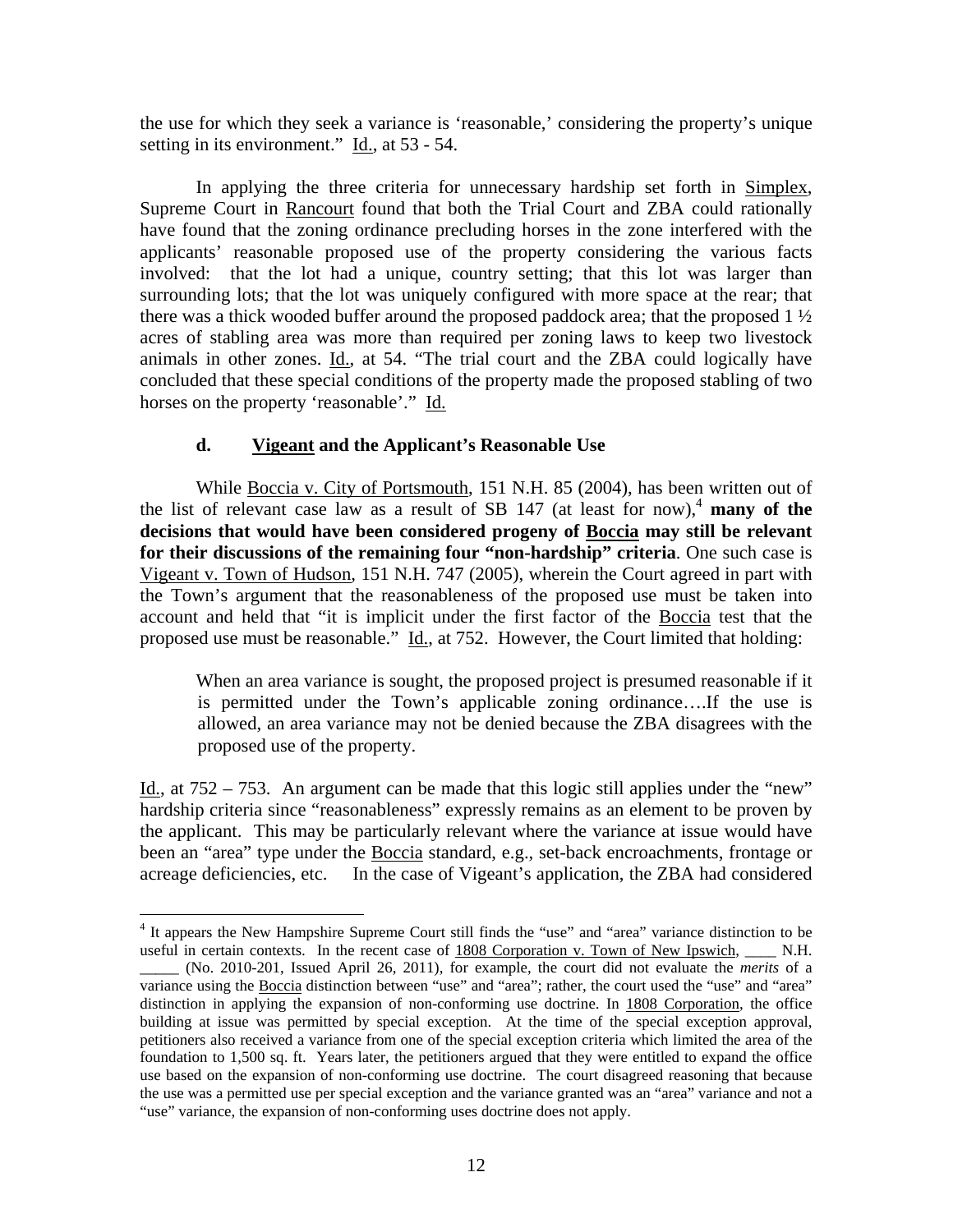that the applicant could have made an alternate use with fewer dwelling units; but the Supreme Court rejected that argument out of hand: "In the context of an area variance, however, the question whether the property can be used differently from what the applicant has proposed is not material." Id. In light of the configuration and location of the lot in question, the Court determined that it was "impossible to comply with the setback requirements" such that an area variance is necessary to implement the proposed plan from a "practical standpoint." Id. In so finding, the Supreme Court upheld the Trial Court's determination that the ZBA's denial of the variance was unlawful and unreasonable.

## **e. Harrington and the Hardship Standard including Comments on "Self-Created Hardship" and "Substantial Justice"**

 In the case of Harrington v. Town of Warner, 152 N.H. 74 (2005), the Court turned its attention to the issue of unnecessary hardship and provided an analysis of the distinction between a use and an area variance:

 The critical distinction between area and use variances is whether the purpose of the particular zoning restriction is to preserve the character of the surrounding area and is thus a use restriction….If the purpose of the restriction is to place incidental physical limitations on an otherwise permitted use, it is an area restriction….Whether the variance sought is an area or use variance requires a case-by-case determination based upon the language and purpose of the particular zoning restriction at issue.

Id., at 78. The Court then analyzed the applicable provisions of the Warner zoning ordinance and found that it was a limitation on the intensity of the use in order to preserve the character of the area such that the provision was a use restriction requiring a use variance under the Simplex criteria. Id., at 80. This type of analysis may still be valid for a Board's consideration under the "new" hardship criteria.

 While not actually analyzing each prong of the "three-prong standard set forth in Simplex" for unnecessary hardship, the Court noted that Simplex first requires "a determination of whether the zoning restriction as applied interferes with a landowner's reasonable use of the property" and that "reasonable return is not maximum return". Id., at 80. Additionally, the Court held that, while the constitutional right to enjoy property must be considered, the "mere conclusory and lay opinion of the lack of…reasonable return is not sufficient; there must be actual proof, often in the form of dollars and cents evidence" of such interference with reasonable use. Id., at 81. Since the 2009 amendments to RSA 674:33 were ostensibly to codify the Simplex criteria for unnecessary hardship, the Court's guidance in Harrington on consideration of "reasonable use" remains relevant.

 The Court in Harrington continues with a "second" determination – whether the hardship is a result of the unique setting of the property; and the Court states that this requires that "the property be burdened by the zoning restriction in a manner that is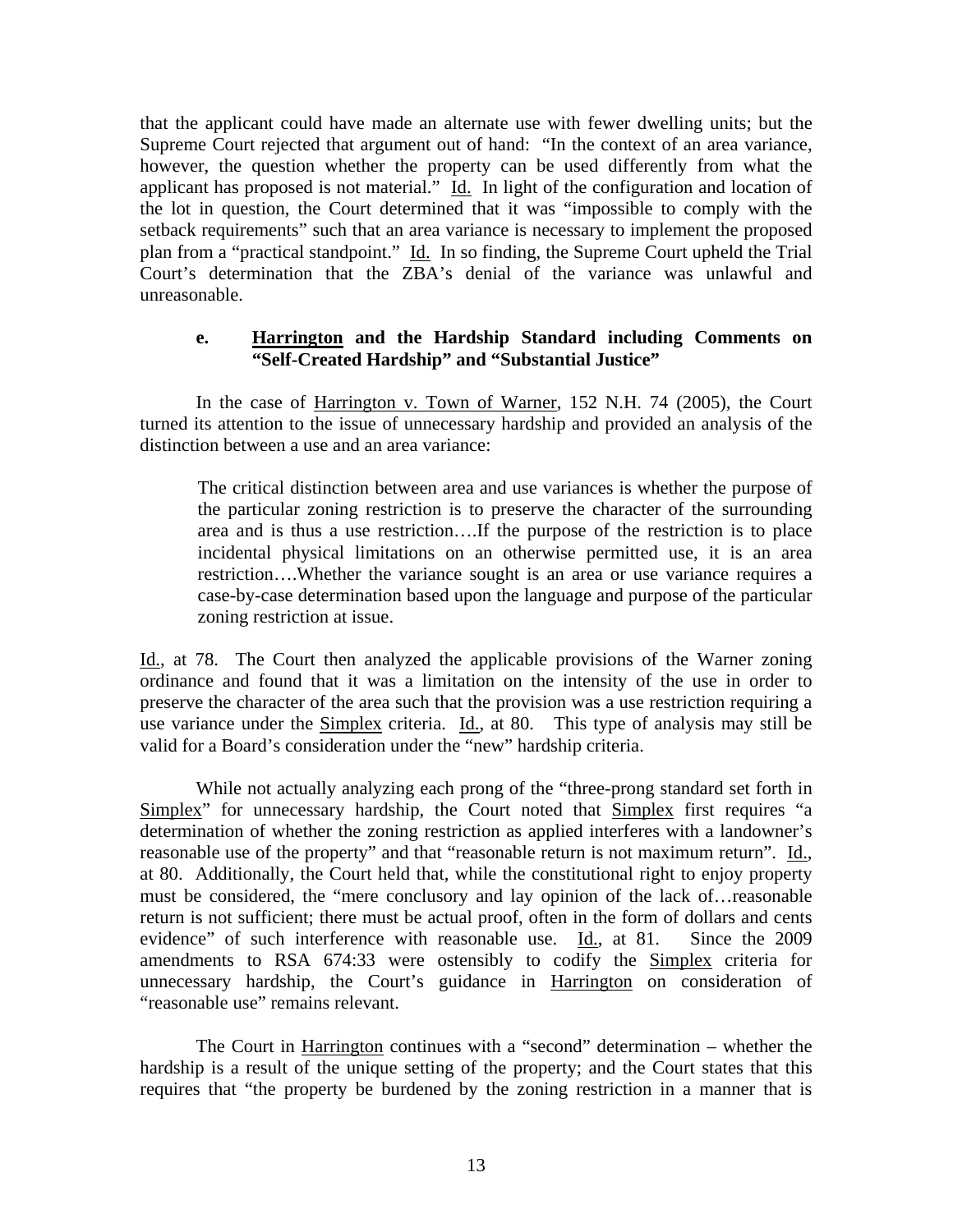distinct from other similarly situated property." While the property need not be the only one so burdened, "the burden cannot arise as a result of the zoning ordinance's equal burden on all property in the district." Furthermore, that burden must arise from the property and not from the individual plight of the landowner. Furthermore, the Court considers the "final" condition – the surrounding environment, i.e., "whether the landowner's proposed use would alter the essential character of the neighborhood." Id., at 81. This analysis also has validity under the "new" hardship criteria.

 The Court also considered the issue of "self-created hardship" and relied on its prior decision in Hill v. Town of Chester, 146 N.H. 291, 293 (2001) to find that self-created hardship does not preclude the landowner from obtaining a variance since "purchase with knowledge" of a restriction is but a "nondispositive factor" to be considered under the first prong of the Simplex hardship test. Harrington, 152 N.H at 83. But see, Alex Kwader v. Town of Chesterfield (No. 2010-0151; Issued March 21, 2011) (a "non-binding" 3JX decision by Justices Dalianis, Duggan and Conboy, which remanded a case back to the ZBA due to its denial of an area variance to the petitioner solely because of the ZBA's finding on self-created hardship, thereby making this factor dispositive.)

In addressing the other issues raised by the abutters, the Court gave the issues short shrift. The Court found that the applicant showed that the variance was not contrary to the spirit of the ordinance and did not detract from the intent or purpose of the ordinance because: (1) mobile home parks were a permitted use in the district; (2) a mobile home park already exists in the area; (3) the variance would not change the use of the area; and (4) were he able to subdivide his land, the applicant would have sufficient minimum acreage for the proposed expansion. Additionally, the Court found that "substantial justice would be done" because "it would improve a dilapidated area of town and provide affordable housing in the area." Id., at 85.

This comment on "substantial justice" is one of the few found in the case law of variances. A previous statement suggests that the analysis should be whether the loss the applicant will suffer by its inability to reasonably use its land as it desires without the variance outweighs any gain to the public by denying the variance. See, U-Haul Co. of N.H. & Vt., Inc. v. Concord, 122 N.H. 910, 912-13 (1982)(finding that substantial justice would be done by granting a variance to permit construction of an apartment in the general business district since it would have less impact on the area than a permissible multi-family unit); see also, Loughlin, §24.11, page 308, citing the New Hampshire Office of State Planning Handbook as follows:

It is not possible to set up rules that can measure or determine justice. Each case must be individually determined by board members. Perhaps the only guiding rule is that any loss to the individual that is not outweighed by a gain to the general public is an injustice. The injustice must be capable of relief by the granting of a variance that meets the other qualifications.

As more scrutiny is given to the "non-hardship" prongs of the variance criteria, we can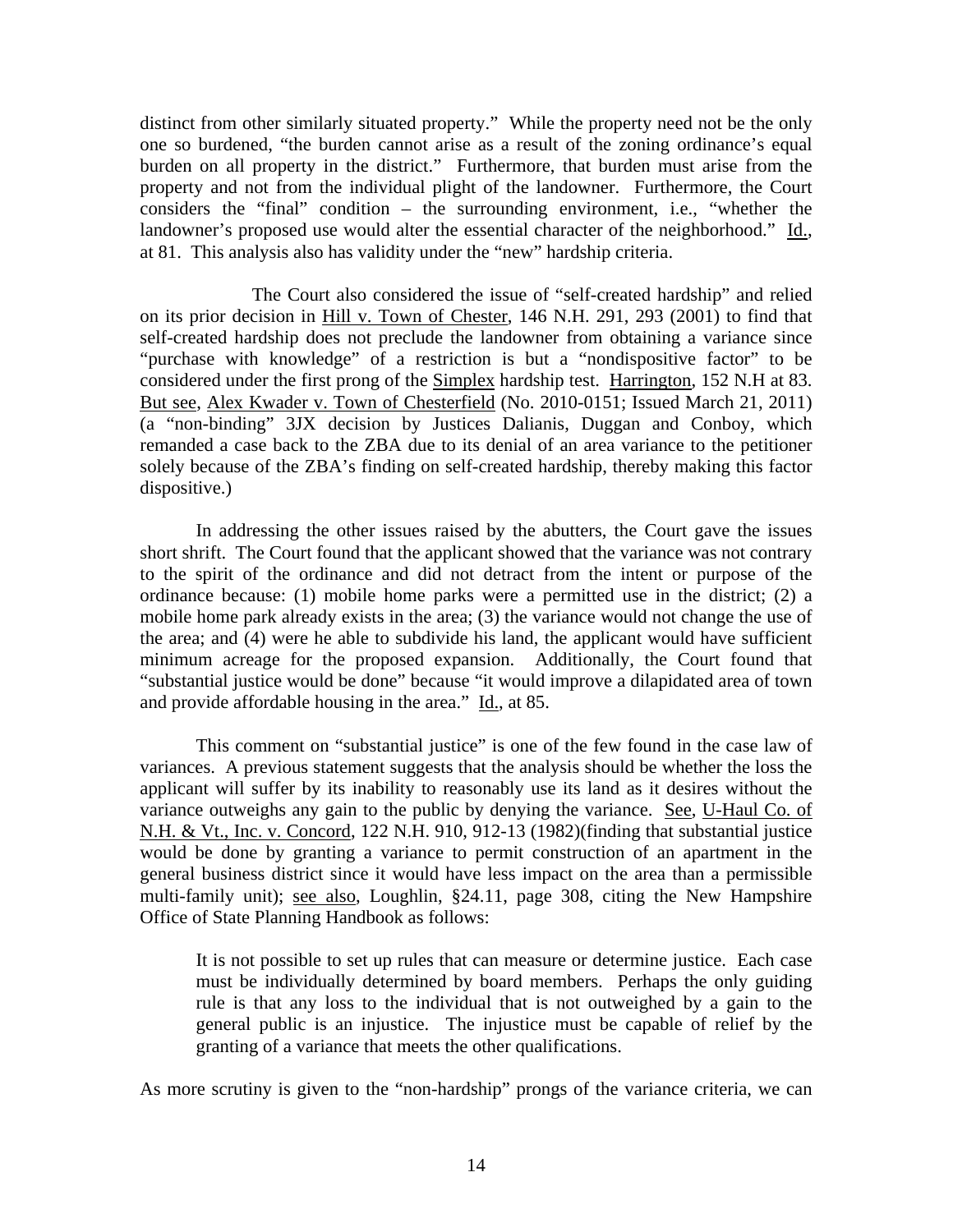expect further discussions on the element of "substantial justice". See, Subsection (h), below, concerning Malachy Glen.

### **f. Chester Rod and Gun Club and an Analysis of "Public Interest", "Rights of Others" and "Spirit of Ordinance" Criteria**

In the case of Chester Rod & Gun Club v. Town of Chester, 152 N.H. 577 (2005), the Supreme Court held that the Zoning Ordinance is the relevant declaration of public interest to be examined rather than any specific vote at Town Meeting. Id., at 581. In that case, the ZBA had been faced with two variance application for competing Cell Towers – one on the Club's property and one on the Town's. A previous March Town Meeting had passed an article stating that all Cell Towers should be on Town owned land; and the ZBA relied on that article to grant the Town's application and deny the Club's. On appeal, the Trial Court reversed the ZBA and ordered that it grant the Club's variance.

In reversing the Trial Court in part, the Supreme Court stated what we as practitioners in the field have long espoused: that the criteria of whether the variance is "contrary to the public interest" or would "injure the public rights of others" should be construed together with whether the variance "is consistent with the spirit of the ordinance". Id., at 580. More importantly, the Supreme Court then held that to be contrary to the public interest or injurious of public rights, the variance "must unduly, and in a marked degree" conflict with the basic zoning objectives of the ordinance. Id., at 581. In making such a determination, the ZBA should examine whether the variance would (a) alter the essential character of the locality or (b) threaten public health, safety or welfare. Id.

However, the Supreme Court took the unusual step of reprimanding the lower court for improperly ordering the issuance of the variance. Instead, the Trial Court was instructed to remand the matter back to the ZBA for factual findings on all five prongs of the variance criteria.

### **g. Garrison and the Re-emphasis on "Uniqueness"**

In the case of Garrison v. Town of Henniker, 154 N.H. 26 (2006), the Supreme Court upheld the reversal of variances granted for an explosives plant, which was to be located in the middle of 18 lots totaling 1,617 acres - all zoned "rural residential". The applicant had sought use variances to allow the commercial use in the residential zone and to allow the storage and blending of explosive materials where injurious or obnoxious uses are prohibited. After an extensive presentation of the nature of the applicant's business and the site, the ZBA voted 3-2 to grant the variances with two conditions: (1) the 18 lots had to be merged into one; and (2) the variances would terminate if the applicant discontinued the use.

 Upon appeal by abutters, the Trial Court reversed the ZBA's decisions by finding that the evidence before the ZBA failed to demonstrate unnecessary hardship. In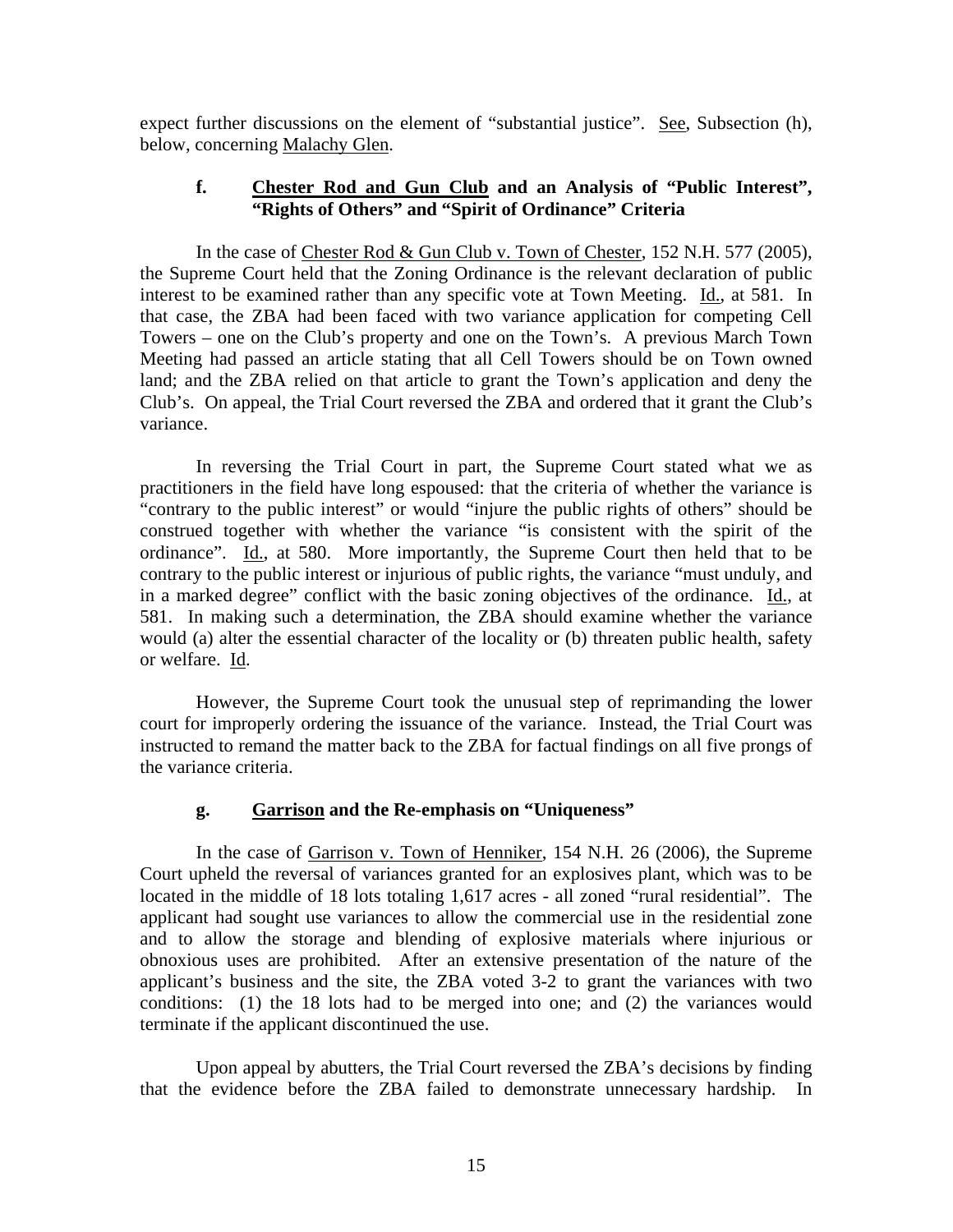upholding that decision, the Supreme Court agreed with the Trial Court that, while the property was ideal for the applicant's desired use, "the burden must arise from the property and not from the individual plight of the landowner." Id., *citing*, Harrington v. Town of Warner, 152 N.H 74 (2005). In discussing the three-prong Simplex standard for unnecessary hardship, the Supreme Court focused on the first prong: that a zoning restriction "interferes with their reasonable use of the property, considering the unique setting of the property in its environment." Garrison, 154 N.H. at 30 - 31, *citing*, Rancourt v. City of Manchester, 149 N.H. 51, 53-54 (2003)(emphasis original). In doing so, the Court agreed with the Trial Court that the evidence failed to show that the property at issue was sufficiently different from any other property within the zone to be considered "unique".

 As a minor "bone" to the applicant, the Supreme Court did agree that Harrington's requirement of "dollars and cents" evidence of lack of reasonable return may be met though either lay or expert testimony; but such evidence as presented was not enough to convince the Court that the hardship resulted from the unique setting of the property. Garrison, 154 N.H. at 32.

 Thus, the Court charged applicants with presenting sufficient evidence to allow the ZBA to determine that the use is reasonable and that the property is unique, i.e., distinguishable from surrounding properties in a manner that could justify use relief.

## **h. Malachy Glen and Analysis of the "Public Interest", "Spirit of the Ordinance", "Special Conditions", "Other Reasonably Feasible Method" and "Substantial Justice" Criteria**

In Malachy Glen Associates, Inc. v. Town of Chichester, 155 N.H. 102 (2007), the Supreme Court affirmed the trial court's reversal of the Town's ZBA and the court's order that the area variance in question be granted. Malachy Glen had obtained site plan approval in 2000 for a self-storage facility on Dover Road (Route 4), which showed structures and paved surfaces within 100 feet of a wetland. At the time of approval, the Town did not have a wetlands ordinance; but prior to construction, the Town implemented such an ordinance creating a 100 foot buffer around all wetlands. Malachy Glen applied for a variance from this ordinance and was initially denied; and that decision was reversed and remanded by the trial court for failure to consider the proper standard.

On remand, the ZBA *sua sponte* bifurcated the application into two separate requests, granted the variance for the needed driveway and denied the variance to build the storage units within the buffer zone. The trial court found that the denial was unlawful and unreasonable, in part, because the ZBA "failed to consider the evidence placed before it."

On appeal, the Supreme Court noted that "where the ZBA has not addressed a factual issue, the trial court ordinarily must remand the issue to the ZBA," Id., at 105, *citing* Chester Rod & Gun Club. "However, remand is unnecessary when the record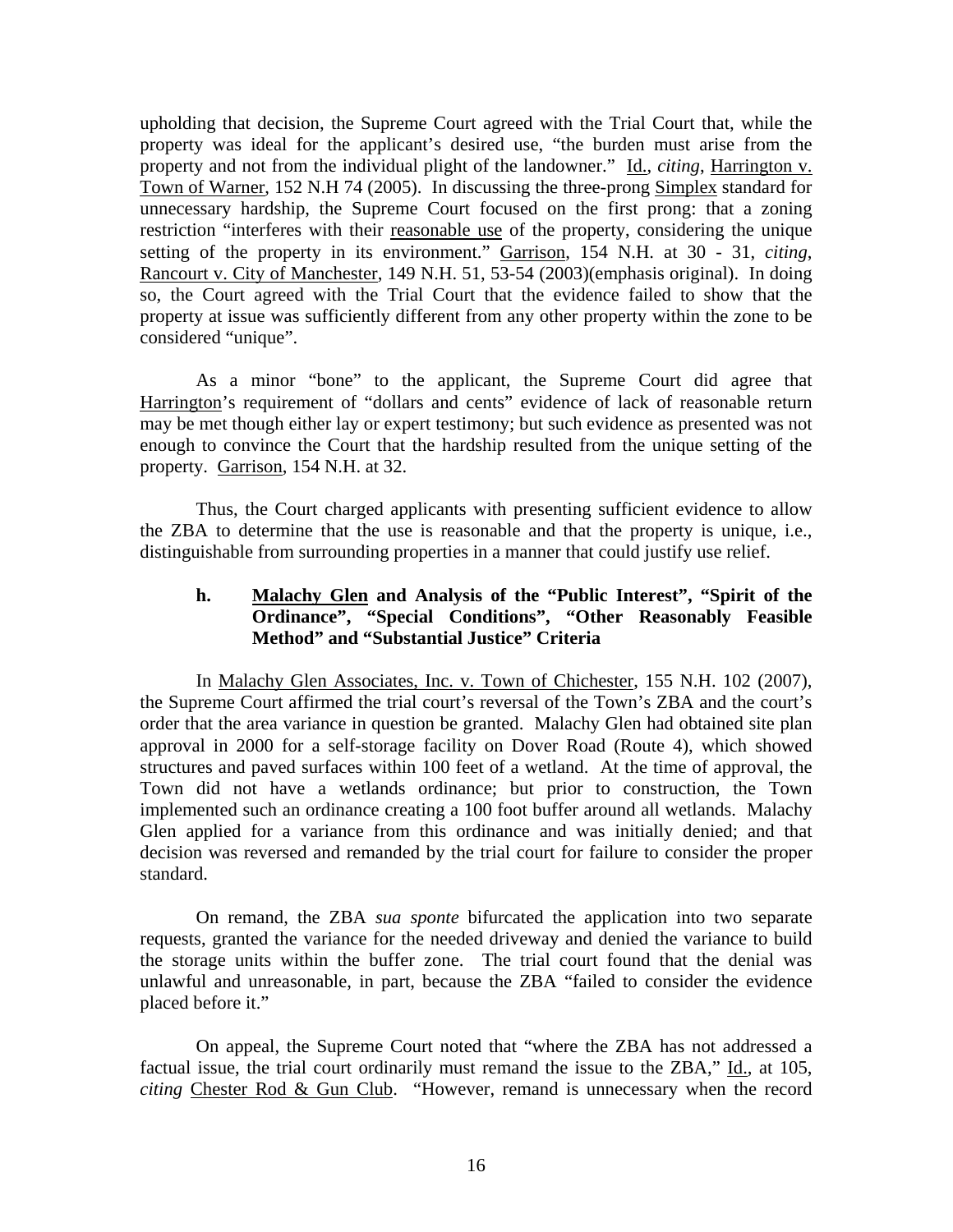reveals that a reasonable fact finder necessarily would have reached a certain conclusion," Malachy Glen, 155 N.H. at 105, *citing* Simpson v. Young, 153 N.H. 471, 474 (2006)(a landlord/tenant damages case).

In addressing the variance criteria, the Court again cited the rule from the Chester case that the requirement that the variance not be contrary to the public interest is "related to" the requirement that the variance be consistent with the spirit of the ordinance: "[T]o be contrary to the public interest…the variance must unduly, and in a marked degree conflict with the ordinance such that it violates the ordinance's basic zoning objectives." Malachy Glen, 155 N.H. at 105 - 106. In making that determination, the Court restated that the ZBA is to ascertain whether the variance would "alter the essential character of the locality" or "threaten the public health, safety or welfare." Id. The Court rejected the ZBA's finding that the variance would be contrary to the public interest and to the spirit of the ordinance because "it would encroach on the wetlands buffer". Id., at 106. The uncontroverted evidence was that this project was in an area consisting of a fire station, a gas station and a telephone company, that the variance for encroachment for the driveway had been granted, and that applicant's wetlands consultant had testified that the project would not injure the wetlands in light of the closed drainage system, detention pond and open drainage system designed for the project to protect the wetlands. The Court also rejected the ZBA's argument that it is not bound by the conclusions of the experts in light of their own knowledge of the area, in part, because the ZBA members' statements were conclusory in nature and not incorporated into the "Statement of Reasons" for their denial: "The mere fact that the project encroaches on the buffer, which is the reason for the variance request, cannot be used by the ZBA to deny the variance." Id., at 107.

While examining the ZBA's treatment of the Boccia hardship standard for an area variance, the Court stated that the element of "special conditions" requires that the applicant demonstrate that the property is unique in its surroundings. Id., *citing* Garrison, 154 at 32-35 (a use variance case). Additionally, the Court cited to Vigeant for the proposition that the proposed project is presumed reasonable if it is a permitted use and that an area variance may not be denied because the ZBA disagrees with the proposed use of the property. Malachy Glen, 155 N.H. at 107. Furthermore, the Court cited to the national treatise, 3 K. Young, Anderson's American Law of Zoning §20.36, at 535  $(4<sup>th</sup>$ ed. 1996), for the proposition that unnecessary hardship peculiar to the property "is most clearly established where the hardship relates to the physical characteristics of the land." Id. With the express retention of "special conditions" in the verbiage of the "new" hardship criteria, it is safe to conclude that this guidance remains applicable to a Board's future considerations.

The Court also rejected the ZBA's argument that there were other reasonably feasible methods available to the applicant via the elimination of a number of the desired storage units. The Court clearly stated that "the ZBA must look at the project as proposed by the applicant, and may not weigh the utility of alternate uses in its consideration of the variance application." Id., at 108, *citing* Vigeant, 151 N.H. at 753 ("In the context of an area variance…the question [of] whether the property can be used differently from what the applicant has proposed is not material"). While noting that if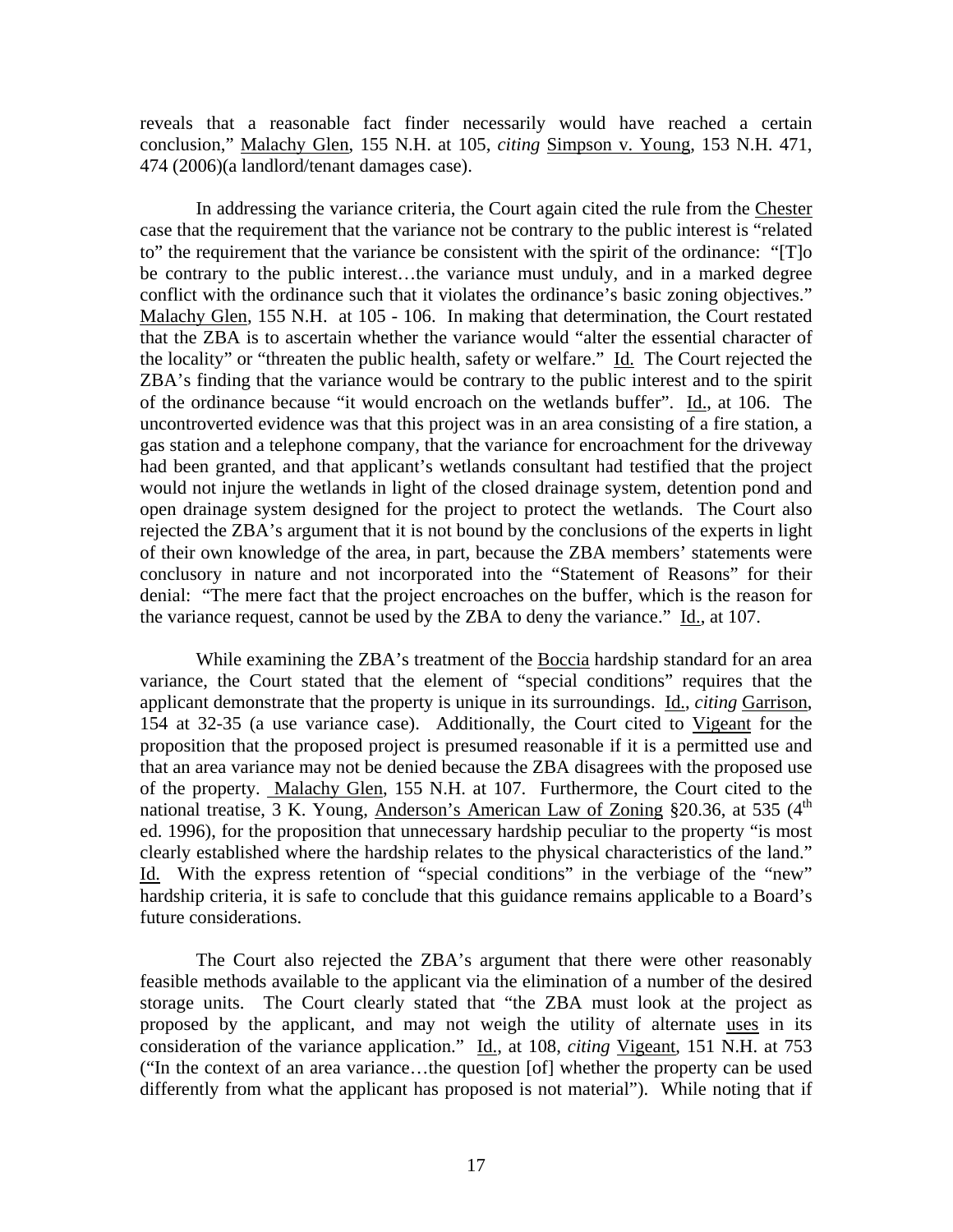the proposed project could be built without the need for the area variance, then it is the applicant's burden to show that such alternative is cost prohibitive, the Court stated that "the ZBA may consider the feasibility of a scaled down version of the proposed use, but must be sure to also consider whether the scaled down version would impose a financial burden on the landowner." Malachy Glen, 155 N.H. at 108. In this case, the Court recognized that reducing the project by 50% would result in financial hardship to the applicant and that no reasonable trier of fact could have found otherwise. Id.

On the issue of substantial justice, the Court quoted the passage from Loughlin as found at the end of Subsection (e), above. Malachy Glen, 155 N.H. at 109. Additionally, the Court noted that the ZBA should look at "whether the proposed development was consistent with the area's present use". Id. The Court expressly held that the ZBA's stated reason of "no evidence" that a scaled down version of the project would be economically unviable "is not the proper analysis under the 'substantial justice' factor." Id. Since the ZBA applied the wrong standard, the trial court was authorized to grant the variance if it found as a matter of law that the requirement was met. In this case, the trial court had found via uncontroverted evidence that the project was appropriate for the area, did not harm the abutters or nearby wetlands, and that the general public would realize no appreciable gain from denying this variance.

## **i. Naser, Use of Conservation Easement Space in Yield Plan, and Analysis of the "Public Interest" and "Spirit of the Ordinance" Criteria**

In Naser d/b/a Ren Realty v. Town of Deering Zoning Board of Adjustment, 157 N.H. 322 (2008), the Supreme Court affirmed in part, reversed in part and remanded the trial court's upholding of the ZBA's decision denying a variance and finding the open space subdivision application did not comply with the zoning ordinance. At issue was the applicant's usage in its yield plan of approximately fifty acres previously burdened by a conservation easement given to the Town. The Planning Board had determined that this usage was improper; and the applicant appealed that decision to the ZBA and applied for a variance to allow the usage in the yield plan.

In first analyzing the yield plan issue, the Supreme Court looked to the Zoning Ordinance's definitions of "buildable area" and "yield plan": respectively, "the area of a site that does not include slopes of 25% or more, submerged areas, utility right-of-ways, wetlands and their buffers" and "a plan submitted …showing a feasible conventional subdivision under the requirements of the specific zoning district…." The Court agreed with the Town that under these definitions, the yield plan showing development of lots within the Conservation Easement Area were neither "feasible" nor "realistic" since such land could not be developed. Thus, the Court found that there was no error in finding that the yield plan did not comply with the ordinance.

However, in examining the denial of the variance, the Supreme Court noted that ZBA found that the applicant failed to meet all but the "diminution in value" criteria and that the trial court focused only upon the "public interest" and "spirit of the ordinance"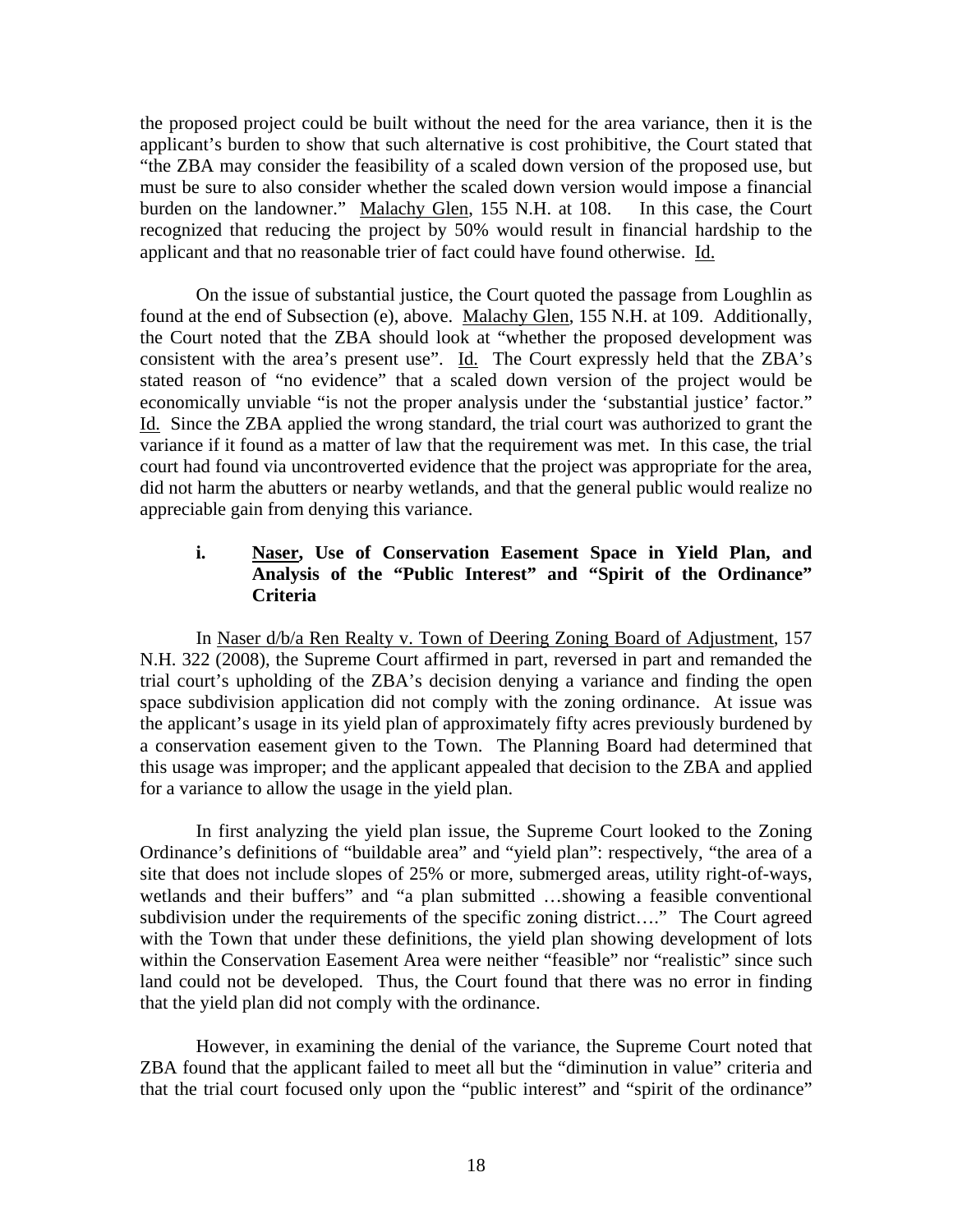criteria. Relying heavily on its Malachy Glen decision, the Court looked to the objectives listed under the relevant portion of the zoning ordinance, which included conservation of agricultural and forestlands, maintenance of rural character, assurance of permanent open space and encouragement of less sprawling development. Since the applicant was seeking to develop 14 lots on the remaining 27 acres, the Court stated that "we fail to see how permitting the plaintiff to use the conservation land in this manner would unduly, and in a marked degree conflict with the ordinance" *citing*, Malachy Glen, 155 N.H. at 105 (quotations omitted; emphasis added). The Court continued by holding "as a matter of law, that this in no way conflicts with the ordinance's basic zoning objectives to conserve and preserve open space." Thus, the trial court's decision on the variance was reversed and remanded for consideration of the unnecessary hardship and substantial justice criteria.

Note two additional points of import in this case: (1) the Supreme Court effectively merged the "public interest" and "spirit of the ordinance" criteria into one discussion and implicitly found that these two prongs had been met (since they were not the subject of the remand); and (2) the Court did not state whether this was a "use" or "area" variance. This first point could be viewed as the continuation of a trend started with Chester Rod & Gun Club, supra; and the second can be considered as a reason that this case will remain relevant under the "new" hardship criteria. Indeed, in one "3JX" decision (i.e., one decided by a panel of three justices and thereby not considered "binding precedence") Justices Dalianis, Duggan and Galway remanded a case back to the ZBA, in part, because the Board had found that the request did not conflict with the public interest so that the Board "could not, as a matter of law, also find that the variance is contrary to the spirit of the ordinance." Zannini v. Town of Atkinson, (No. 2006-0806; Issued July 20, 2007).

## **j. Nine A, Variances Associated with Replacement of Non-Conforming Use**

In Nine A, LLC v. Town of Chesterfield, 157 N.H. 361 (2008), the Supreme Court upheld the denial of both area and use variances for this lakefront development. The parcel in question totaled approximately 86 acres bifurcated by Route 9A: six acres bordering the lake in the Spofford Lake Overlay District (which allows single family dwellings only and imposes two acre minimum lot size and building and impermeable coverage limitations) and 80 acres in the Residential District (which allows duplexes and cluster developments). The applicant sought various area and use variances to develop the six acres into either seven single family lots (with the 80 acres remaining undeveloped) or a condominium cluster development of seven detached homes (together with three duplexes on 24 of the 80 acres). In either case, the applicant argued that it was benefiting the area by removing the vacant, non-conforming 90,000 square foot rehabilitation facility on the six acre parcel.

In affirming the denials, the Supreme Court noted with favor the lower court's finding that the number of pre-existing, nonconforming lots around the lake was not a basis for bypassing the zoning ordinance requirements. Additionally, the Court stated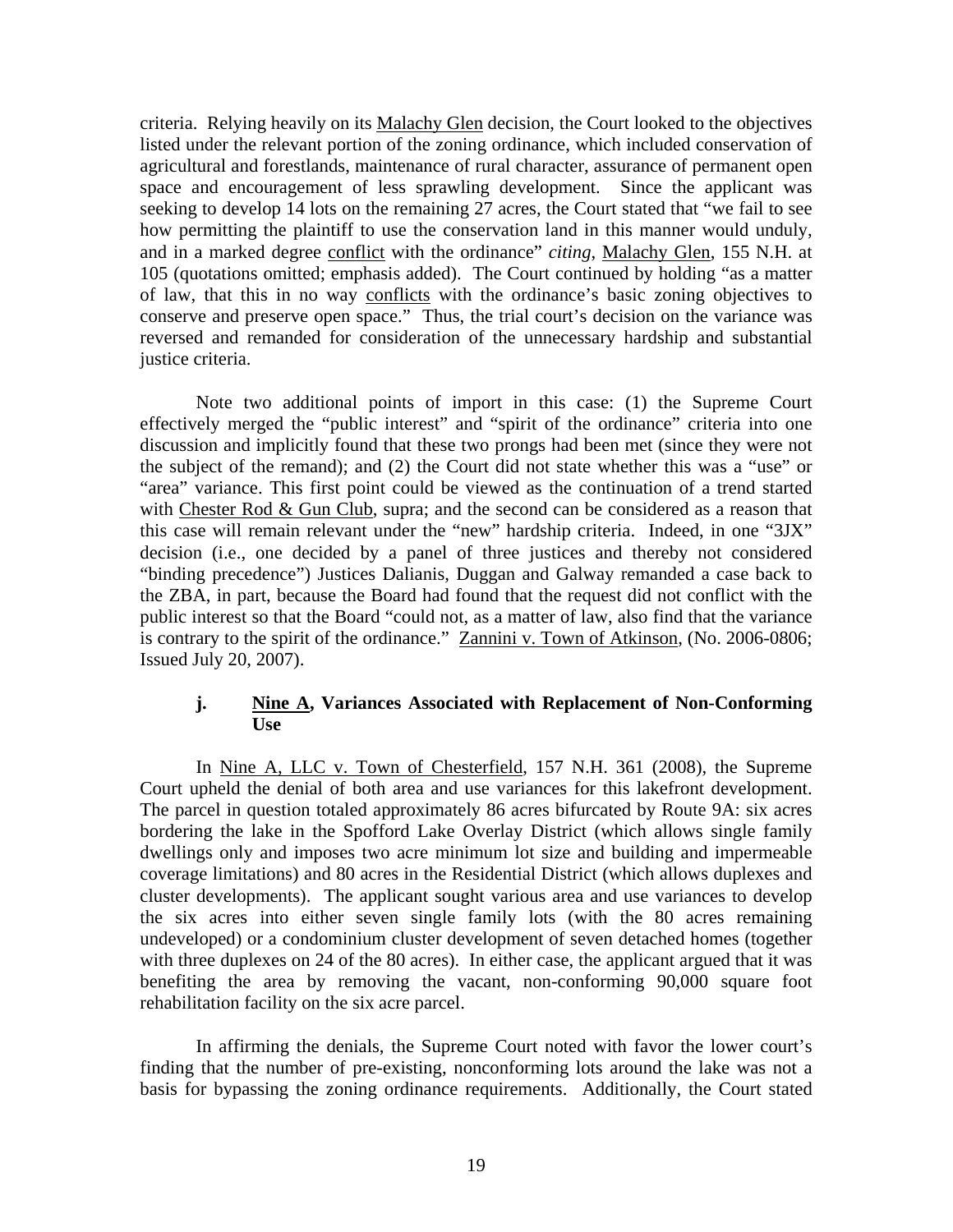that the spirit of the ordinance was to "limit density and address issues of overdevelopment and overcrowding on the lake." Once again, the Court relied heavily upon its decision in Malachy Glen and stated that the factors of whether the requested variance would "alter the essential character of the locality" or "threaten public health, safety or welfare" are not exclusive. In combining its analysis of the "public interest" and "spirit of the ordinance" criteria, the Court addressed the applicant's argument that its replacement of a nonconforming use with a "less intensive, more conforming use" is consistent with the public interest and spirit of the ordinance: "We recognize that there may be situations where sufficient evidence exists for a zoning board to find that the spirit of the ordinance is not violated when a party seeks to replace a nonconforming use with another nonconforming use that would not substantially enlarge or extend the present use." However, this was not such a case. The Court also noted, with an erroneous reading, that Malachy Glen did not involve a change in the ordinance, and that the Town had the ability to change its ordinance to take the current character of the neighborhood into account, including the unique natural resource of the lake.

## **k. Daniels and the Impact of the Telecommunications Act on Variances**

 In Daniels v. Londonderry, 157 N.H. 519 (2008), the Supreme Court upheld the grant of use and area variances for the construction of a cell tower on a 13 acre parcel in the Town's agricultural-residential zone. The number of public hearings included testimony from the applicant's attorney, project manager, site acquisition specialist, two radio frequency engineers (as well as the ZBA's own radio frequency engineer) concerning the necessity of the tower to fill a gap in coverage, as well as two competing property appraisers. Thereafter, the ZBA granted the three variances with conditions including placement of the tower on the site, placement of the driveway, and maintenance of the existing tree canopy.

 In rejecting the abutters' contentions that the ZBA unlawfully and unreasonably allowed the Telecommunications Act of 1996 ("the TCA") to preempt its own findings regarding the statutory criteria, the Supreme Court noted that that ZBA correctly treated the TCA as an "umbrella" that preempts local law under certain circumstances but which still requires the application of the five variance criteria in the first instance. In addressing the unnecessary hardship criteria, the Court commented that the applicant had shown that the hardship resulted from specific conditions of the property since it was this property that filled the significant gap in coverage: "that there are no feasible alternatives to the proposed site may also make it unique." Additionally, the Court found no error in the trial court's failure to explicitly address each of the Simplex factors concerning the use variance in its order in light of the "generalized conclusions applicable to these factors" in addition to the court's general discussion of the evidence presented.

 Concerning the "diminution in value" criterion, the Court held that the ZBA is "not bound to accept the conclusion" of the tower company's site specific impact study or of any witness (but the Court did not specifically address its contrary ruling in Malachy Glen where the uncontroverted evidence of the expert was ignored by the Board to its peril). Rather, the Court looked at the "substantial evidence" on property values tendered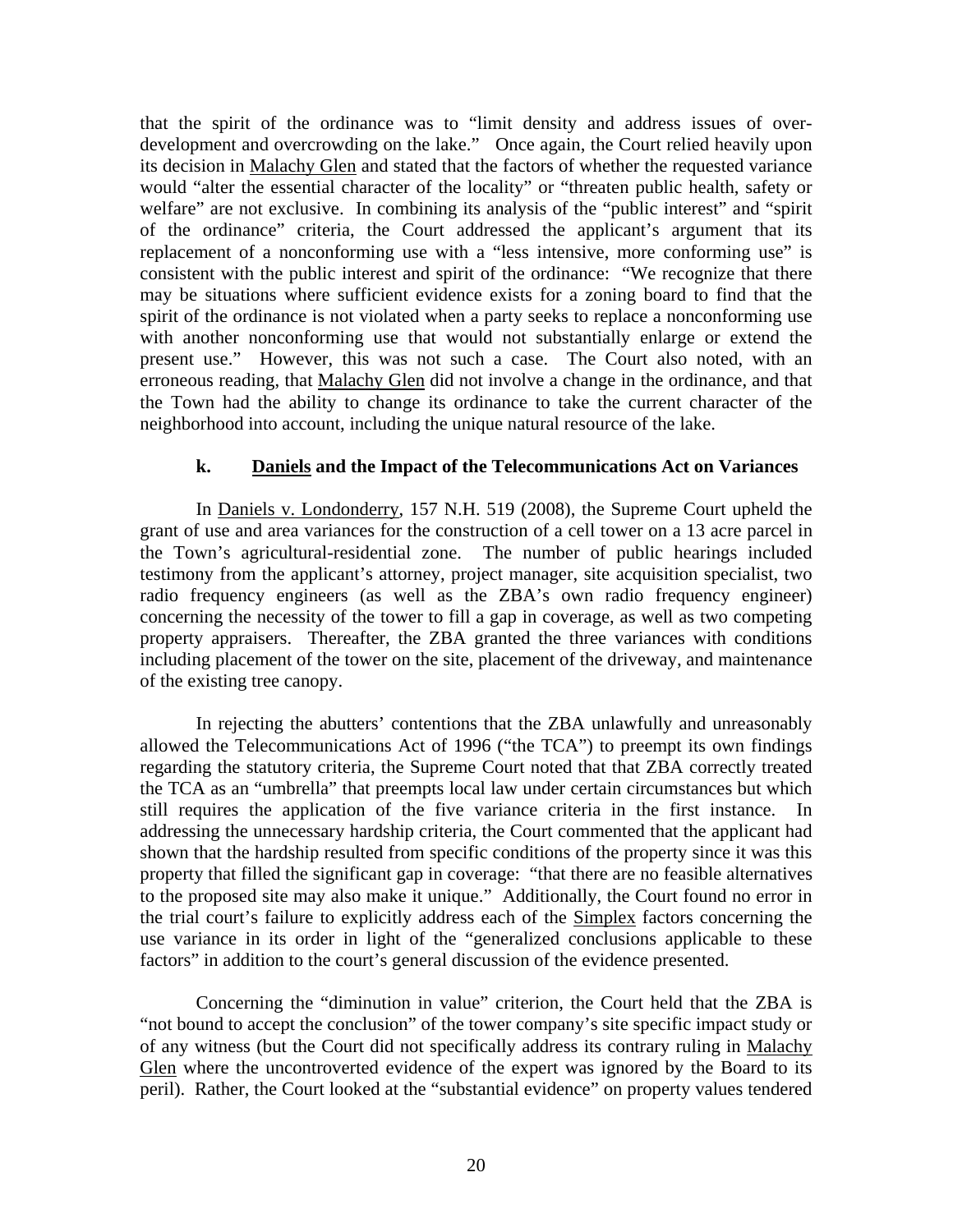in the form of numerous studies, testimony of at least one expert, "the lack of abatement requests", and the members' own knowledge of the area and personal observations to uphold the decision. Finally, in one paragraph, the Court addressed the remaining criteria relying heavily on the fact that this tower would fill the existing coverage gap.

### **l. Farrar, Unnecessary Hardship for Mixed Use and "Substantial Justice"**

 In Farrar v. City of Keene, 158 N.H. 684 (2009), the City's ZBA granted both use and area variances to allow for the mixed residential and office usage of an historic 7000 sq. ft. single family home located on a 0.44 acre lot in the City's Office District which abutted the Central Business District. The use variance was needed since the District allowed both multi-family and commercial offices, but did not clearly allow the proposed mixed use; and the area variance was to address a lower number of on-site parking spaces based on that configuration (the ordinance would have required 23, the applicant wanted only 10, the ZBA granted the variance with a requirement of 14 spaces being created). Id., at 687.

 The abutters appealed claiming the ZBA chair had a conflict of interest and that the variances had been improperly granted. The Cheshire County Superior Court (Arnold, J.) found no conflict of interest (without substantive discussion), affirmed the area variance but vacated the use variance based on a finding that the applicant had failed to submit sufficient evidence only on the first prong of the Simplex unnecessary hardship criteria – that the zoning restriction as applied interferes with the applicant's reasonable use of the property considering its unique setting in the environment. The applicant and the City appealed contending that the Trial Court had overlooked the evidence – particularly the large size of the house and the lot size compared with the number of available parking spaces and the usual layout of the District – and that the Trial Court did not give sufficient deference to the ZBA and its members' personal knowledge. The abutters in turn argued that the applicant's financial hardship of retaining the property as a single family residence was personal, unrelated to any unique characteristic of the property, and unsupported by any "actual proof". Id., at 688.

 In addressing the first prong of the Simplex unnecessary hardship criteria, the Supreme Court noted that this issue is "the critical inquiry" for determining whether such hardship exists; and the Court pointed to the Harrington v. Warner decision, *above*, for several "non-dispositive factors": first, whether the zoning restriction as applied interferes with the owner's reasonable use of the property; second, whether the hardship is the result of the unique setting of the property; and third, whether the proposed use would alter the essential character of the neighborhood. Farrar, 158 N.H. at 689. The Supreme Court reviewed the evidence, including the size of the lot, the size of the house, the allowed uses in the District, and the fact that the adjacent historic homes had been turned into professional offices with their commensurate higher traffic volume than the proposed use, and held that "the ZBA could reasonably find that although the property could be converted into office space consistent with the ordinance, the zoning restriction still interferes with [the applicant]'s reasonable use of the property as his residence." Id.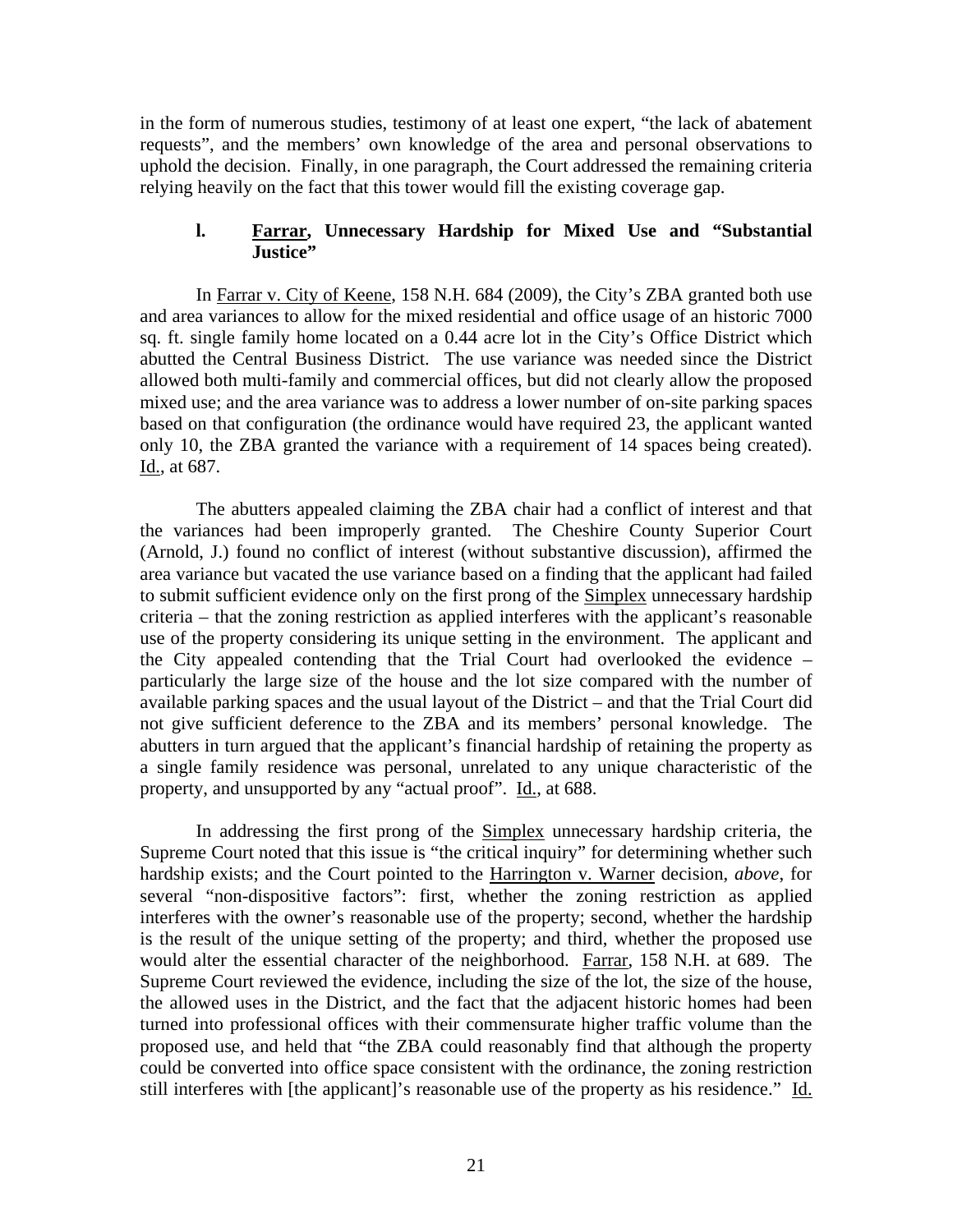The Court noted that the applicant's minimal evidence of a reasonable return on his investment was sufficient since that issue was only one of the nondispositive factors for the ZBA to consider. Id. at 690. In closing its analysis of this first prong of the Simplex unnecessary hardship test, the Court acknowledged that this is a "close case" and that in such instances "where some evidence in the record supports the ZBA's decision, the superior court must afford deference to the ZBA" whose members have knowledge and understanding of the area. Id.

 In addressing the second prong of the Simplex unnecessary hardship test, the Supreme Court affirmed the lower court's reasoning that the criteria had been met since the desired mixed use was allowed in the adjoining district and that the variance would not alter the composition of the neighborhood. Id., at 690-691. As to the third prong – that the variance would not injure the public or private rights of others – the Supreme Court again noted that "this prong of the unnecessary hardship test is coextensive with the first and third criteria for a use variance" – namely that the variance would not be contrary to the public interest and the variance is consistent with the spirit of the ordinance. Id., at 691. In making its analysis of these issues, the Court looked to the purpose statement in the City's Zoning Ordinance for the Office District, which included references to "low intensity" uses and serving as a buffer between higher density commercial areas and lower density residential areas. Id., at 691-692. The Court upheld the lower court's finding that the proposed use would be of lower intensity than a fulloffice use allowed in the District, that such office use would have more traffic, and that the abutters' concerns were over a commercial use of the property. While the "three prongs" of Simplex are not expressly retained in the "new" hardship criteria, we can safely conclude that the Court's present analysis of these prongs will remain relevant to a Board's future considerations.

 Finally, the Supreme Court addressed the "substantial justice" criteria and cited the Malachy Glen decision, above, for the standard that "any loss to the individual that is not outweighed by a gain to the general public is an injustice." Farrar, 158 N.H. at 692. In this case, the factors considered to support a finding that substantial justice would be done by the granting of the variance included: (i) the use would not alter the character of the neighborhood, injure the rights of others or undermine public interest; (ii) the applicant currently resides at the property and wished to remain; (iii) the applicant had made substantial renovations to the historic structure; (iv) the structure would not be economically sustained as a single family residence; (v) the residential appearance of the building would not change; (vi) adjoining buildings are currently offices; and (vii) if the property was used entirely as offices, the traffic and intensity of usage would be greater. Id.

### **m. Disability Variances**

An additional authority granted to the ZBA by RSA 674:33, V, concerns the ability to grant variances without a finding of unnecessary hardship "when reasonable accommodations are necessary to allow a person or persons with a recognized physical disability to reside in or regularly use the premises." This statutory provision requires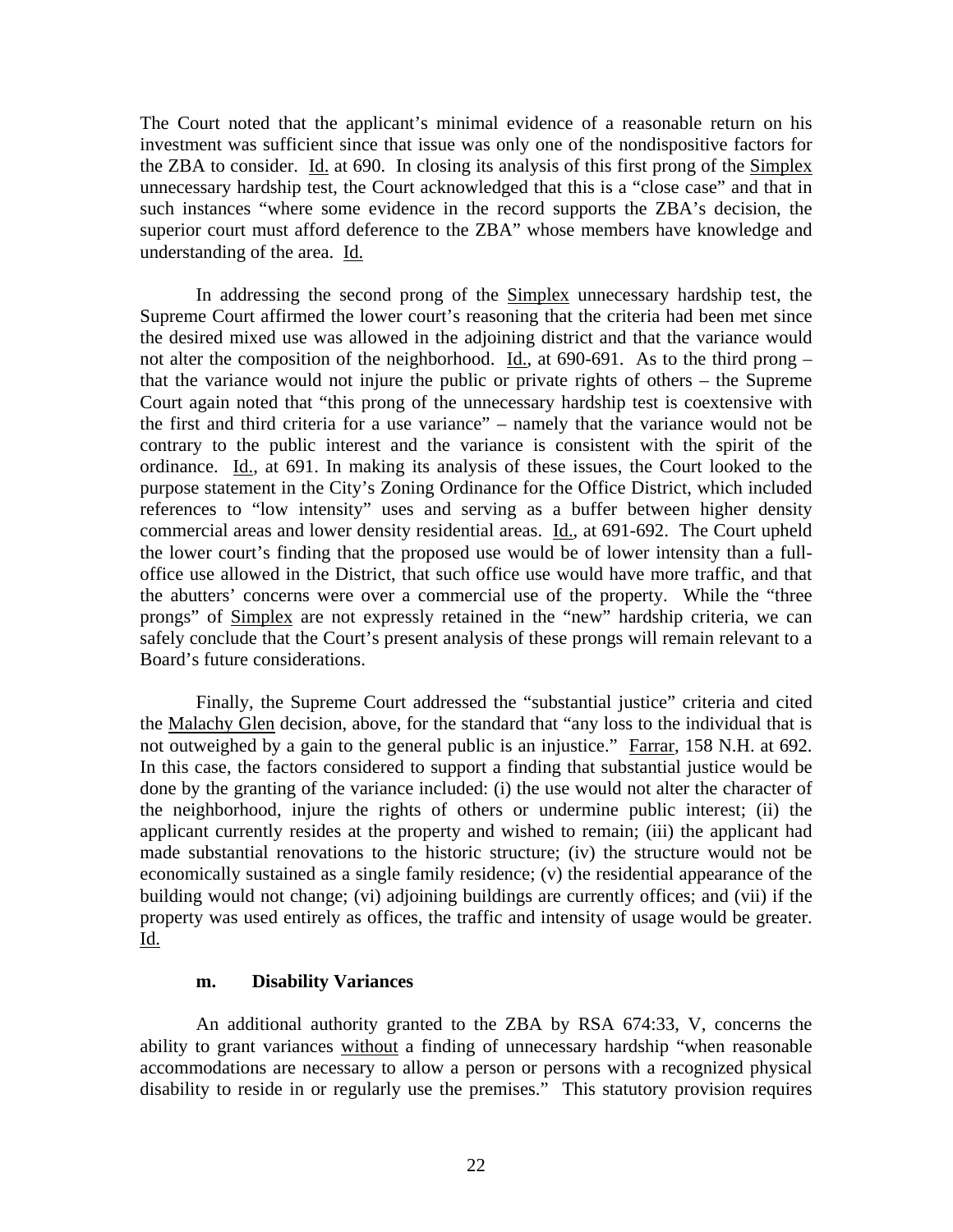that the variance "shall be in harmony with the general purpose and intent" of the ordinance. RSA 674:33, V(a). Furthermore, the ZBA is allowed to include a finding in the variance such that the variances shall survive only so long as the particular person has a continuing need to use the premise. RSA 674:33, V(b).

# **5. Other Powers and Responsibilities**

## **a. Equitable Waivers of Dimensional Requirements**

 Pursuant to the terms of RSA 674:33-a, the ZBA has the power to grant equitable waivers from physical layout, and mathematical or dimensional requirements imposed by the zoning ordinance (but not use restrictions – see, Schroeder v. Windham, 158 N.H. 187 (2008)) when the property owner carries his burden of proof on four (4) criteria:

- i. that the violation was not noticed or discovered by any owner, agent or municipal representative, until after the violating structure had been substantially complete, or until after a lot or other division of land in violation had been subdivided by conveyance to a bona fide purchaser for value. RSA 674:33-a, I(a);
- ii. that the violation was not an outcome of ignorance of the law, failure to inquire, obfuscation, misrepresentation or bad faith on the part of the owner or its agents, but was instead caused by either a good faith error in measurement or calculation made by the owner or its agent, or by an error of ordinance interpretation or applicability by a municipal official in the process of issuing a permit over which he has authority. RSA 674:33-a,  $I(b)$ ;
- iii. that the physical or dimensional violation does not constitute a public or private nuisance, nor diminish surrounding property values, nor interfere with or adversely affect any present or permissible future use of any such property. RSA 674:33-a, I(c); and
- iv. that due to the degree of construction or investment made in ignorance of the violation, the cost of correction so far outweighs any public benefit to be gained such that it would be inequitable to require a correction. RSA 674:33-a, I(d).

Accordingly, this provision is sometimes considered an escape hatch for an "honest mistake." Note also that the statute allows an owner to gain a waiver even without satisfying the first and second criteria if the violation has existed for more than 10 years and that no enforcement action, including written notice of violation, has commenced during such time by the municipality or any person directly affected. RSA 674:33-a, II.

 Note that the statute also mandates that the property shall not be deemed a "nonconforming use" once the waiver is granted and that the waiver shall not exempt future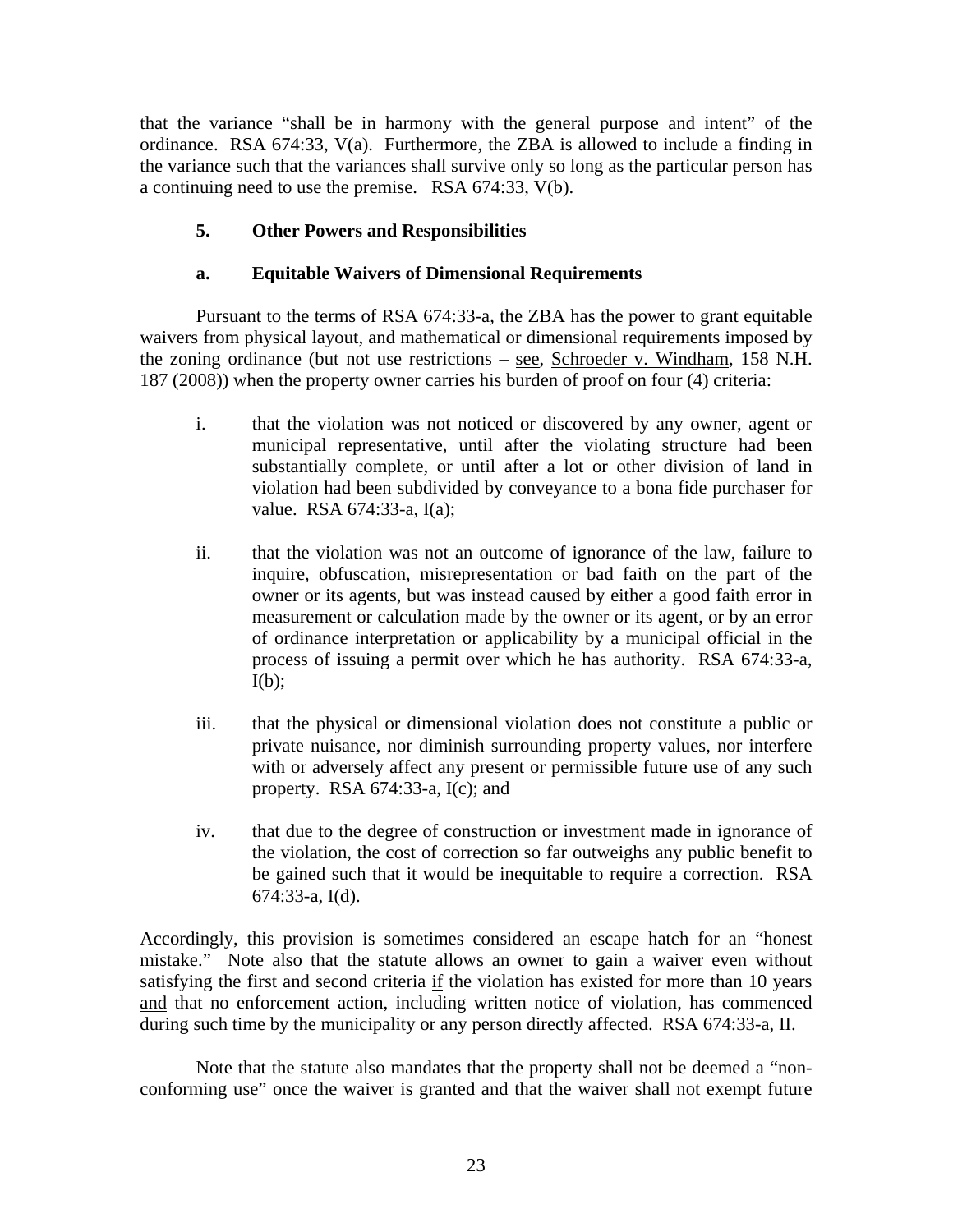use, construction, reconstruction, or additions from full compliance with the ordinance. RSA 674:33-a, IV. This section is expressly deemed not to alter the principle of an owner's constructive knowledge of all applicable requirements, nor does it impose any duty on municipal officials to guarantee the correctness of plans reviewed or property inspected by them. Id. Finally, applications for such waivers and hearings on them are governed by RSA 676:5 through 7; and rehearings and appeals are governed by RSA 677:2 through 14. RSA 674:33-a, III.

### **b. The Powers to Compel Witness Attendance and to Administer Oaths**

 Pursuant to RSA 673:15, the ZBA Chairperson (or acting Chairperson) has the authority to administer oaths. Additionally, the ZBA may, at its sole discretion, compel the attendance of witnesses; but the expenses of compelling such attendance shall be paid by the party requesting that the witness be compelled to attend. While there are no cases interpreting this statute, it may be safe to conclude that the ZBA may have to obtain a Superior Court order to enforce this authority in the event a particular witness refuses the summons. See, Loughlin, §21.07, page 254.

## **c. Staff and Finances**

 Per the terms of RSA 673:16, I, the ZBA is authorized to appoint "such employees as it deems necessary for its work who shall be subject to the same employment rules as other corresponding civil employees of the municipality." Additionally, this provision authorizes the ZBA to contract with "planners, engineers, architects and other consultants for such services as it may require." As a practical note, however, such employees or contractors can only be paid via funds allocated to the ZBA by the legislative body so that, in light of typically small ZBA budgets, such hiring must occur through the auspices of the Selectmen or Town/City Council. With the limited exception of when the ZBA and the Selectmen/Council are on opposite sides of a lawsuit, this usually means that ZBA will not have the ability to select its own counsel to handle ZBA issues. See, RSA 673:16, II; and Loughlin, §21.08, page 255. The ZBA is authorized, however, to expend fees collected from applicants for particular purposes (such as notice, mailings, and engineer review) on such purposes without approval of the local legislative body. RSA 673:16, II. This statute also mandates the procedures under which such funds are to be kept and disbursed.

## **D. PROCEDURES AND PROCESSES**

## **1. Applications to the ZBA and Notification to Abutters and Others**

As part of its responsibility to adopt Rules of Procedure, the ZBA should also adopt acceptable forms of applications so that both the applicant knows what information must be provided to the board and the board knows what it is being asked to consider. As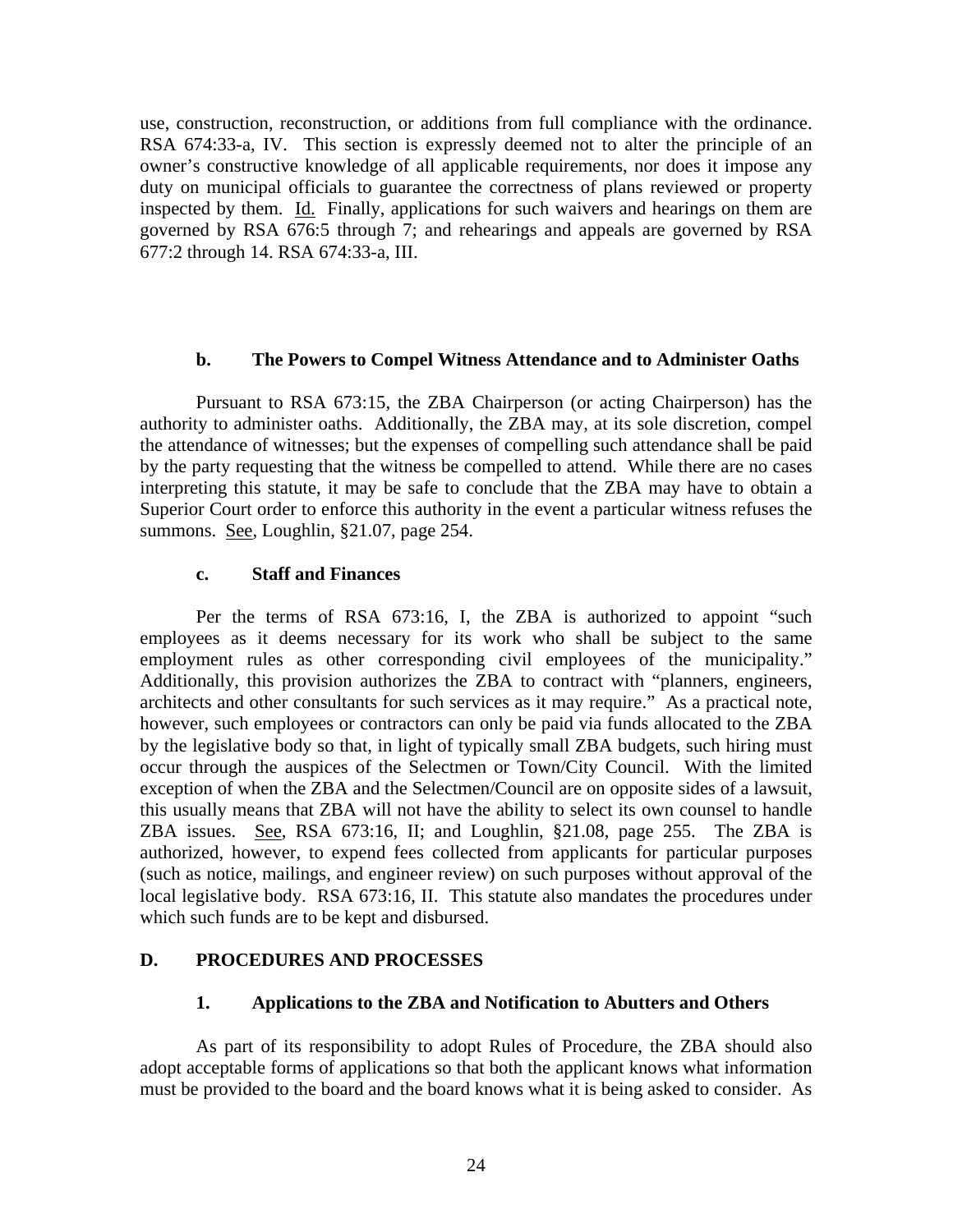with the model Rules of Procedure, the OEP has provided various forms as attachments to its The Board of Adjustment in New Hampshire – A Handbook for Local Officials, (OEP revised October 2010).

In addition to providing the basics of property location, identity of owner and applicant (if different), type of relief sought, and how the criteria for such relief are met in the eyes of the applicant, the application must also provide a complete and accurate mailing list of all abutters and conservation/preservation restriction holders who are to receive notice. In this way, the ZBA can comply with the statutory requirements of RSA 676:7, I(a) to provide written notice of the date, time and place of the hearing to such persons and the applicant by certified mail at least five (5) days before the date fixed for the hearing. Additionally, a public notice must be published in a paper of general circulation in the area not less than five (5) "clear" days before the date fixed for the hearing (i.e., not including the date of posting). RSA 676:7, I(b) and RSA 675:7, I. The costs of such notices shall be paid by the applicant in advance; and failure to pay such costs constitutes valid grounds for the ZBA to terminate further consideration and to deny the appeal without public hearing. RSA 676:7, IV. Note that failure to provide proper notice to all appropriate persons or failure to properly describe the relief being sought invalidates the proceedings and requires a fresh hearing. See, Hussey v. Barrington, 135 N.H. 227 (1992); Sklar Realty, Inc. v. Merrimack, 125 N.H. 321 (1984); and Carter v. Nashua, 113 N.H. 407 (1973).

Furthermore, once the ZBA makes a determination (at a properly noticed public hearing) that the development being the subject of an appeal has potential regional impact, the board must follow the statutory notice procedures set forth in RSA 36:57. Note also that when in doubt, there is a statutory presumption that the development in question has a potential regional impact. RSA 36:56. This determination means that regional planning commissions and the potentially affected municipalities are afforded status as abutters for the purposes of providing notice and giving testimony. RSA 36:57, I. Not more than 5 business days after the ZBA makes its determination that the appeal has potential regional impact, the board shall, by certified mail, furnish the affected commission(s) and municipalities with copies of the minutes of the meeting wherein the determination was made; and the ZBA shall at the same time submit an initial set of plans to the commission(s) with the costs borne by the applicant. RSA 36:57, II. Furthermore, the ZBA is obligated to notify the commissions and affected municipalities by certified mail at least 14 days prior to the hearing of the date time and place of the hearing and their right to testify. RSA 36:57, III; see also, Mountain Valley Mall Assoc. v. Municipality of Conway, 144 N.H. 642 (2000)(proper notice of hearing and right to testify given despite failure to mail minutes of determination hearing to abutting towns). There are additional regional notification requirements for wireless communications facilities, such as cell towers, that are visible in other communities within a 20 mile radius. See, RSA 12-K:7.

Two additional items that the ZBA may consider requiring in an application include (i) the decision of the Zoning Administrator or Code Enforcement Officer from which the appeal is brought, and (ii) copies of all prior ZBA and/or Planning Board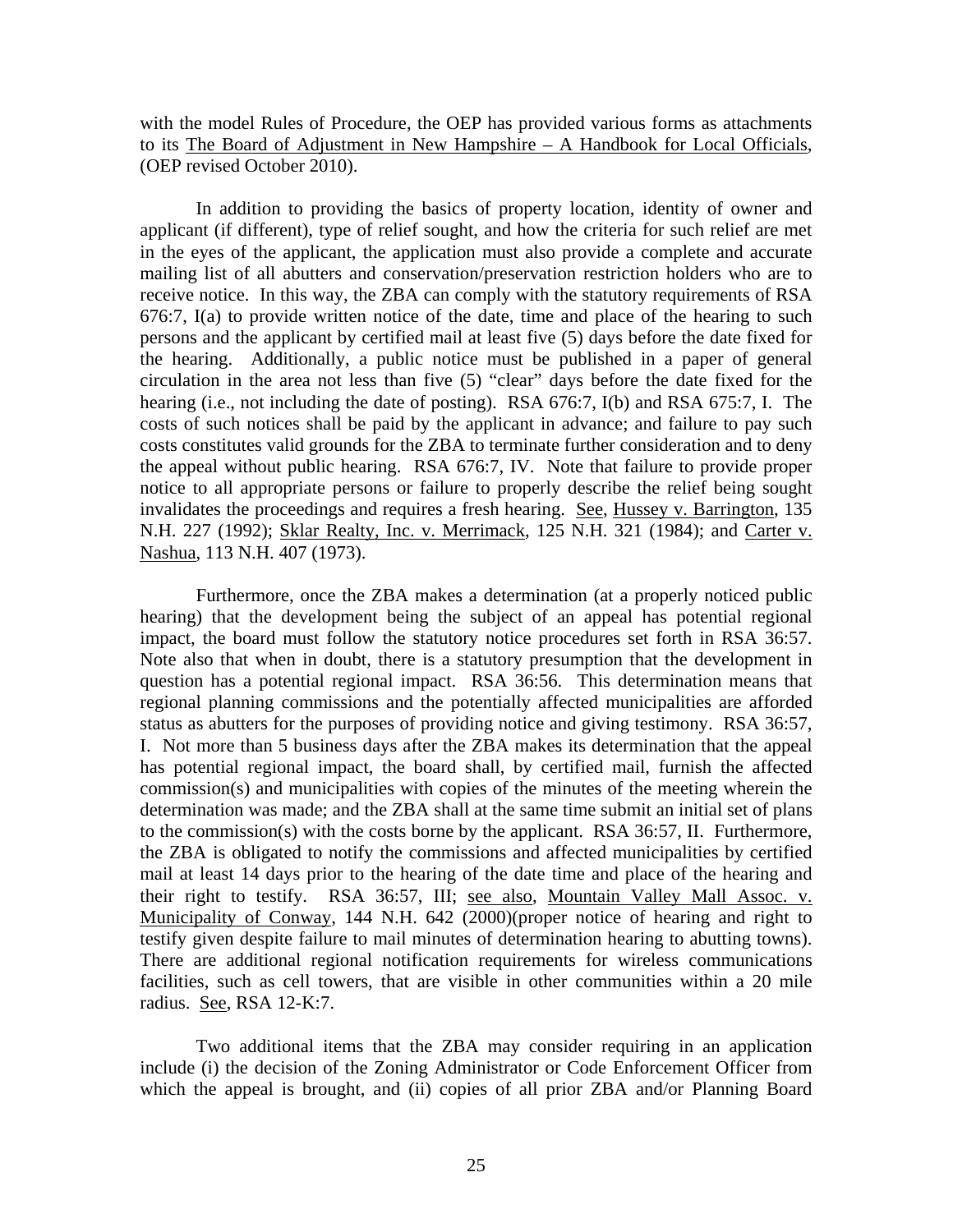decisions affecting the subject property. In this way, the ZBA members can be assured that they know the context in which the appeal is brought and that there has been a significant change in circumstances or the application itself to warrant the ZBA's acceptance of any reapplications. See, Fisher v. Dover, 120 N.H. 187, 190 (1980)("When a material change of circumstances affecting the merits of the applications has not occurred or the application is not for a use that materially differs in nature and degree from its predecessor, the board of adjustment may not lawfully reach the merits of the petition."); but see, The Hill-Grant Living Trust v. Kearsarge Lighting Precinct, 159 N.H. 529 (2009)(Fisher could not be used as a "sword" to argue that a second variance application would be futile – especially where the ZBA invited the second application).

## **2. Public Hearings and Site Walks**

The ZBA is statutorily required to hold the public hearing within thirty (30) days of the receipt of the notice to appeal. RSA 676:7, II. Note, however, that an applicant is not entitled to the relief sought merely because this time requirement is not met by the board. Barry v. Amherst, 121 N.H. 335 (1981)(finding that the legislature did not provide that such failure would constitute approval).

The applicant may address the board either in person or through its agent or attorney. RSA 676:7, III. The board must also hear from all direct abutters and those who can demonstrate that they are affected directly by the subject of the appeal. See RSA 672:3, RSA 677:4 and 677:2 for definitions of "abutter" and "person aggrieved"; see also, Thomas v. Town of Hooksett, 153 N.H. 717 (2006)(gas station owner located approximately 1000 feet away from the subject property found to have standing despite the presence of an "anticompetitive motive"); and Portsmouth Advocates, Inc. v. City of Portsmouth, 133 N.H. 876 (1991)(citizens' group for historic preservation had standing to sue over rezoning affecting historic district). Based on a recent New Hampshire Supreme Court case, it is strongly advised that the ZBA, in determining who is an "abutter" and/or "aggrieved person", should make specific findings of fact with respect to each person based on the criteria set forth in Weeks Restaurant Corp. v. City of Dover*,* 119 N.H. 541, 544–45 (1979), including "the proximity of the challenging party's property to the site for which approval is sought, the type of change proposed, the immediacy of the injury claimed, and the challenging party's participation in the administrative hearings". See, Golf Course Investors of NH, LLC v. Town of Jaffrey, \_\_N.H. \_\_ (Docket No. 2010-167; Issued April 12, 2011) (upholding Trial Court's determination that the ZBA's conclusion that the resident petitioners were aggrieved was not supported by the record where the ZBA made no factual findings with respect to standing.)

 Furthermore, the board need not hear testimony for witnesses and experts first hand but may consider "offers of proof" from the applicant's attorney. Hannigan v. City of Concord, 144 N.H. 68 (1999).

It is advisable that the Chair maintain both order and decorum during the meetings. Speakers should neither be allowed to drone on without end nor directly argue with an opponent. Plans or drawings should be posted on an easel or bulletin board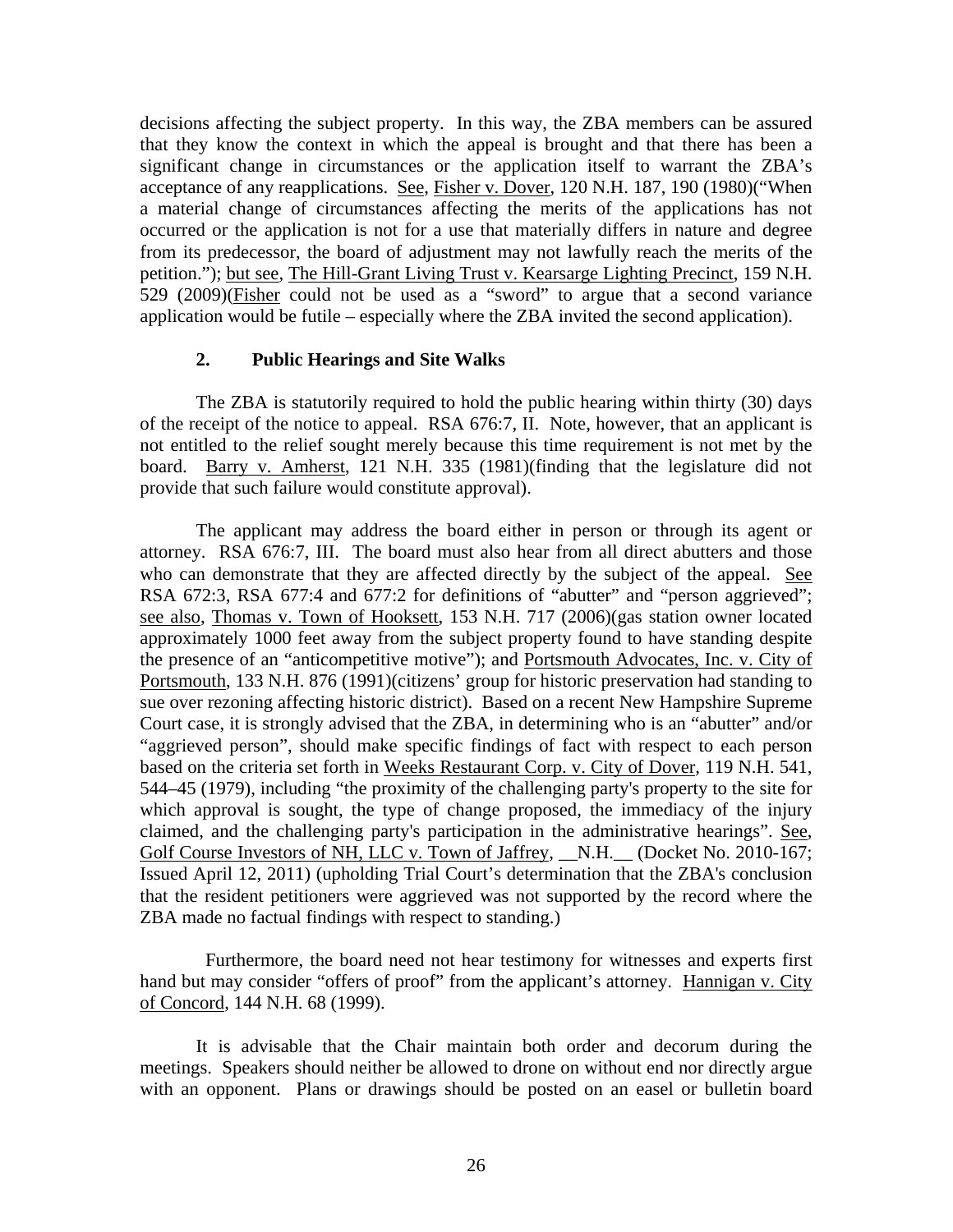where they can be viewed by the participants; but reduced copies can and should be available to the board members to ease in their deliberations. Once the public hearing is concluded, no further public input should be allowed – from either the applicant or the other parties – unless in response to direct questions from the board.

There are frequently instances where the ZBA would benefit from a site walk of the subject property. Remember that such activities constitute a meeting of a quorum of the board so that all provisions of RSA 91-A must be complied with including notice and minutes. The notice provisions can be complied with by announcing the date and time of the site walk during the original public meeting; but an agenda for such site walk should still be posted. If a significant portion of the interested parties have already left the original meeting by the time the board makes its determination to hold a site walk, a "best practice" is to mail notice of the walk to the same persons entitled to the original notice.

## **3. Joint Meetings/Hearings**

Occasionally, an applicant may petition two or more land use boards to hold a joint meeting when the subject matter is within the responsibility of those boards. RSA 676:2 requires that each board adopt rules of procedure relative to joint meetings and hearings. Additionally, that statute authorizes the boards themselves to initiate the request for a joint meeting, but each board has the discretion as to whether or not to hold a joint meeting with another board. When a joint meeting is held, the planning board chair shall chair the joint meeting (unless the planning board is not involved), but each board is still responsible for rendering its decision on the subject within its jurisdiction. RSA 676:2, I and III. The procedures for the joint meeting/hearing on such subjects as testimony, notice and filing of decisions shall be consistent with the procedures established by the individual boards. RSA 676:2, II.

## **4. Notice of Decisions, Findings and Conditions of Approval**

Pursuant to the requirements of RSA 676:3, the ZBA must issue a final written decision which either approves or disapproves an application; and if the application is denied, the board "shall provide the applicant with written reasons for the disapproval." RSA 676:3, I. Under the authority of RSA 676:3, II, the ZBA is entitled to attach conditions to its grant of relief. If conditions are imposed, clarity and specificity are required for both performance and enforcement purposes. Geiss v. Bourassa, 140 N.H. 629 (1996). The written decision of approval must include "a detailed description of all conditions necessary to obtain a final approval" and, when a plat is to be recorded, "the final written decision, including all conditions of approval, shall be recorded with or on the plat." RSA 676:3, III. Any failure to comply with the conditions of approval may constitute a violation. Healey v. New Durham, 140 N.H. 232 (1995); see also, Robinson v. Town of Hudson, 154 N.H. 563 (2006).

Moreover, the minutes of the meeting together with a copy of the written decision containing the reasons shall be placed on file in the board's office and available for public inspection within 5 business days of the vote; and in towns where the ZBA does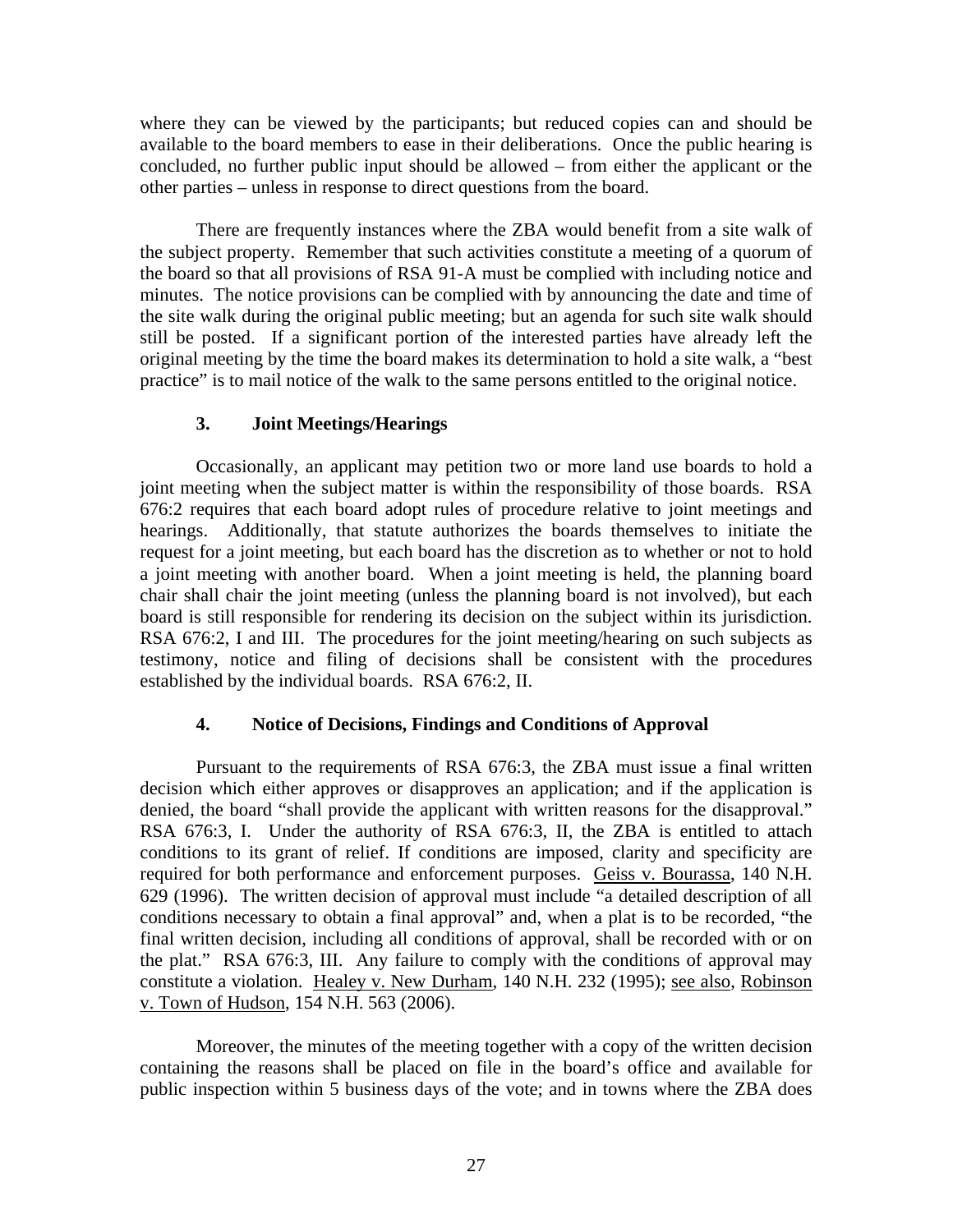not have an office with regular business hours, the copies shall be filed with the town clerk. RSA 676:3, II.

In Thomas v. Town of Hooksett, 153 N.H. 717 (2006), the Supreme Court vacated the Trial Court's reversal of the ZBA's grant of a variance and remanded the matter for further proceedings. In part, the Trial Court's reversal had been based on the fact that the ZBA had made no finding as to why a departure from the ordinance was justified. In reviewing the decision, the Supreme Court noted that the applicant had addressed the five elements for a use variance in its application and that the ZBA "briefly discussed the variance and ruled unanimously in favor of granting it." Moreover, the Supreme Court held that "the ZBA's decision to grant the variance amounted to an implicit finding by the board that the Simplex factors were met." Id., at 724, *citing*, Pappas v. City of Manchester Zoning Board, 117 N.H. 622, 625 (1977). In concluding on this point, the Court noted the following:

Although disclosure of specific findings of fact by a board of adjustment may often facilitate judicial review, the absence of findings, at least where there is no request therefore, is not in and of itself error.

Id., *again citing*, Pappas. The Court noted that, while it disagreed with the Trial Court's determination that the ZBA was required to set forth specific findings to support its decision to grant the variance, the matter should be remanded back to the ZBA since it gave only cursory consideration to the variance criteria in light of the companion appeal of administrative decision concerning a revoked building permit. See also, Cormier, Trustee of Terra Realty Trust v. Town of Danville ZBA, 142 N.H. 775 (1998)(ZBA denial reversed because it failed to support both its finding of adverse effect of pit access road and its finding that existing town road was on historic or natural landmark).

 Additionally, there are special rules in the Federal Telecommunications Act of 1996 pertaining to personal wireless services facilities (commonly known as cell towers) that any denial be "in writing and supported by substantial evidence contained in the record." See, 47 U.S.C. Sec. 332 (c)(7)(B)(iii); New Cingular Wireless PCS, LLC v. Town of Greenfield, 2010 WL 3528830, \*4 (D.N.H.; filed September 9, 2010). There are also special rules on the time by which the Board must issue a decision on a cell tower application: 90 days for applications to co-locate antenna on an existing facility (and co-location includes adding height to an existing tower up to 10% or 20 feet); or 150 days for new structures – both from the time the application is complete. See, FCC Order 09-99, dated November 18, 2009. Board members are strongly encouraged to consult their counsel for assistance in meeting such deadlines, as a detailed discussion is beyond the scope of these materials. Failure to meet the Federal deadlines enables the tower applicant to bring an action in Federal or State Court; and the burden is on the municipality to demonstrate that the "delay" is not "unreasonable".

# **5. Requests for Rehearing**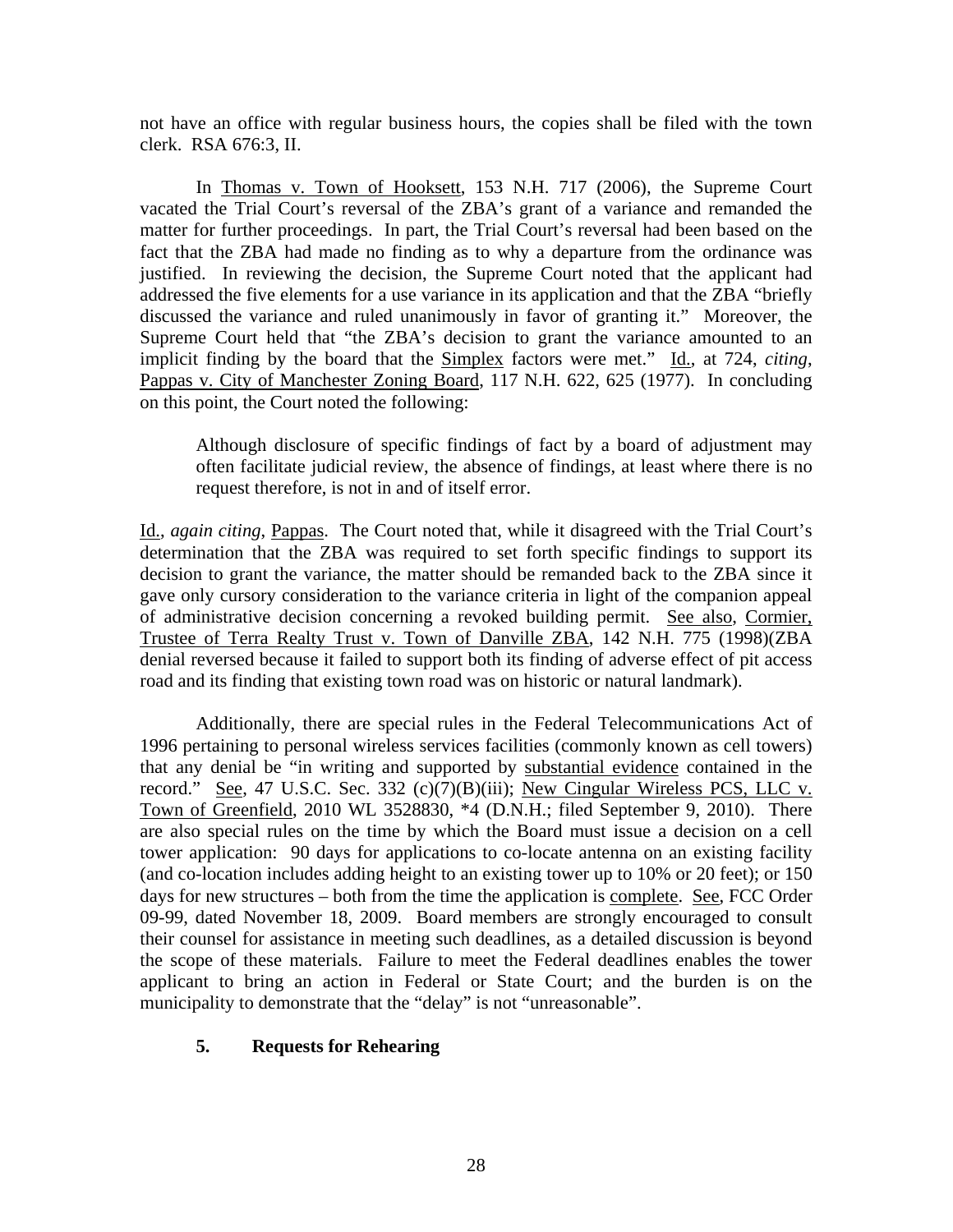Under the provisions of RSA 677:2, a motion or request of rehearing must be filed with the ZBA within 30 days after any order or decision of the ZBA. The 30 day period is calculated in calendar days "beginning with the date following the date upon which the board voted to approve or disapprove the application." This avoids the "30" means 29" trap that has caught more than one applicant (and attorney) unawares. See, Ireland v. Town of Candia, 151 N.H. 69 (2004); and Pellitier v. City of Manchester, 150 N.H. 687 (2004). If the minutes of the meeting, including the written decision, were not filed within 5 business day of the vote, then the applicant shall have the right to amend the motion/request and the grounds therefore within 30 days after the date the decision is filed; but this still requires that the original time line must have been met. See, DiPietro v. City of Nashua, 109 N.H. 174 (1968)(decided under former statute).

 The motion or request for rehearing is required to set forth fully every ground upon which it is claimed that the decision or order is unlawful or unreasonable. RSA 677:3. This statute further provides that:

No appeal from any order or decision…shall be taken unless the appellant shall have made application for rehearing as provided in RSA 677:2; and, when such application shall have been made, no ground not set forth in the application shall be urged, relied on, or given any consideration by a court unless the court for good cause shown shall allow the appellant to specify additional grounds.

Thus, the motion/request for rehearing is a jurisdictional prerequisite to an appellant's right to bring suit in Superior Court and a jurisdictional limitation on what claims the Court can consider. See, Kalil v. Town of Dummer, 159 N.H. 725 (2010)(appeal brought in guise of inverse condemnation claim six months after ZBA's denial of variance application was barred); Cardinal Development Corporation v. Town of Winchester ZBA, 157 N.H. 710 (2008)(request for rehearing faxed to ZBA office after close of business on Monday following 30th day not timely filed where ZBA did not have procedural rule allowing faxed or after-hours filings); McNamara v. Hersh, 157 N.H. 72 (2008)(rejecting attempt to couch late filed appeal of administrative decision as a declaratory judgment action); Mountain Valley Mall Assoc. v. Municipality of Conway, 144 N.H. 642 (2000)(appeal correctly dismissed where plaintiff failed to file a request for rehearing on special exception); and, Atwater v. Town of Plainfield, 160 N.H. 503, 509 (2010)(rejecting argument that the ZBA erred in concluding petitioners had only fifteen days to appeal the planning board's decision because petitioners failed to raise this argument in the motion for reconsideration filed with the ZBA); but see, Colla v. Town of Hanover, 153 N.H. 206 (2006)(reversing dismissal of Superior Court appeal where request for rehearing listing such grounds as "the decision is unreasonable", "the decision denies their constitutional rights to equal protection and due process", "the decision is contrary to Boccia", and "the decision is contrary to the ordinance" was deemed to be sufficient); and The Hill-Grant Living Trust v. Kearsarge Lighting Precinct, 159 N.H. 529 (2009)(regulatory taking claim considered – and denied on other grounds – despite no appeal of variance denial).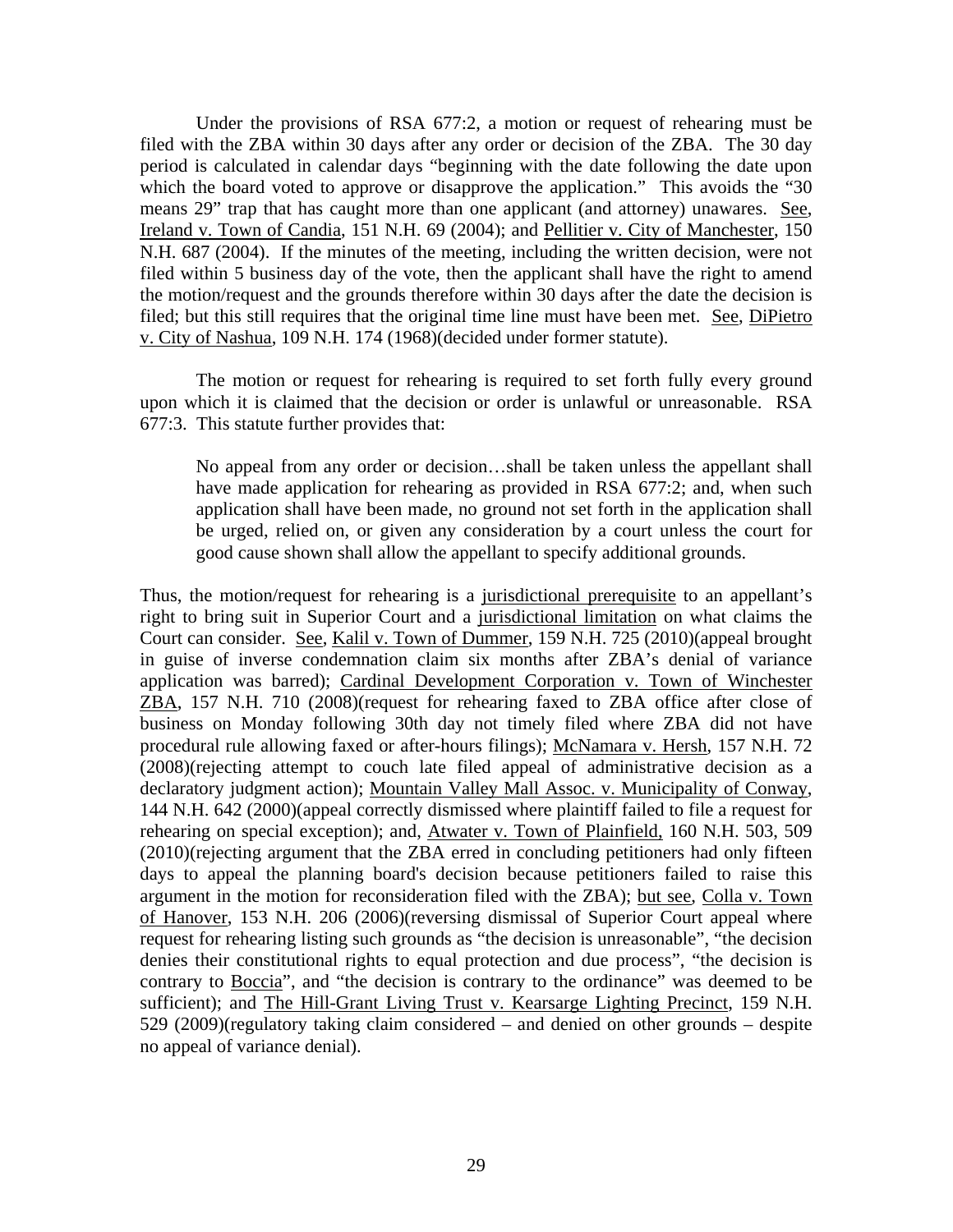Once a motion or request for rehearing has been filed, the ZBA is obligated to either grant or deny the application (or suspend the order or decision complained of pending further consideration) within 30 days. The purpose of a request for rehearing is to afford the ZBA the opportunity to correct its own mistakes; and a board is entitled to reconsider its prior ruling and upon reconsideration make the same decision for the same or different reasons. See, Fisher v. Town of Boscawen, 121 N.H. 438 (1981)(decided under former statute). The board's decision must be entered upon its records and should be communicated to the applicant in writing, but the board is not required by statute to state its reasons or to hold a public hearing on the subject (although the decision must be made at a public meeting). See, Loughlin, §21.16, page 268. If the board takes no action within the 30 day period and does not request an extension of time, it may be assumed that the motion has been denied and that the applicant should proceed to Superior Court. Id., *citing*, Lawlor v. Salem, 116 N.H. 61 (1976)(town ordinance provided that if motion for rehearing was not acted upon within 10 days it was automatically considered to have been denied).

In MacDonald v. Town of Effingham Zoning Board of Adjustment, 152 N.H. 171 (2005), the Supreme Court addressed the issue of whether a second motion for rehearing is required when the ZBA ruled on a new issue in its denial of the motion for rehearing. The Court concluded that the statutory scheme does not anticipate that a zoning board will render new findings or rulings in the denial of a rehearing motion, and, accordingly, held that when a ZBA denies a motion for rehearing, the aggrieved party need not file a second motion for rehearing to preserve for appeal any new issues, findings or rulings first raised by the ZBA in that denial order. Id., at 174-175. The Court did note that "a better practice for the ZBA to take when it identifies new grounds for its initial decision and intends to make new findings and rulings on them in response to a motion for rehearing would be for it to grant the rehearing motion without adding new grounds for denying the variance application." Id., at 176. In that way, after the rehearing and new order citing new grounds for denial, the aggrieved party would then need to file a motion for rehearing on all issues ruled upon, at that time, to preserve them for appellate review. The Court also noted that the superior court may consider on appeal an issue not first set forth in a motion for rehearing under the "good cause" exception in RSA 677:3, I. Id. In so holding, the Court reversed the dismissal of McDonald's appeal and related claims and remanded the matter to the Superior Court.

 Additionally, the Supreme Court has recognized that a ZBA and other municipal boards have the *sua sponte* authority to reconsider decisions to deny a rehearing within the thirty-day limit. 74 Cox Street, LLC v. City of Nashua, 156 N.H. 228 (2007).

### **6. Appeals to Superior Court**

Under RSA 677:4, "any person aggrieved by any order or decision" of the ZBA may file a petition with the Superior Court within 30 days of the date upon which the board voted to deny the motion for rehearing. This statute provides that "person aggrieved" includes any party entitled to request a rehearing under RSA 677:2; and while the use of the word "includes" implies that such list is not exhaustive, the Court has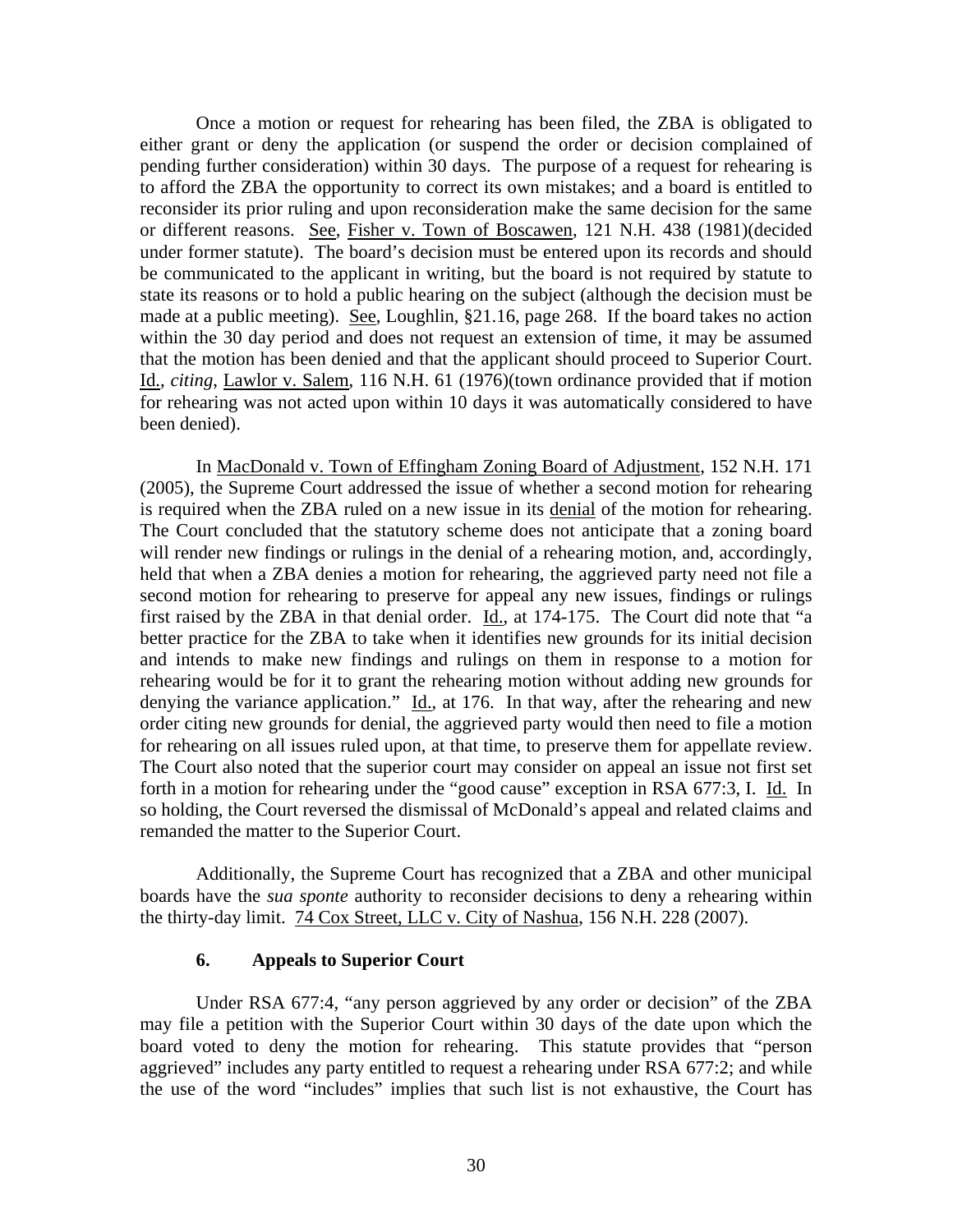determined that such does not include all possible municipal boards. See, Hooksett Conservation Comm'n v. Hooksett Zoning Bd. of Adjustment, 149 N.H. 63 (2003). The petition to the Court must specify the grounds upon which the decision or order of the ZBA is claimed to be illegal or unreasonable. RSA 677:4. See also, Saunders v. Town of Kingston, 160 N.H. 560, 568 (2010)(finding that plaintiffs failed to meet their burden by merely citing ordinance provisions and claiming that the planning board violated them). As with motions for rehearing, there is a right to amend the original petition in the event the ZBA fails to file its minutes and decision within 144 hours of the vote. In light of the property rights involved, the Legislature has mandated that these cases shall be given priority on the Court's docket. RSA 677:5.

Pursuant to RSA 677:6, the burden of proof in such cases rests upon the party seeking to set aside the ZBA's order or decision to show that it is unlawful or unreasonable; and countless cases have restated this statute's requirement of the limited nature of the Court's review in zoning cases:

 The factual findings of the ZBA are deemed *prima facia* lawful and reasonable, and will not be set aside by the trial court absent errors of law, unless the court is persuaded, based upon a balance of probabilities, on the evidence before it, that the ZBA's decision is unreasonable.

See, Pike Industries, Inc. v. Woodward, 160 N.H. 259, 262 (2010), *citing*, Harrington, 152 N.H. 74, 77 (2005).

 Since cases on appeal have had a significant prior life before the ZBA, an appeal to the Superior Court seldom comes as a shock to the board. Hopefully, the municipal attorney has been previously involved in the matter; but, even if not, it is advisable that the attorney for the municipality be authorized to accept service of the Orders of Notice and Petition in the case. This affords the attorney prompt notice of the complaint and avoids the unfortunate event that the petition is delayed or even mislaid in the paper shuffle. Sometimes these cases are simply styled in the name of the municipality or in the name of the municipality and its ZBA. In either case, there is in essence only one defendant – the municipality as it has acted through its ZBA.

 The Orders of Notice from the Court will usually set forth three dates: (a) the date by which an Appearance must be filed; (b) the date by which the Answer and Certified Record must be filed; and (c) the date of the hearing on the merits. See, RSA 677:8 and RSA 677:12. The Appearance is a relatively benign form by which the municipality's attorney officially identifies himself/herself to the Court and the opposing parties. The Answer is a more detailed document wherein each paragraph of the petition is either admitted, denied, or further explained in some way. This document should be prepared by the attorney with the active participation of the ZBA Chair and Secretary who should have the requisite knowledge. The Certified Record should be prepared in the same way so as to contain a full and complete copy of the ZBA's file on the matter. The Certified Record should contain not only the underlying application and any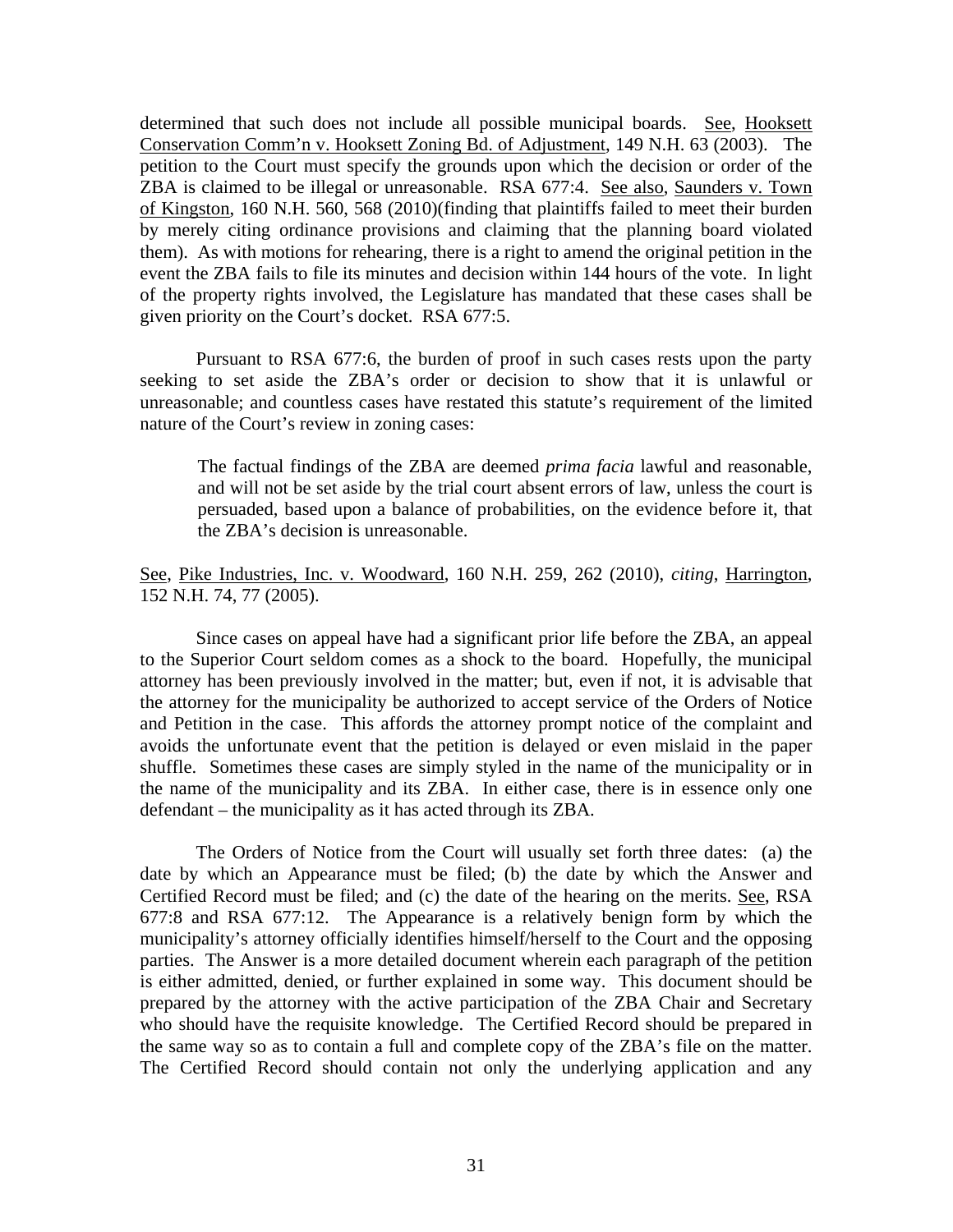documents received into evidence by the ZBA, but also all notices, minutes of meetings, decisions and the request for rehearing.

 Sometimes the parties may decide to abate the Superior Court action to allow the ZBA to reconsider an issue. While this is frequently a cost effective move, the Board (and their attorney) should be cautious of how such abatement agreements are worded so that the applicant cannot contend that there was an "agreement to grant" their requested relief. See, Huard v. Town of Pelham, 159 N.H. 567 (2009)(agreement to have ZBA reconsider appeal of administrative decision concerning issues of "lapsed" variance vs. expansion of non-conforming use did not obligate ZBA to grant requested relief).

 Note that unlike the effect of filing the original appeal to the ZBA, there is no automatic stay of any enforcement proceeding via the filing of a petition with the Superior Court. RSA 677:9. This statute does authorize, however, the Court, "on application and notice, for good cause shown" to grant a restraining order against such enforcement pending the outcome of the case. If such relief is requested by an appealing party, the Orders of Notice will also include a date for a preliminary hearing on whether the restraining order is warranted, which will usually include a requirement of a showing of irreparable harm.

 Hearings on the merits before the Superior Court are usually conducted on "offers of proof", whereby the attorneys for the parties present a summary of what the witnesses would testify to if they took the stand and arguments based upon the Certified Record and relevant case law. This ability to summarize testimony is contingent upon the requirement that the potential witness must be physically present in the Courtroom at the time; and if such person is not present, the opposing party is entitled to object to such summarized testimony being given. RSA 677:10 loosens the rules of evidence in such proceedings to allow the Court to consider the evidence received by the ZBA, but this does not allow the Court to make a *de novo* review of the proceedings since the statutory standard of review set forth in RSA 677:6 controls. See, Lake Sunapee Protective Ass'n v. New Hampshire Wetlands Board, 133 N.H. 98 (1990). Likewise, RSA 677:13 allows the Court to appoint a referee to hear the case and report her findings of fact and conclusions of law to the Court.

The judgment of the Superior Court shall either dismiss the appeal, vacate the order or decision in whole or in part, and, if so vacated, remand the matter back to the ZBA for further proceedings not inconsistent with the decree. RSA 677:11. Costs are not to be awarded against the municipality unless the ZBA is found to have "acted in bad faith or with malice or gross negligence" in making its decision. RSA 677:14. From such decree, the as-yet-unsatisfied party may still bring a further appeal to the Supreme Court by filing a Notice of Appeal within 30 days of the date of the Superior Court Clerk's Notice of Decision; but such proceedings are beyond the scope of this article.

## **7. RSA 91-A**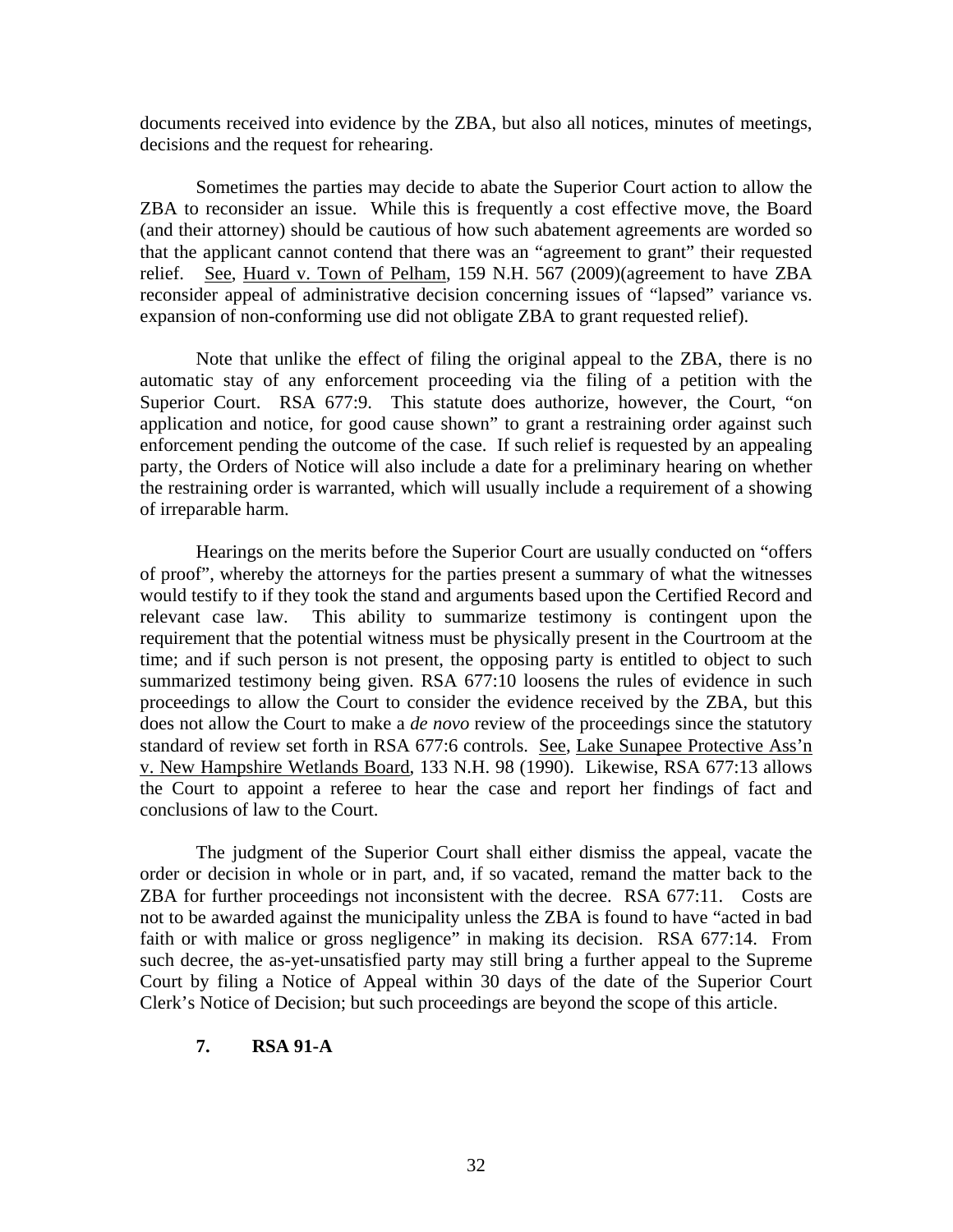The ZBA, by definition found in RSA 91-A:1-a, VI(d), is a "public body" and any meeting of a quorum of its members is thus subject to the provisions of this statute pursuant to RSA 91-A:2, I. See also, RSA 673:17. Accordingly, all meetings must be properly noticed at least 24 hours in advance and be open to the public unless qualified as either a "non-meeting" under RSA 91-A:2, I, or as a "non-public session" under RSA 91- A:3. While a detailed discussion of this statute is beyond the scope of this article, it is important to remember that there is a presumption that the meeting is to be open to the public unless the session qualifies under one of the express statutory exceptions (which will be strictly construed by the Court on review). Orford Teachers Ass'n v. Watson, 121 N.H. 118 (1981); see also, N.H. Civil Liberties Union v. City of Manchester, 149 N.H. 437 (2003)(concerning presumption of public records). Additionally, minutes of each land use board meeting must be available for public inspection not more than five (5) business days after the public meeting per RSA 91-A: 2, II and within 72 hours of any non-public session (unless sealed by vote of two-thirds of the board) per RSA 91-A:3, III. A "business day" is defined by RSA 91-A:2, II as "the hours of 8 a.m. to 5 p.m. on Monday through Friday, excluding national and state holidays." In light of the negative ramifications of a violation of RSA 91-A, ZBA's should err on the side of caution and limit "non-public" sessions to those "non-meetings" with counsel to discuss legal matters. It has been suggested that where an "*ex parte*" communication occurs in violation of the statute, such a contact could theoretically be cured by disclosing the substance of the contact to all interested parties and allowing them an opportunity to respond. See, Paul G. Sanderson, *Ex Parte Communications and Land Use Boards*, New Hampshire Town and City, Oct. 2007, at 34; but this concept has not yet been the subject of Court scrutiny. A word of caution, however: when the Court has been asked to scrutinize a municipal board's conduct under RSA 91-A, the relief sought is sweeping and expensive. See, e.g., Professional Firefighters of NH v. Local Government Center, Inc., 159 N.H. 699 (2010); ATV Watch v. New Hampshire Department of Resources and Economic Development, 155 N.H. 434 (2007). Note that this statute is the subject of much on-going debate in the State Legislature so particular attention should be paid to amendments that may/will be made in each session.

## **8. Disqualification of Members**

RSA 673:14, I states the following:

No member of a zoning board of adjustment, building code board of appeals, planning board, heritage commission, historic district commission or agricultural commission shall participate in deciding or shall sit upon the hearing of any question which the board is to decide in a judicial capacity if that member has a direct personal or pecuniary interest in the outcome which differs from the interest of other citizens, or if that member would be disqualified for any cause to act as a juror upon the trial of the same matter in any action at law. Reasons for disqualification do not include exemption from service as a juror or knowledge of the facts involved gained in the performance of the member's official duties.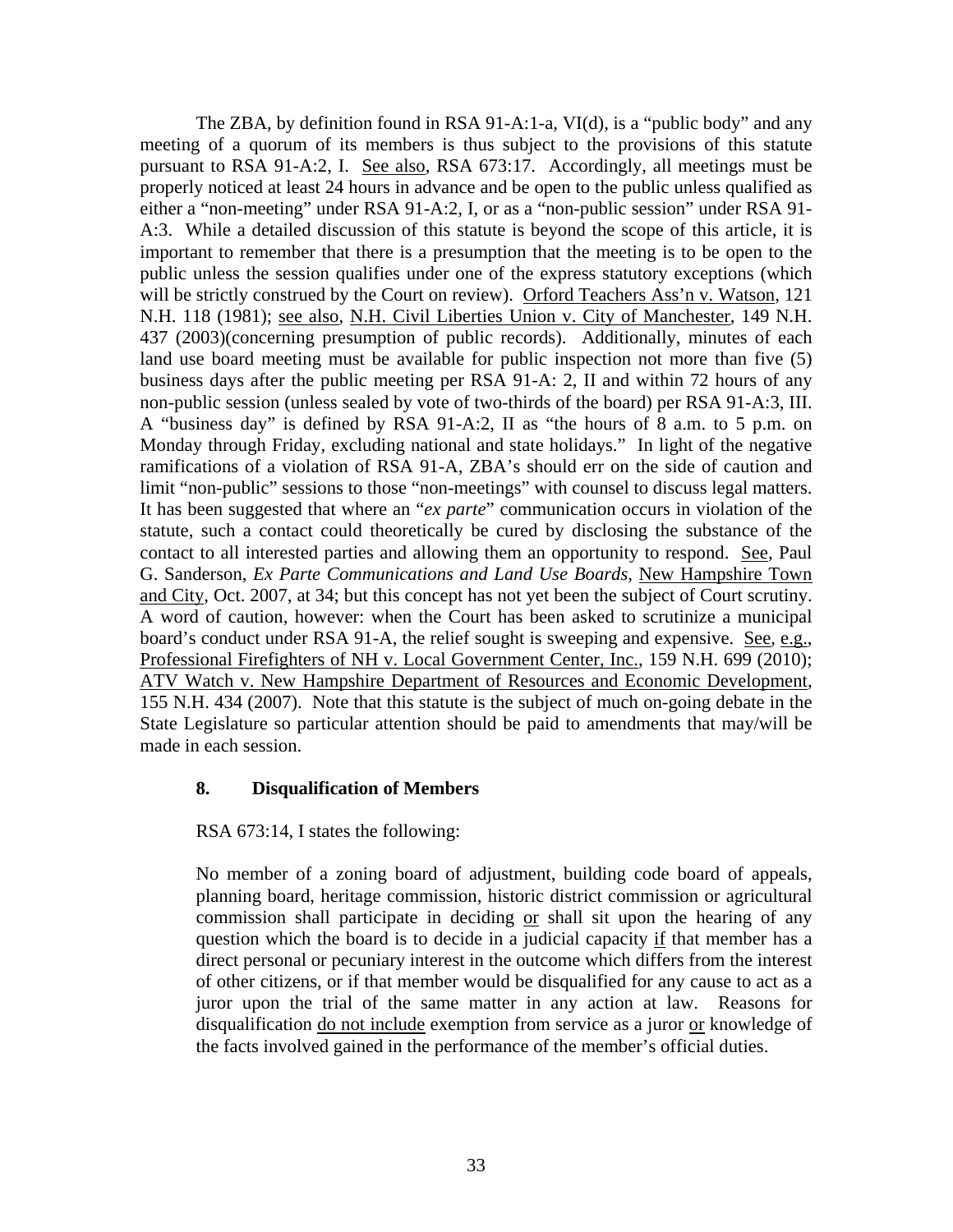RSA 673, I (emphasis added); see also, Webster v. Town of Candia, 146 N.H. 430 (2001); and City of Dover v. Kimball, 136 N.H. 441 (1992). The Supreme Court has decided that a member of a land use board who is acting in a quasi-judicial, as opposed to a legislative, capacity must be disqualified if he or she is "not indifferent" to the outcome of the application. Winslow v. Town of Holderness, 125 N.H. 262 (1984). Members act in a "quasi-judicial" capacity when they apply the law (including local land use regulations and provisions of State law that may be applicable) to a particular set of facts, and render a decision on a proposed use of land. They act in a legislative capacity, for example, when they debate and decide the content of local land use regulations, or decide what recommendation to make to the voters about that content.

Thus, when the board members are acting in their "quasi-judicial" capacity, potential disqualification rests upon an analysis of two distinct but basically "common sense" areas: (a) is the member directly interested in the outcome of the board's decision in a personal or financial way, and (b) would the member be "stricken for cause" from serving as a juror if the matter was before the Court.

The first analysis takes into account that the member's interests must be different from those of the citizenry at large – e.g., concerns over increasing taxes or decreasing property values are common concerns of the citizenry and thereby not likely grounds for disqualification; however, concerns over the impact of development adjacent to the member's property (and that of close relatives) would likely be grounds for disqualification.

 The second analysis takes into account various "juror standards" used in trial court proceedings, which basically would prevent a person from serving as a juror on a matter where the person: (a) expects to gain or lose upon the disposition of the case; (b) is related to either party; (c) has advised or assisted either party; (d) has directly or indirectly given an opinion or formed an opinion; (e) is employed by or employs any party; (f) is prejudiced to any degree; or (g) employs any of the counsel appearing in the case. See, RSA 500-A:12.

 Additionally, there is no single statutory definition of what constitutes a conflict of interest. Bourne v. Sullivan, 104 N.H. 348, 351 (1962). As general rule, however, a conflict of interest will be found to exist when a board member has a direct personal and pecuniary interest in the matter before the board that is immediate, definite and capable of demonstration, as opposed to being speculative, uncertain, contingent or remote. If the member has some connection to the matter before the board, but the interest is such that individuals of ordinary capacity and intelligence would not be influenced by it, then there is no impermissible conflict. Atherton v. Concord, 109 N.H. 164 (1968).

 A distinction must be made between preconceived points of view and prejudgment of a matter. Preconceived points of view about certain principles of law or a predisposed view about certain public policies (e.g. planning board members favoring or opposing growth control as a general matter) is not necessarily disqualifying. But a prejudgment concerning issues of fact in a particular case certainly disqualifies an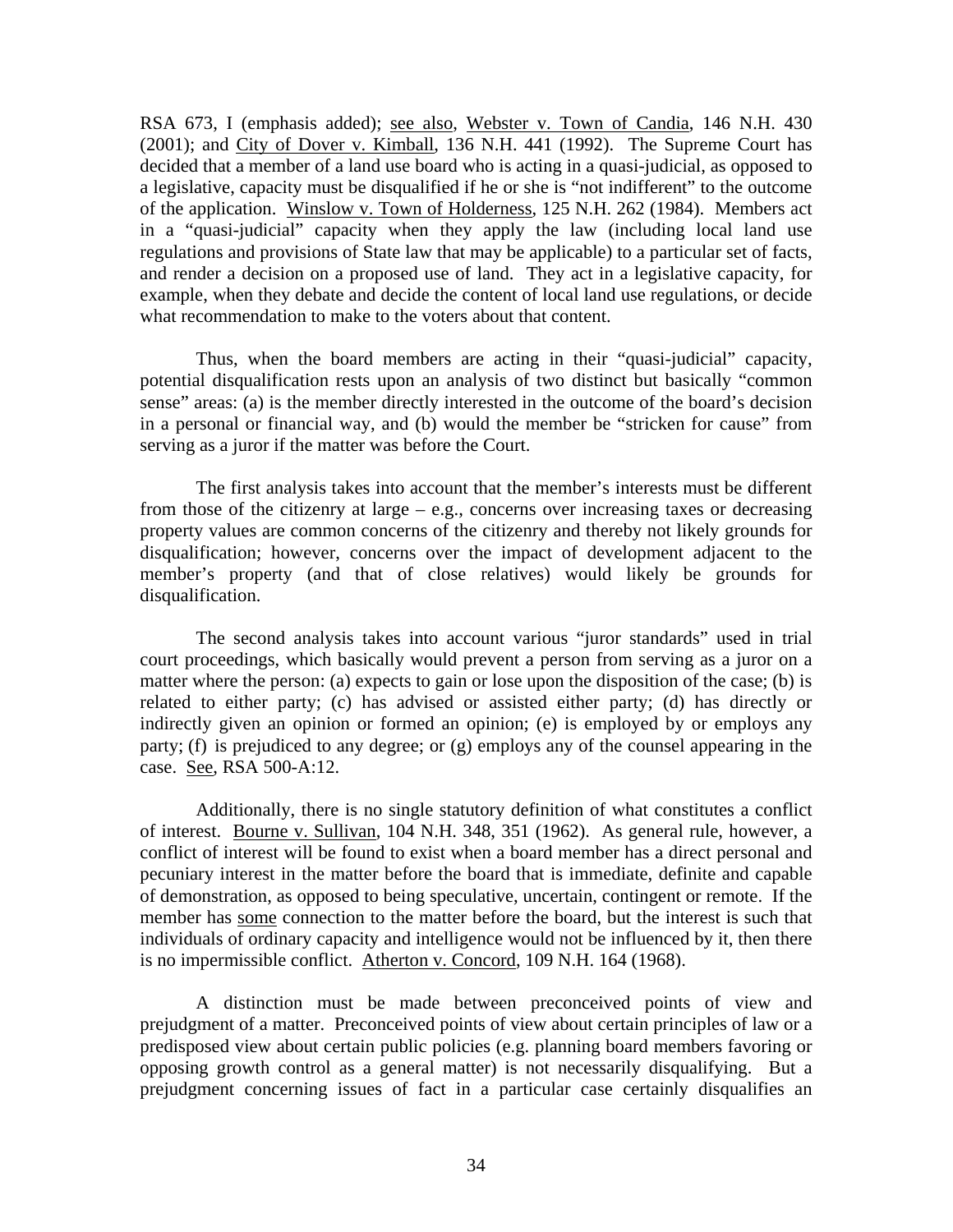individual from sitting in a quasi-judicial capacity in the review of such an application. New Hampshire Milk Dealers Ass'n v. Milk Control Board, 107 N.H. 35, 339 (1966). State v. Laaman, 114 N.H. 794 (1974).

As Attorney Peter Loughlin states in his treatise:

Common sense must be applied because, unlike a jury pool which may be drawn from a county of more than 100,000 persons, the board of adjustment may be composed of volunteers from a town of less than 1,000 persons. Board members are going to know the applicant and the abutters. They may gain or lose from the decision in a particular case in that the granting or denying of relief may affect the tax rate of the community or they may have advised a potential applicant of the proper procedure for applying to the board. Board members may well have expressed an opinion on a very similar application during deliberations on a previous application. In such case, they are acting in a capacity which is more akin to that of a judge who has previously ruled on a similar case than a juror who will normally never have seen a similar fact situation...The key element ... is whether or not the board member can be indifferent.

Loughlin, §20.07, page 244. Note, however, that even individuals who have formed opinions are not necessarily disqualified if they can set aside their opinions and decide the case impartially on the evidence before them. This is true even where the person is sitting as a juror in a criminal prosecution. State v. Aubert, 118 N.H. 739 (1978); State v. Laaman, 114 N.H. 794 (1974).

 By way of procedure, the issue of disqualification may be raised by the applicant, an abutter and any interested person; however, the issue must be raised prior to the Board's vote otherwise the issue may be deemed waived. Fox v. Town of Greenland et al., 151 N.H. 600 (2004); Bayson Properties v. City of Lebanon, 150 N.H. 167 (2003); Sanderson v. Town of Candia, 146 N.H. 598 (2001); Bradley v. City of Manchester, 141 N.H. 329 (1996); and Appeal of Cheney, 130 N.H. 589 (1988).

 Additionally, if there is a question on whether a member should be disqualified, RSA 673:14, II provides that such member or another member of the board (but no one else unless the board's Rules of Procedure otherwise provide) may request a vote of the board on the issue; and while such vote must occur, it is advisory only and not binding on the member being reviewed. That being said, there are at least two instances where a board member will be deemed automatically disqualified: where the member is an abutter per Totty v. Grantham, 120 N.H. 388 (1980), and where a member has publicly taken a position on an application other than in ruling on a prior similar application per Winslow v. Holderness Planning Board, 125 N.H. 262 (1984). Note also that per the Winslow decision, if a disqualified person takes part in the decision of the board, the decision itself will be invalid – even if that member's vote was not determinative of the outcome.

 An open issue that the NH Supreme Court has yet to squarely address is the extent to which a voluntarily disqualified member can participate in the public hearing from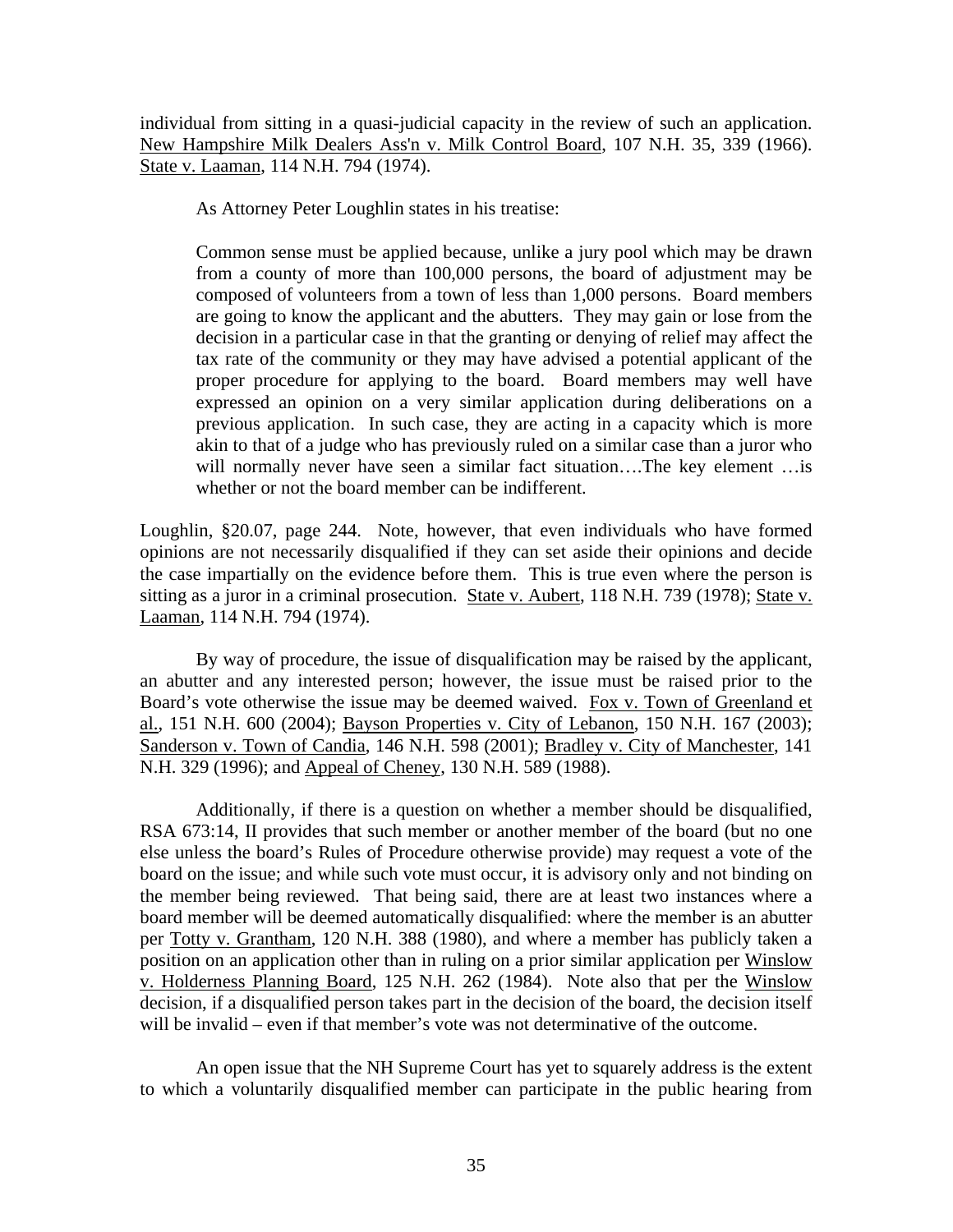which the member is disqualified. One school of thought is that the member does not loose his/her U.S. Const. First Amendment/N.H. Const. Part I, Article 22 rights of free speech by being disqualified to act as a board member. Cf, Garcetti v. Ceballos, 547 U.S. 410 (2006)(public employee's speech within scope of employment not protected from discipline by  $1<sup>st</sup>$  Amendment but noting that employee retains rights as citizen to speak on matter of public concern). The opposing school of thought would recognize that the disqualified member could unfairly influence the remaining members and thus open any decision to appeal by an adversely affected party. See, Barry v. Historic District Commission of the Borough of Litchfield, 108 Conn. App. 682, 950 A.2d 1 (2008)(disqualified member who testified at length as "a member of the public and an expert in architecture" found to have violated the plaintiff's right to a fair and impartial hearing so as to warrant remand of the matter back to the commission).

## **D. CONCLUSION**

The law which land use board members are asked to apply in their volunteer capacities is constantly changing – more so than in possibly any other area of municipal activity. While the job of the board members is not necessarily to say "yes" to every application coming before them, the members are charged with the duty to be of assistance to its applicants and citizens as they attempt to maneuver the "bureaucratic maze" of regulations, ordinances and hearings, while not expressly advising them. See, Carbonneau v. Rye, 120 N.H. 96 (1980); and City of Dover v. Kimball, 136 N.H. 441 (1992); compare with, Kelsey v. Town of Hanover, 157 N.H. 632 (2008)(no constitutional duty to take initiative to educate abutters about project and permit/appeal process). Moreover, the ZBA is charged via the Simplex line of cases with being the "constitutional safety valve" to protect both the municipality as a whole and the individual applicant's property rights (and this obligation still applies now that SB 147 has become law); and more and more, the ZBA will have to be conscious of legislative and regulatory changes that impact their quasi-judicial activities, e.g., RSA 91-A and the Comprehensive Shoreland Protection Act to name but two. These can be daunting tasks to say the least.

As we began, so shall we end. This article is intended to be a brief overview of the subject area and not to provide substantive legal advice on any particular issue facing any particular land use board. For actual applications of these statutes and decisions to any fact patterns facing particular boards, we urge the Chairs to contact their legal counsel.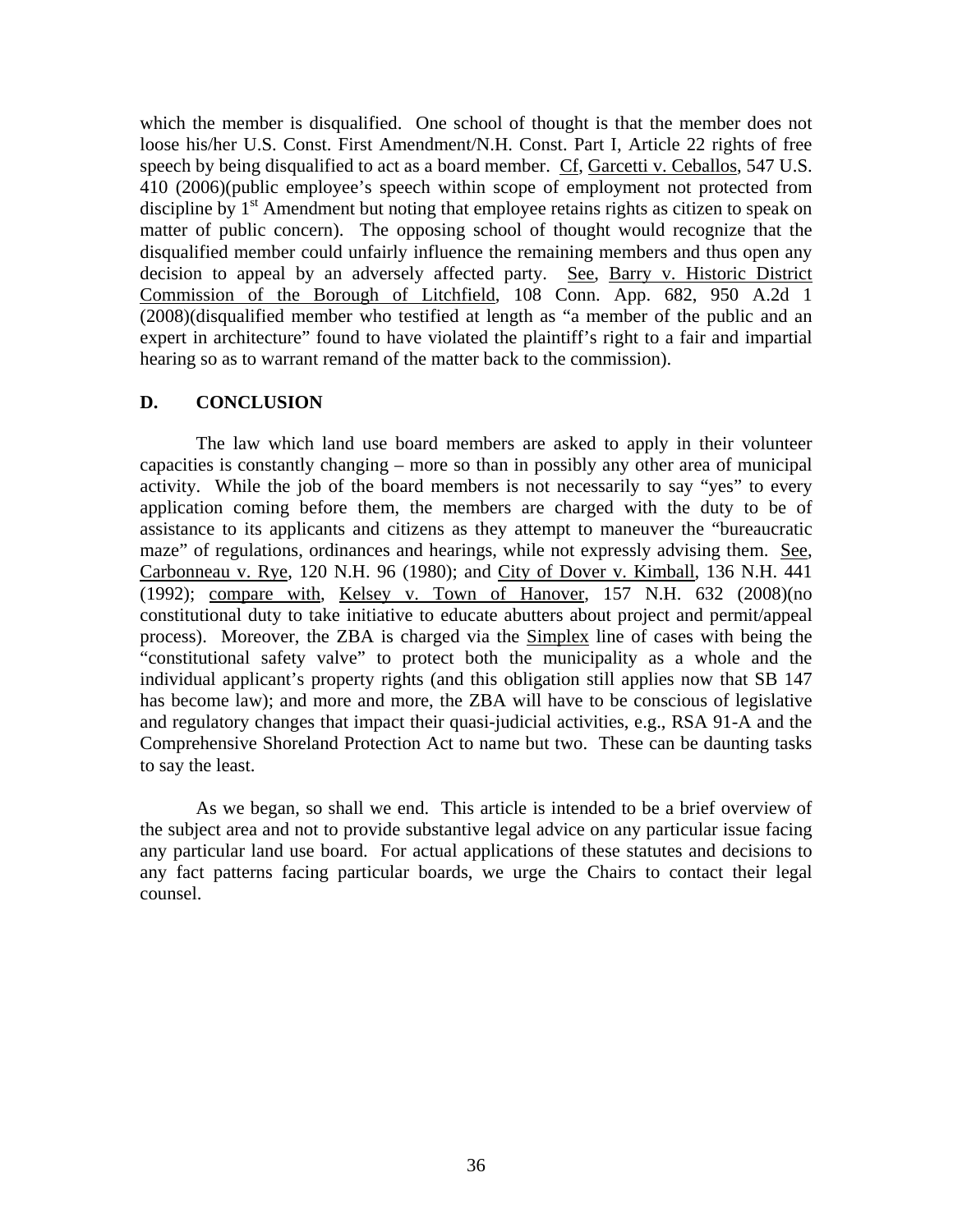#### **APPENDIX A**

### **REQUIREMENTS FOR VARIANCE APPLICATIONS Filed on or after January 1, 2010**

**by** 

**Christopher L. Boldt, Esq. Donahue, Tucker & Ciandella, PLLC Exeter, Portsmouth and Meredith, NH 603-279-4158 cboldt@dtclawyers.com**

#### 1. THE VARIANCE WILL NOT BE CONTRARY TO THE PUBLIC INTEREST.

As before, the case of Chester Rod & Gun Club v. Town of Chester, 152 N.H. 577 (2005) and its progeny will likely continue to control this issue after January 1, 2010 – namely that the criteria of whether the variance is "contrary to the public interest" or would "injure the public rights of others" should be construed together with whether the variance "is consistent with the spirit of the ordinance". Id., at 580. More importantly, the Supreme Court then held that to be contrary to the public interest or injurious of public rights, the variance "must unduly, and in a marked degree" conflict with the basic zoning objectives of the ordinance. Id., at 581. In making such a determination, the ZBA should examine various non-dispositive factors including whether the variance would (a) alter the essential character of the locality or (b) threaten public health, safety or welfare. Id. See also, Malachy Glen Associates, Inc. v. Town of Chichester, 155 N.H. 102, 105- 106 (2007); and Naser d/b/a Ren Realty v. Town of Deering Zoning Board of Adjustment, 157 N.H. 322 (2008).

#### 2. THE SPIRIT OF THE ORDINANCE IS OBSERVED.

See, Criteria 1, above.

#### 3. SUBSTANTIAL JUSTICE IS DONE.

As before, the Supreme Court reference in Malachy Glen, 155 N.H. at 109 to the Peter J. Loughlin, Esq., treatise will continue to apply. See, Loughlin, Land Use, Planning and Zoning, New Hampshire Practice, Vol. 15, 3d ed., and its reference to the Office of State Planning Handbook, which indicates as follows:

"It is not possible to set up rules that can measure or determine justice. Each case must be individually determined by board members. Perhaps the only guiding rule is that any loss to the individual that is not outweighed by a gain to the general public is an injustice. The injustice must be capable of relief by the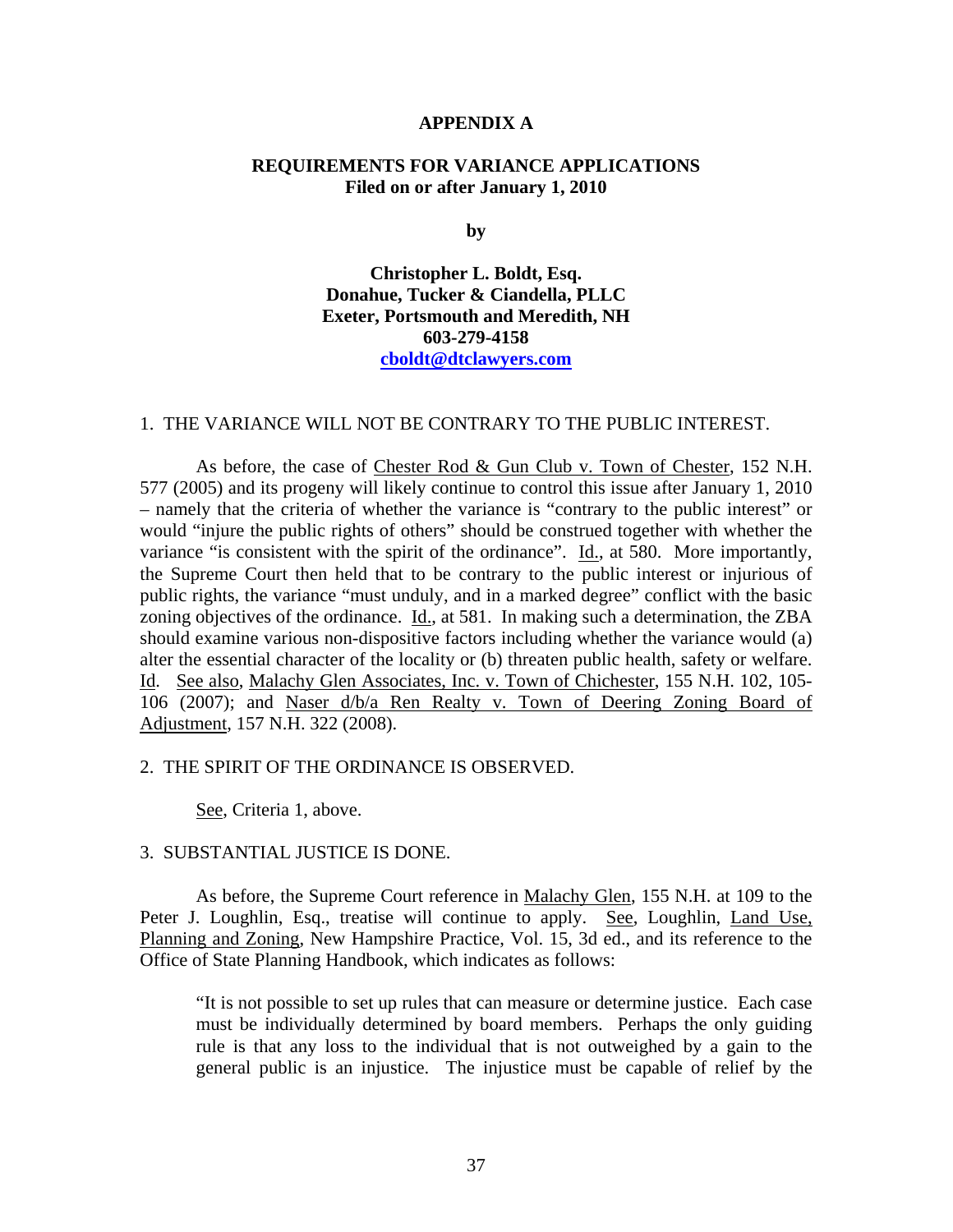granting of a variance that meets the other qualifications. A board of adjustment cannot alleviate an injustice by granting an illegal variance." Id. at § 24.11.

See also, Farrar v. City of Keene, 158 N.H. 684, 692 (2009).

### 4. THE VALUES OF SURROUNDING PROPERTIES ARE NOT DIMINISHED.

This variance criterion has not been the focus of any extensive Supreme Court analysis to date. That said, in considering whether an application will diminish surrounding property values, it is appropriate for ZBAs to consider not only expert testimony from realtors and/or appraisers, but also from residents in the affected neighborhood. Equally as important, Board members may consider their own experience and knowledge of the physical location when analyzing these criteria; but be cautious in relying solely on that experience/knowledge if it contravenes the evidence of professional experts. See, Malachy Glen, 155 N.H. at 107.

## 5. LITERAL ENFORCEMENT OF THE PROVISIONS OF THE ORDINANCE WOULD RESULT IN AN UNNECESSARY HARDSHIP.

(A) FOR PURPOSES OF THIS SUBPARAGRAPH, "UNNECESSARY HARDSHIP" MEANS THAT, OWING TO SPECIAL CONDITIONS OF THE PROPERTY THAT DISTINGUISH IT FROM OTHER PROPERTIES IN THE AREA:

(i) NO FAIR AND SUBSTANTIAL RELATIONSHIP BETWEEN THE GENERAL PUBLIC PURPOSES OF THE ORDINANCE PROVISION AND THE SPECIFIC APPLICATION OF THAT PROVISION TO THE PROPERTY; AND

(ii) THE PROPOSED USE IS A REASONABLE ONE.

(B) IF THE CRITERIA IN SUBPARAGRAPH (A) ARE NOT ESTABLISHED, AN UNNECESSARY HARDSHIP WILL BE DEEMED TO EXIST IF, AND ONLY IF, OWING TO SPECIAL CONDITIONS OF THE PROPERTY THAT DISTINGUISH IT FROM OTHER PROPERTIES IN THE AREA, THE PROPERTY CANNOT BE REASONABLY USED IN STRICT CONFORMANCE WITH THE ORDINANCE AND A VARIANCE IS THEREFORE NECESSARY TO ENABLE A REASONABLE USE OF IT.

THE DEFINITION OF "UNNECESSARY HARDSHIP" SET FORTH IN SUBPARAGRAPH (5) SHALL APPLY WHETHER THE PROVISION OF THE ORDINANCE FROM WHICH A VARIANCE IS SOUGHT IS A RESTRICTION ON USE, A DIMENSIONAL OR OTHER LIMITATION ON A PERMITTED USE, OR ANY OTHER REQUIREMENT OF THE ORDINANCE.